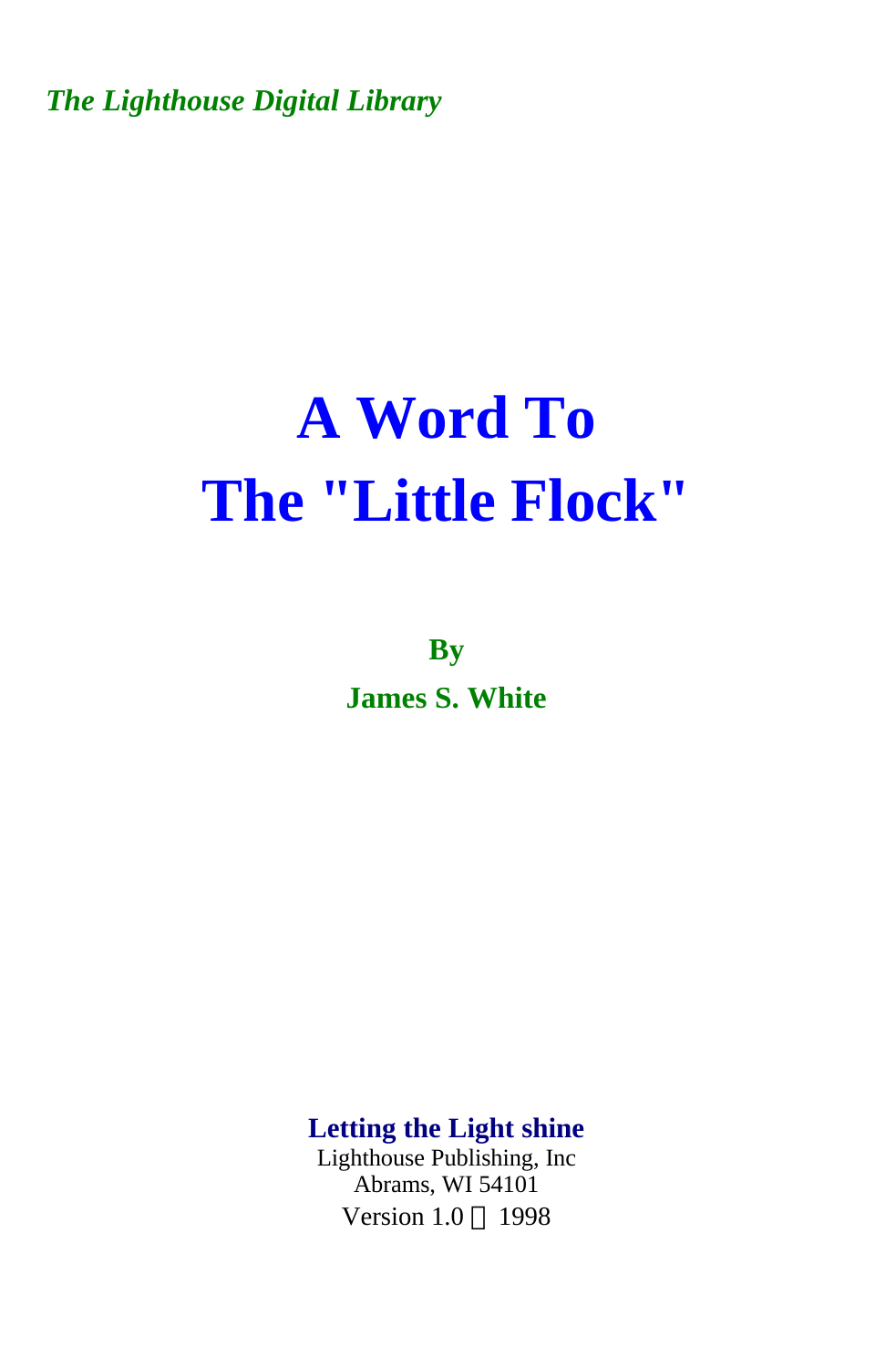# **A Word to the "Little Flock."**

The following articles were written for the DAY-DAWN, which has been published at Canandaigua, New York, by O. R. L. Crosier. But as that paper is not now published, and as we do not know as it will be published again, it is thought best by some of us in Maine, to have them given in this form. I wish to call the attention of the "little flock" to those things which will very soon take place on this earth.

After our Savior had spoken of "distress of nations, with perplexity," he said, "And when these things begin to come to pass, then look up, and lift up your heads: for your redemption draweth nigh." - Luke 21:28.

We do not rejoice to know that our fellow men are distressed, and famishing for want of food: but, still, the true believer will look up, and rejoice, in view of redemption, while this sure token of the coming of the Son of Man is beginning to come to pass. When we look abroad to other nations, and see them looking to this country for food: and then look at the scarcity, and rising price of food in our own nation, we cannot doubt but that the "time of trouble such as never was," is fast coming upon the nations of the earth.

James White

Brunswick, Maine, May 30, 1847.

#### **The Seven Last Plagues.**

"And I saw another sign in heaven, great and marvelous, seven angels having the seven last plagues; for in them is filled up the wrath of God." - Rev.15:1.

For more than one year, it has been my settled faith, that the seven last plagues were all in the future, and that they were all to be poured out before the first resurrection.

It may not be my duty to attempt to point out each plague separately, but only give some of my reasons for believing that they are yet to be poured out, prior to the second advent. By the light of the brightly shining lamp, (the bible) we can see the events of our past experience distinctly; while future events may not be seen in their order so clearly.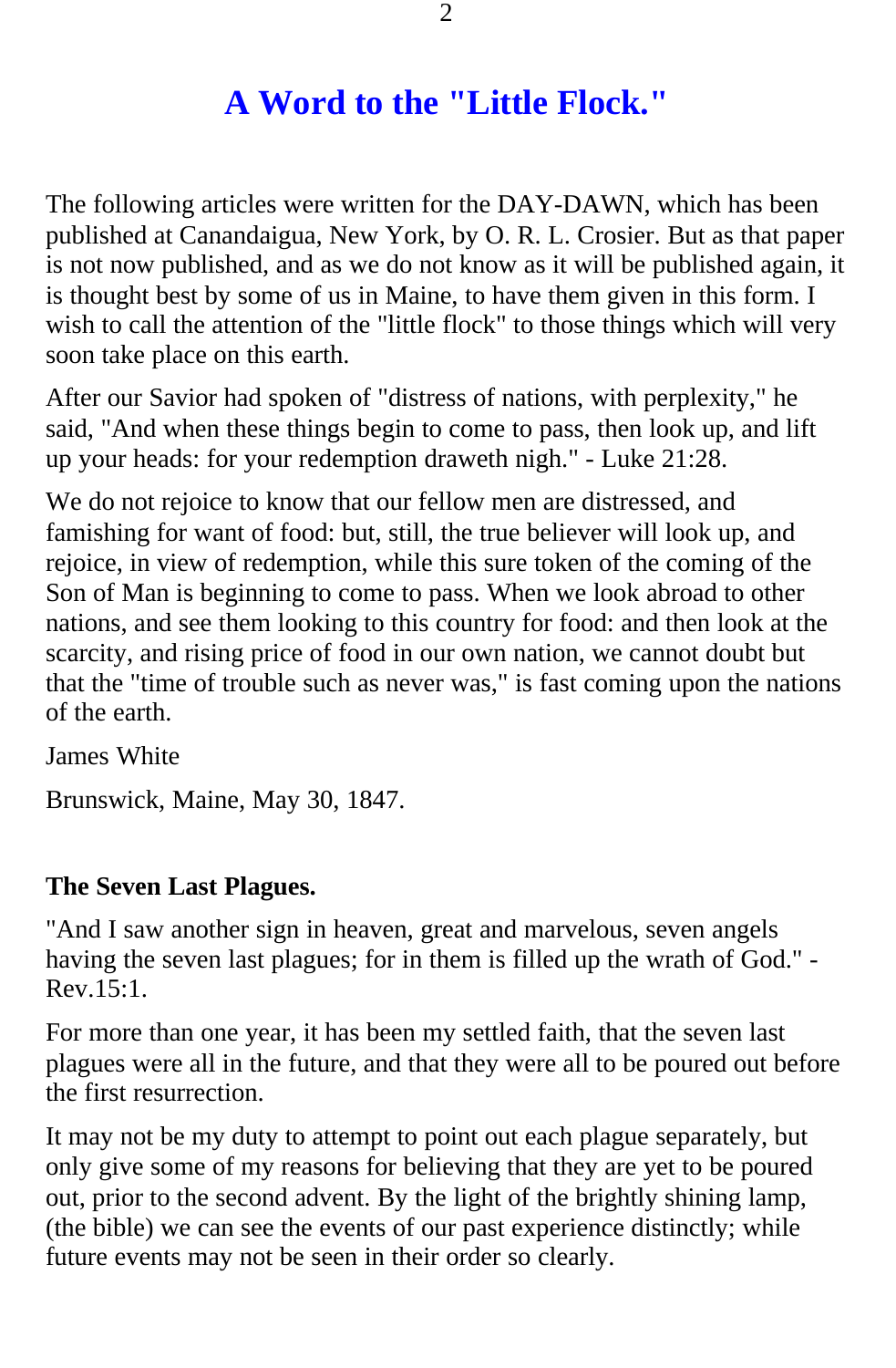If it be true that the plagues are yet to be poured out upon the earth before the resurrection and change of the saints, has not the time fully come for us to see the light in relation to them, that we may better see, and feel the force of Christ's words? Watch ye, therefore, and pray always, that ye may be accounted worthy to escape all these things that shall come to pass, and to stand before the Son of man. Luke 21:36.

From the last clause of Rev.15:1, "for in them is filled up the wrath of God," it seems clear that all the wrath of God to be poured out on the living wicked, is contained in the plagues. The vails of wrath will certainly be poured out, in the day of the wrath of God, and of the Lamb.

Jesus is clearly represented in the bible, in his different characters, offices, and works. At the crucifixion he was the meek, slain lamb.

From the ascension, to the shutting of the door, Oct. 1844, Jesus stood with wide-spread arms of love, and mercy; ready to receive, and plead the cause of every sinner, who would come to God by him.

On the 10th day of the 7th month, 1844, he passed into the Holy of Holies, where he has since been a merciful "high priest over the house of God." But when his priestly work is finished there, he is to lay off his priestly attire, and put on his most kingly robes, to execute his judgment on the living wicked. Now where shall we look for the day of wrath, in which will be poured out the viols of wrath? Not to the crucifixion, nor while Jesus is fulfilling his Priesthood in the Heavenly Sanctuary. But, when he lays off his priestly attire, and puts on the "garments of vengeance" to "repay fury to his adversaries, recompense to his enemies;" then the day of his wrath will have fully come. As the "wrath of God" on the living wicked is "filled up" in the plagues, and as the day of wrath is future, it follows that the plagues are all future. I think the following is a prophesy which has been fulfilling since Oct. 1844.

"And judgment is turned away backward, and justice standeth afar off: for truth is fallen in the street, and equity cannot enter.

Yea, truth faileth; and he that departeth from evil maketh himself a prey; and the Lord saw it, and it displeased him that there was no judgment.

"And he saw that there was no man, and wondered that there was no intercessor." Isaiah 59:14,15,16.

I think that the next two verses, which speak of our Lord's putting on the "garments of vengeance for clothing," to "repay fury to his adversaries,"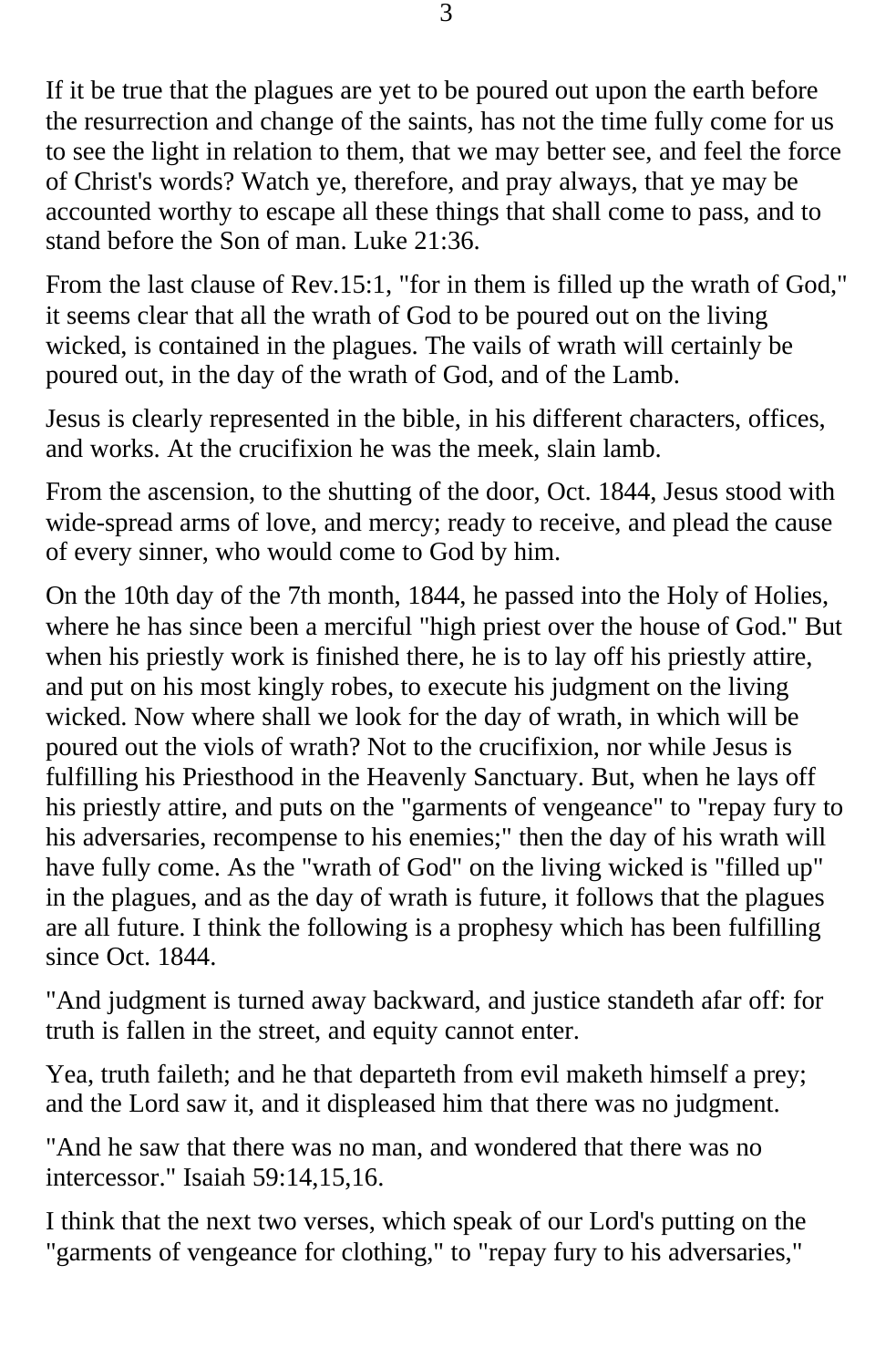point to the wrath of God in the seven last plagues. God has shown this day of wrath, in prophetic vision, to some of his servants by different symbols. Ezekiel saw it in the men with "slaughter-weapons," slaying "utterly, old and young." - Eze.9:5,6. John saw it in the "seven last plagues;" while Esdras saw it in the famine, pestilence, and the sword. The Bible contains many descriptions of this soon expected day of wrath.

"A thousand shall fall at thy side, and ten thousand at thy right hand; but it shall not come nigh thee" - see Ps.91:5-10.

"Howl ye; for the day of the Lord is at hand; it shall come as a destruction from the Almighty. Therefore shall all hands be faint, and every man's heart shall melt;" - see Isa.13:6-11.

"And this shall be the plague wherewith the Lord will smite all the people that have fought against Jerusalem (the saints): Their flesh shall consume away while they stand upon their feet, and their eyes shall consume away in their holes, and their tongues shall consume away in their mouth." - Zech.14:12.

"Alas for the day! for the day of the Lord is at hand, and as a destruction from the Almighty shall it come."

"The seed is rotted under their clods, the garners are laid desolate, the barns are broken down, for the corn is withered." - see Joel, 1:15-18; Jer.30:23,24; Dan.12:1; Hab.3:12,13; Zeph.1:17,18; 2nd Esdras, 15:10-13. I am quite sure that our Savior referred to the same, when he spake of "distress of nations, with perplexity;" "Men's hearts failing them for fear, and for looking after those things which are coming on the earth." - Luke, 21:26,27. In the 36th verse we are exhorted to constant watchfulness and prayer, that we "may be accounted worthy to escape all these things that shall come to pass, and to stand before the Son of man:" at his appearing.

This makes it sure, that the trouble comes before the second advent; for the saints are to escape it, before they "stand before the Son of man." At the second appearing of our Lord Jesus Christ, the living wicked, who are not swept off by the plagues, are to be destroyed by the "brightness of his coming." - 2Thess.2:8.

This is positive proof that the plagues come before, and not after the advent; for the wicked will not suffer by the plagues, after they are destroyed by the burning glory of his coming.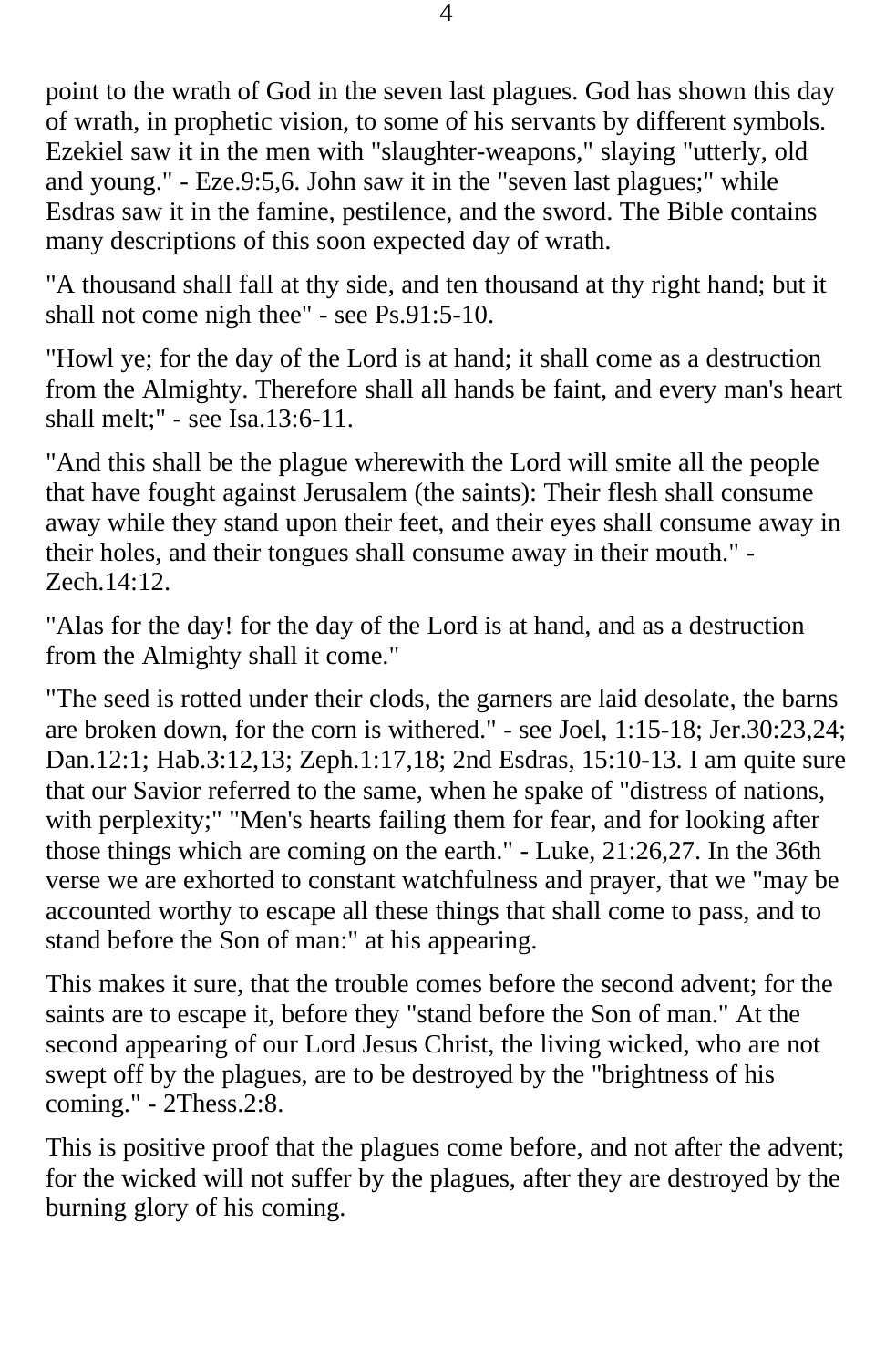The plagues of Egypt, and the deliverance of ancient Israel from bondage, clearly shadow forth the seven last plagues, and the deliverance of the saints.

"I will bring them (the saints) with a mighty hand and a stretched-out arm, and smite Egypt with plagues AS BEFORE," etc. - 2Edras, 15:11. "Zion shall be redeemed with judgment," etc. - Isa.1:27. see Eze.20:33-38. The plagues were poured out on Egypt just before, and at the deliverance of Israel; so we may expect the last plagues on the wicked, just before and at the deliverance of the saints.

We may see by the 91st Psalm, that many of the wicked are to be cut off, while the saints are on the earth, in their mortal state; for they are to fall by thousands all around them.

The saints are exhorted not to fear the plagues at that time, for God will give his angels charge over them, so that no plague shall come nigh their dwellings; but such an exhortation would be useless, if the saints are immortal before the plagues are poured out.

The men with slaughter-weapons in their hands have this charge, "come not near any man upon whom is the mark;" which shows that the marked saints are in their mortal state, at the slaying time.

But the humble followers of the Lamb, have nothing to fear from the terrors of the day of his wrath; for they will be sealed before the plagues are poured out.

The man "clothed with linen," marks the saints before the slaying commences.

The "four angels" are not to hurt the "earth, neither the sea, nor the trees," till the servants of God are sealed in their foreheads. - Rev.7:1-3.

The marking or sealing of the saints, seems to be shadowed forth by the marking of the side posts and upper door posts of the houses of all Israel, before the Lord passed through Egypt, to slay the first-born of the Egyptians.

Israel was safe; for God was their protector in that perilous night. The true Israel of God will be safely protected, when Christ rules the nations with a "rod of iron," and dashes them "in pieces like a potter's vessel;" for he has promised to give his angels charge over them, to keep them in all their ways.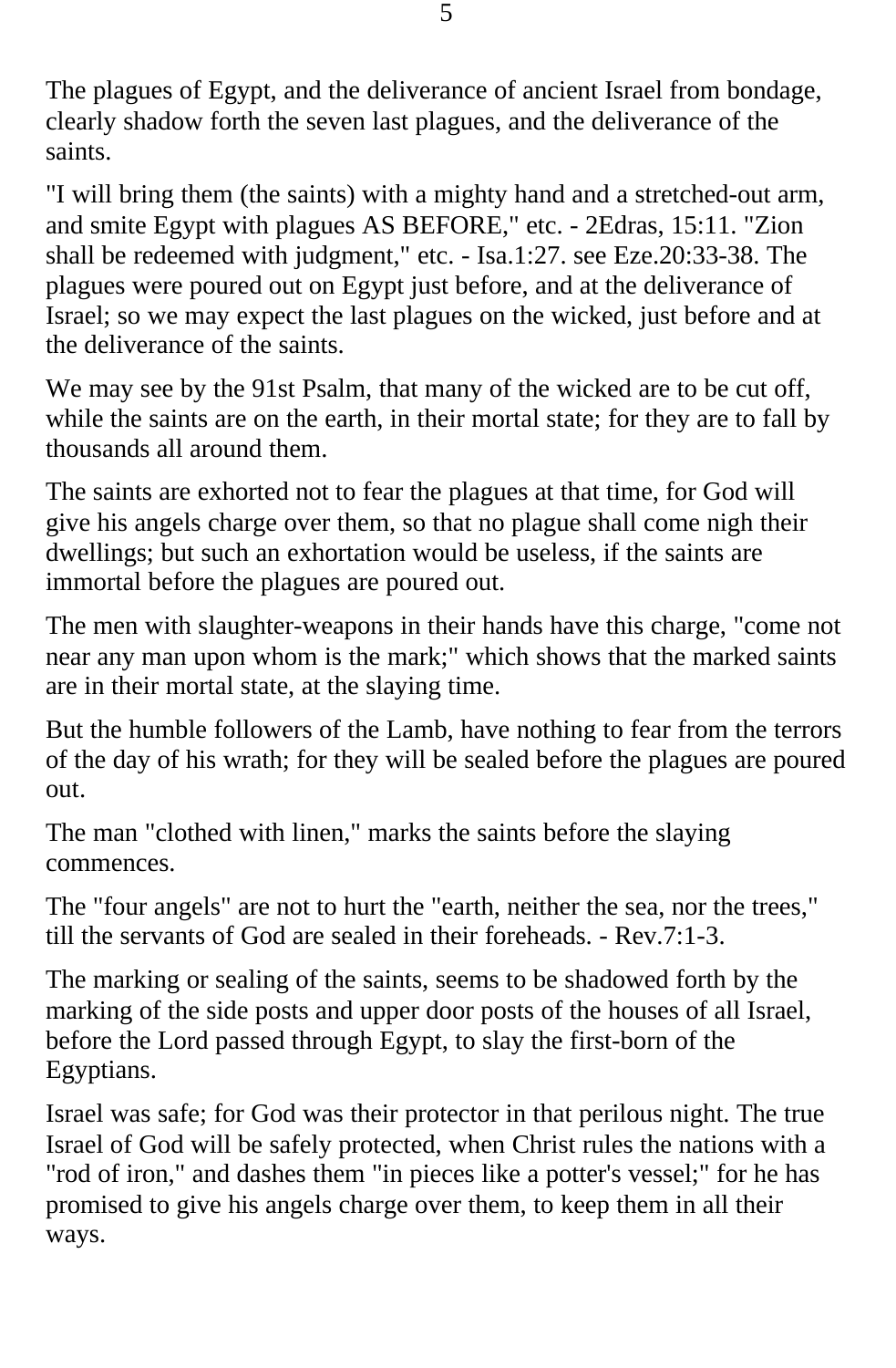Those who keep the word of Christ's "patience" in this time of waiting, and trial, will then be kept "FROM the hour of temptation, (or trial) which shall come on all the WORLD, to try them that dwell upon the earth." - Rev.3:10.

Those who do every well known duty to God, and his children: and confess their faults to God, and to one another: and are healed from their faults: will safely rest in the arms of the holy angels, while the burning wrath of God is being poured out on those who have rejected his counsel, and commandments. But I must leave this subject for the present, and close with the exhortation of the prophet:

"Seek ye the Lord, all ye meek of the earth, which have wrought his judgment; seek righteousness, seek meekness: it may be ye shall be hid in the day of the Lord's anger." - Zeph.2:3.

## **The Voice Of God.**

"The Lord also shall roar out of Zion, and utter his voice from Jerusalem; and the heavens and earth shall shake: but the Lord will be the hope of his people, and the strength of the children of Israel." Joel,3:16.

Second Advent writers and lecturers, have usually confounded the voice of God, which is to shake the heavens and the earth, with the "voice of the Son of God," which will call forth the saints. But I think, that we shall clearly see, that here are two distinct events. The voice of God, that is to shake the heavens and the earth, comes "out of Zion," and is uttered "from Jerusalem;" but before the voice of Jesus calls forth the sleeping saints, he is to leave the heavenly Sanctuary, and "descend from heaven," with his holy angels. Then, and not till then, will he send his angels to "gather his elect, from the four winds;" while his voice calls them forth to meet him "in the air." If the voice of God, which is to be uttered "from Jerusalem," raises the saints, then they will be caught up to meet the Lord in Jerusalem. But I think we shall all agree on this point, that Jesus is first to "descend from heaven" with the angels: then commission the heavenly host, to conduct the saints to meet him "in the air," while his voice calls them forth. - Mat.24:30,31. Thess.4:16,17. 2Thess.1:7.

At the pouring out of the seventh vial, Rev.16:17, we read: "and there came a great voice out of the temple of heaven, from the throne, saying, It is done." At the same time, there is a great earthquake, produced by the "voice from the throne," which shakes down the cities of the nations, and removes the islands and mountains. This "voice from the throne," which causes the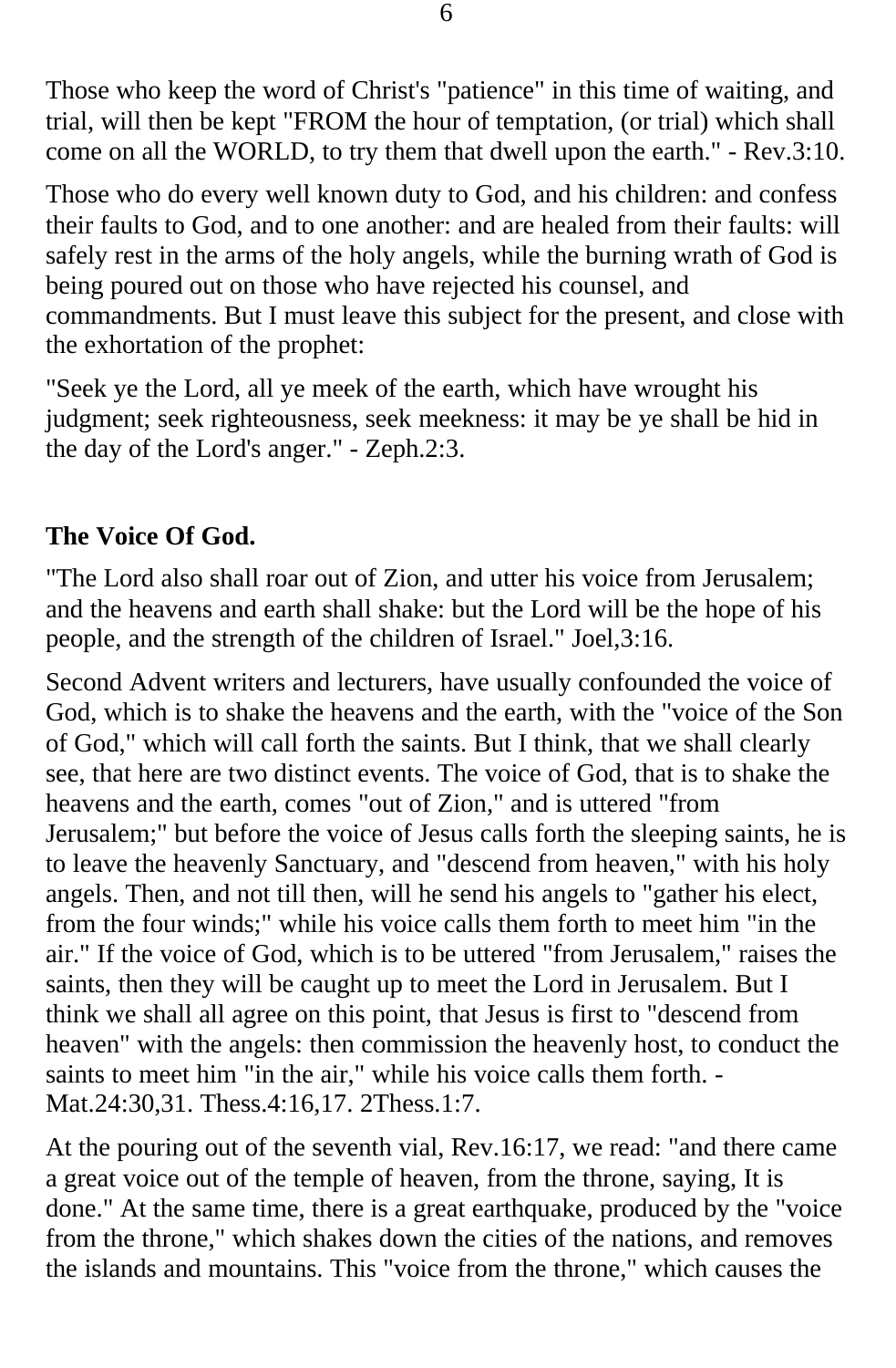earthquakes, must be the same as the voice uttered "from Jerusalem," which shakes the heavens and the earth. - Joel,3:16, and Jer.25:30,31. It seems clear that this voice which is to come "out of the temple of heaven, from the throne," is not the "voice of the Son of God," that raises the saints; for if the voice that raises the saints, comes out of the heavenly temple, "from the throne:" then Jesus remains in heaven, on the throne, and calls his elect up to meet him in the temple; which is not in harmony with the teachings of St. Paul.

"For the Lord himself shall descend from heaven with a shout, with the voice of the arch-angel, and with the trump of God; and the dead in Christ shall rise first;

Then we, which are alive and remain, shall be caught up together with them in the clouds, to meet the Lord in the air." - Thess.4:16,17. Therefore, I think we are safe, in believing that we shall hear the voice of God, which will shake the heavens and the earth, before Jesus descends from heaven, with his angels and trumpet, to awake and gather the elect in the air.

Will not the day and hour of Jesus' appearing, be made known by the voice of the Eternal God?

That the day and hour will be known by the true children of God, and no others, appears plain from the fact, that we are exhorted to watch for it; and if we do not watch, Jesus will come on us "as a thief," and we shall "not know what hour" he will come upon us. So, that none but those who truly watch, and "hold fast," will know the true time. - Rev.3:2,3. Here I will introduce a quotation from "The True Midnight Cry," of Aug.22, 1844.

"Concerning the time of that (Christ's) coming, he says, in Mark,13:32, "But of that day and hour knoweth no man, no, not the angels which are in heaven, neither the Son, but the Father." It is thought by many, that this passage proves that men are never to know the time. But if it proves this, it likewise proves, that the Son of God, himself, is never to know the time; for the passage declares precisely the same concerning him, that it does concerning angels and men. But can any person believe that our glorious Lord, to whom all power in heaven and earth is given, is, and will remain ignorant of the time until the very moment that he comes to judge the world?

If not, then certainly this text can never prove that men may not be made to understand the time. An old English version of the passage, reads, "But that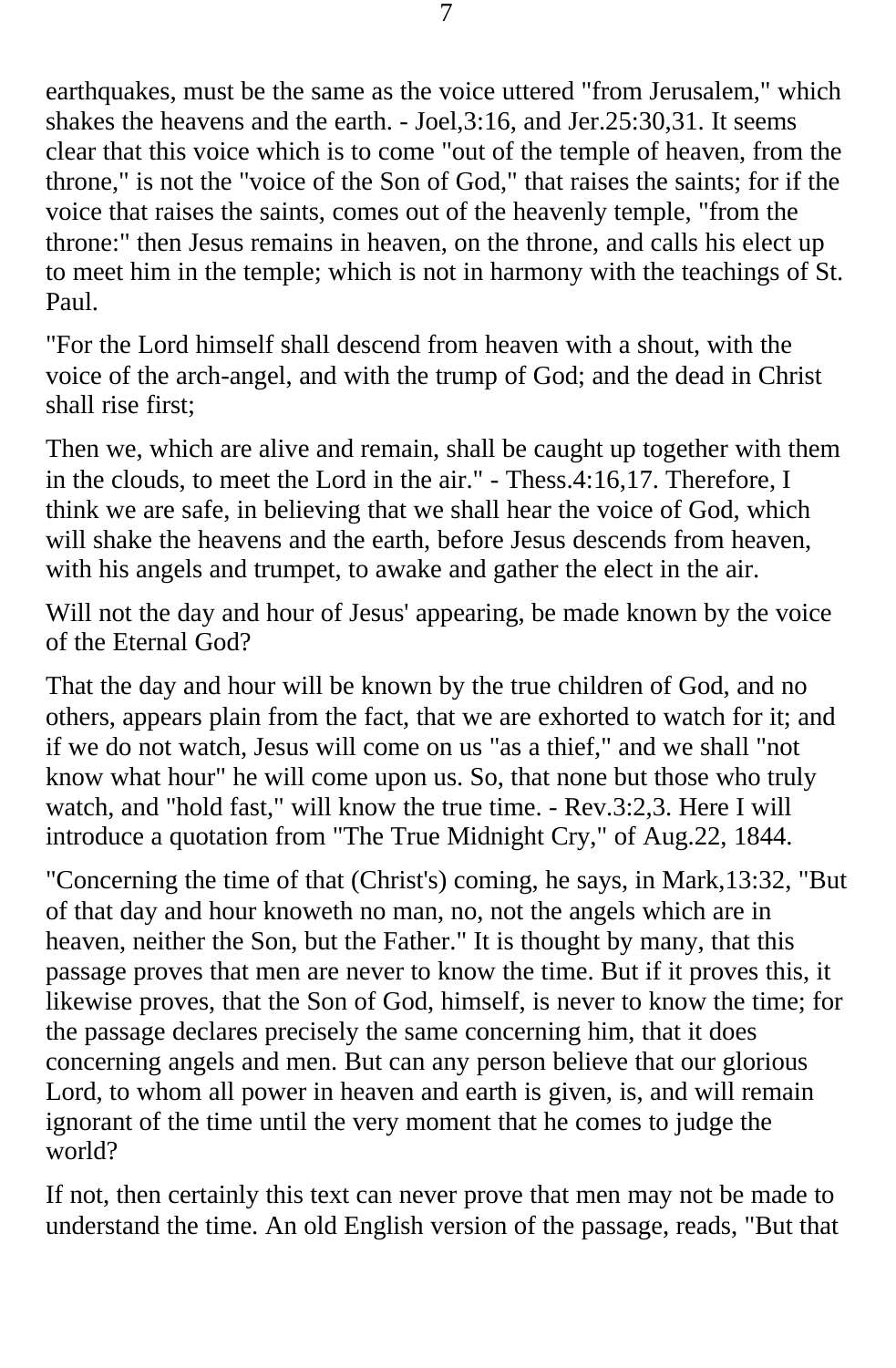day and hour no man maketh known, neither the angels which are in heaven, neither the Son, but the Father."

This is the correct reading according to several of the ablest critics of the age. The word know is used here, in the same sense as it is by Paul in 1Cor.2:2. Paul well understood many other things, besides Christ and him crucified, but he determined to make known nothing else among them. So in the passage first quoted, it is declared that none but God the Father, maketh known the day and hour; that is, the definite time of the second coming of his Son. And this necessarily implies that God makes the time known."

I believe the above, to be a fair and correct view of the subject, and that the Father will make known the true time of the advent, without the agency of men, angels, or the Son. The following prophesy is to the point.

"Son of man, what is that proverb that ye have in the land of Israel, saying, The days are prolonged, and every vision faileth?

Tell them therefore, Thus saith the Lord God; I will make this proverb to cease, and they shall no more use it as a proverb in Israel; but say unto them, The days are at hand, and the effect of every vision.

 For there shall be no more any vain vision nor flattering divination within the house of Israel.

For I am the Lord: I will SPEAK, and the word that I shall speak shall come to pass; it shall be no more prolonged; for in your days, O rebellious house, will I SAY THE WORD, and will perform it, saith the Lord God." - Eze.12:22-25.

The burden of this prophesy is time, concerning which, there has been true, and false visions. The true vision (or light) on time, was written on the Chart, or table. - Hab.2:2. God approved of the proclamation of 1843, and the 10th day of the 7th month 1844: by the pouring out of the Holy Ghost. Since the 7th month 1844, the "rebellious house" of Israel, have been removing the "land-marks," and writing, and proclaiming false visions; but we all know that it has been the work of man, and not of God. These flattering divinings, have cheered on the "rebellious house" of Israel to some extent; but the work has not had the holy, sanctifying influence, as when God's hand was in the work on time.

The proverb that "every vision faileth," is, or soon will be complete; and God will make it, and the false visions to cease, by speaking from heaven,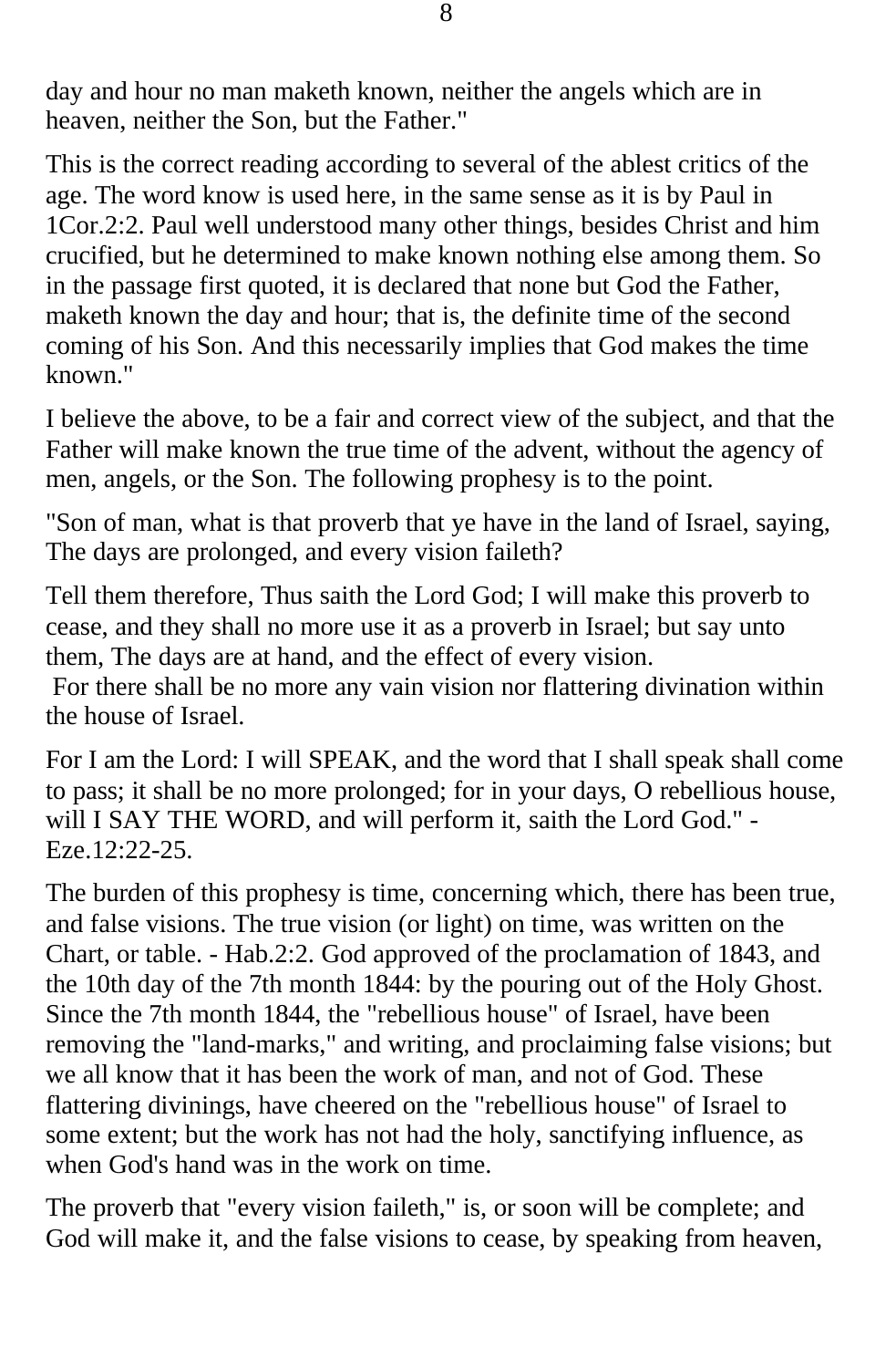and giving his people the true time. "For I am the Lord: I will SPEAK, and the word that I shall speak, shall come to pass; etc."

Now if the burden of this prophecy is time; I think all will admit, that the word that the Lord God is to speak, is the true time. The false visions that have been written, and proclaimed by the "rebellious house" of Israel, have failed: but the word to be spoken by the "Lord God," will be the true time, and will surely come to pass.

Jesus has left us the sure promise, that his Father will make known the day and the hour of his coming. The "Lord God" has promised to speak, and assures us that the word that he will speak, "shall come to pass." With such testimony as this before us, from the Father and Son, what other conclusion can we come to, than that the "word which the Father is to speak, is the true time, and when he speaks, his voice will make it known to his saints?

As the signs in the sun, moon, and stars, have been literal, the shaking of the powers of the heavens, Mat.24:29, must also be literal.

This sign is not in the past, and as it is a sign, it must come prior to the advent itself.

Therefore, it is clear, that this last sign will appear when the "Lord roars out of Zion," and shakes the heavens and the earth. We believe that the signs in Rev.6:12-14, are the same as in Mat.24:29, and Mark,13:24,25. Then the shaking of the powers of the heavens, Mat.24:29, is the same as the heavens departing "as a scroll, when it is rolled together." Rev.6:14: for they both follow the falling of the stars.

Now what is this heaven that is to be shaken and rolled together as a scroll? We may not see this event so clearly now, as we shall about the time of its fulfillment; but still, it is our duty to receive, and cherish all the light that we can see on this, or any other future event. As we travel onward toward the Holy City, our burning lamps discover new objects: but we cannot see all at once. If we reject a little light, because we cannot see the whole clearly at once, it will displease our heavenly leader; and we shall be left in the dark. But if we cherish the light, as fast as it is our Lord's will to open it to us, he will increase the light; and our souls will feast upon the opening truths of the blessed bible.

The word heaven, is applied to at least four places or things in the scriptures. 1st, It is applied to Paradise, where St. Paul was taken in vision, 2Cor.12:2-4. 2nd. To the region of the sun, moon, and stars, Gen.1:8-17. 3d. To the atmosphere which encompasses this earth, in which the fowls of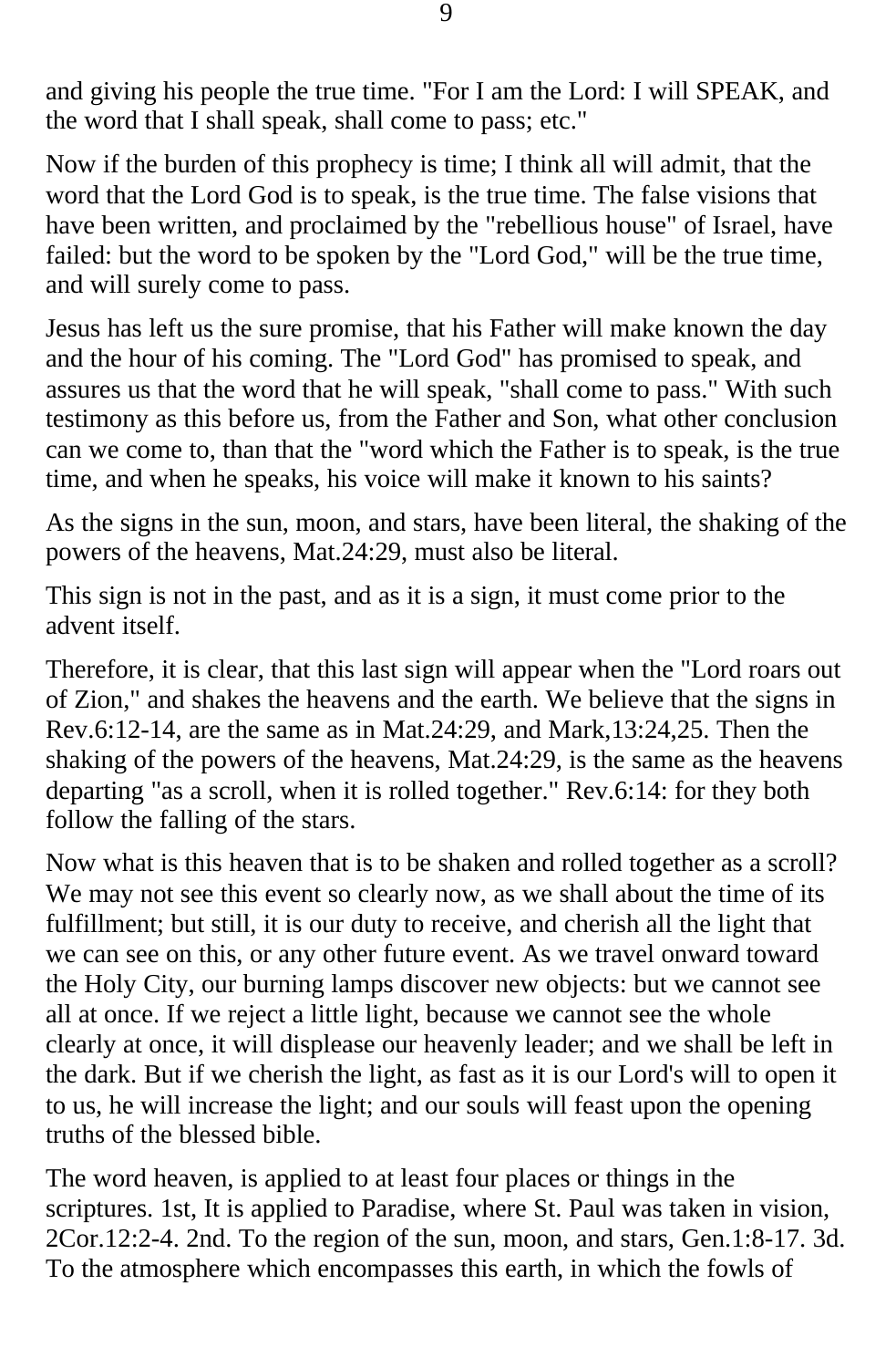heaven fly. Rev.19:17,18. And 4th, To the church of God on earth. Rev.14:6,7. It cannot be Paradise, nor the region of the heavenly lights, neither the church of God on earth, that is to be shaken and rolled together as a scroll: therefore, it must be the air around the earth, in which the fowls of heaven fly.

"And the seventh angel poured out his vial into the air; and there came a great voice out of the temple of heaven from the throne, saying, It is done." Rev.16:17.

We may now see that it is the seventh vial, and voice of God, which will shake the powers of the heavens, and cause the great earthquake or the shaking of the earth: and that this event constitutes the last literal sign, just before the sign of the Son of man appears in heaven.

It seems clear that all the vials, the voice of God from the throne, the voices, and thunders, and lightnings, and the great earthquake, and the falling of the cities of the nations, and the removing of the mountains and the islands, are to take place before the advent.

This view no doubt, will at once be rejected by many who profess to be looking for Jesus every day and hour; but I think it will appear very plain, by comparing Rev.16:17-21, with chap.6:14-17.

After the heavens depart "as a scroll when rolled together," and the "mountains and islands are moved out of their places," "the kings of the earth, and great men, etc." "hide in the dens, and in the rocks of the mountains," from the awful glory of the coming Jesus, attended by "all the holy angels;" and call for the rocks and mountains to fall on them, and hide them from the brightness of his coming (which is to destroy all the living wicked at his coming. - 2Thess.2:8.); and overwhelmed with anguish, in view of their expected fate, (when Christ and the angels draw near the earth to raise and gather the elect,) they cry out: "For the great day of his wrath is come, and who shall be able to stand?" - Rev.6:17.

 Here we see that the wicked who are hid, are still looking forward to the time when the saints alone will "be able to stand" before Christ at his appearing. If Christ should burst in upon the world as suddenly and unexpectedly as some teach, no one would think of hiding in caves, dens, and rocks: for they are not within their reach. This shows that an entire change must take place in the earth's surface prior to the second advent, by the voice of God, in order for the wicked to have a chance to hide from the expected Lamb, in caves, dens, and rocks of the mountains. When the Father utters his voice "from the throne," which is to cause "a great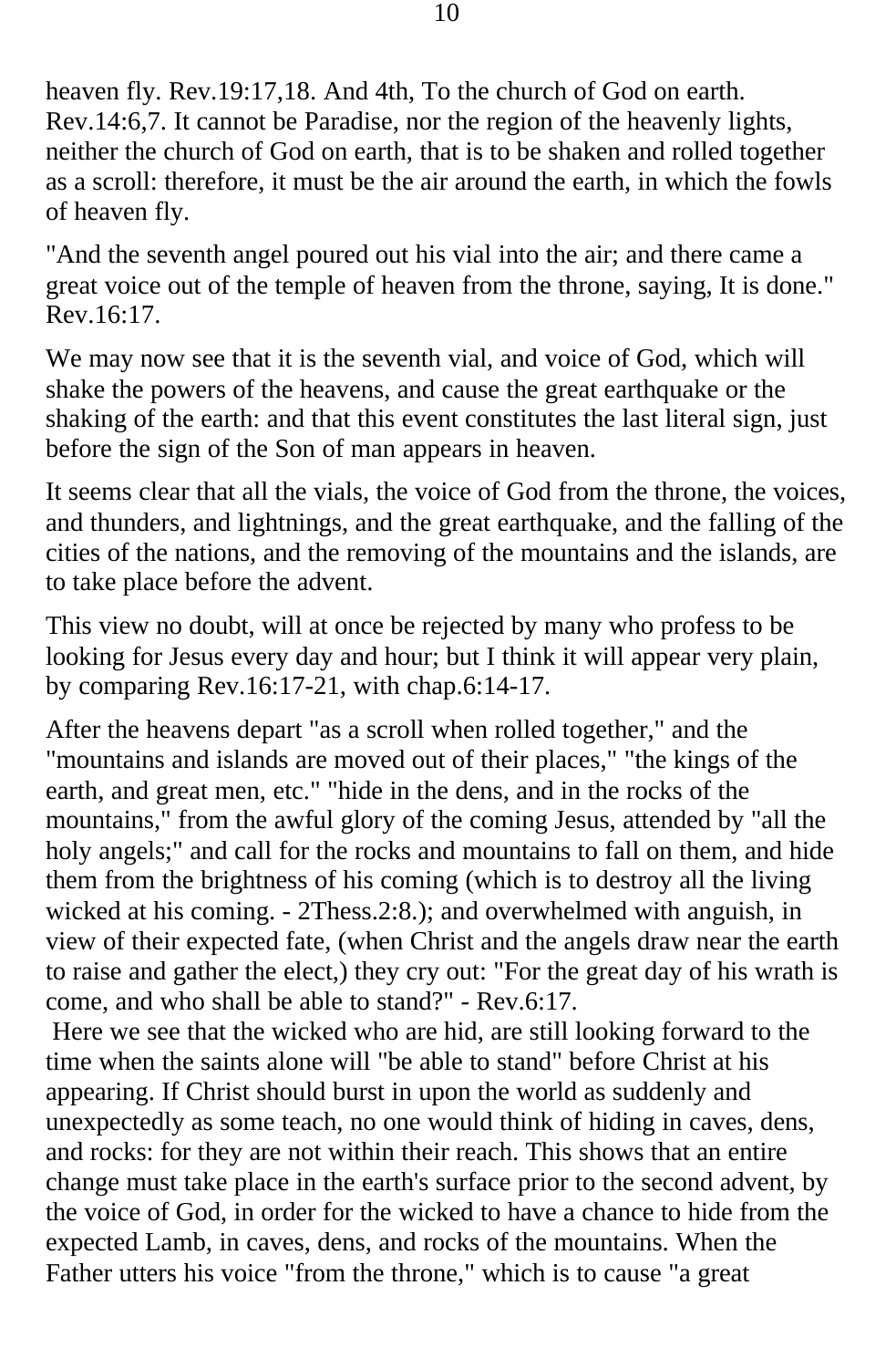earthquake, such as was not since men were upon the earth:" then there will be a chance for all the wicked, who are not swept off by the former plagues, to hide from the presence of the Lamb. But rocks, caves, and dens, will not shelter them from the burning glory of that holy throng, for all the living wicked are to be destroyed "with the brightness of that coming." -  $2$ Thess.  $2:8$ .

God has promised to be the "hope of his people," at the time his voice shakes the heavens and the earth. His children have nothing to fear from the terrors of that day; for they will be sheltered from the falling of cities, mountains, and houses. God's promise cannot fail.

That will be a glad day for the saints; for they will then be "delivered" from every outward foe, and be filled with the Holy Ghost, to prepare them to gaze on Jesus, and stand before him at his appearing. Then the saints will better know the real worth of the blessed hope; and they will rejoice that they have been accounted worthy to suffer reproach for clinging close to the truth, and strictly obeying all the "commandments of God." When God spake to Moses in Sinai, his "voice then shook the earth;" and we are taught by St. Paul, in Heb.12:22-27, that he is yet to speak from the "City of the living God," and "shake not only the earth, but also heaven." When God spake to Moses, the glory rested on him so that he had to cover his face with a vail, before his brethren could stand before him, and hear the word of the Lord from his mouth. And may we not expect the same effect, from the same cause? If so, then when God speaks from the Holy City to all his people, as he did to Moses: all will have the glory poured on them, as Moses had it poured on him. This out-pouring of the Holy Ghost must take place before the second advent, to prepare us for the glory of that scene: for in our present state, none of us could stand a single moment before the brightness of that coming, which is to destroy the "man of sin." At the presence of one angel at the resurrection of Christ, the Roman guard fell like dead men to the ground. It is therefore necessary, that the saints should share largely in the glory of God, to prepare them to stand before the Son of God, when he comes with all the holy angels with him.

Our present trying, waiting, watching state, is represented by a dark night; and the coming glory before us, by the morning. There are two parts to the morning: first, the dawn of day, and second, full day light, which is completed by the rising of the sun. So in the glad morning before us; the day of rest will dawn at the voice of God, when his light, and glory, rest upon us; then we shall rise from glory to glory, till Christ appears, to clothe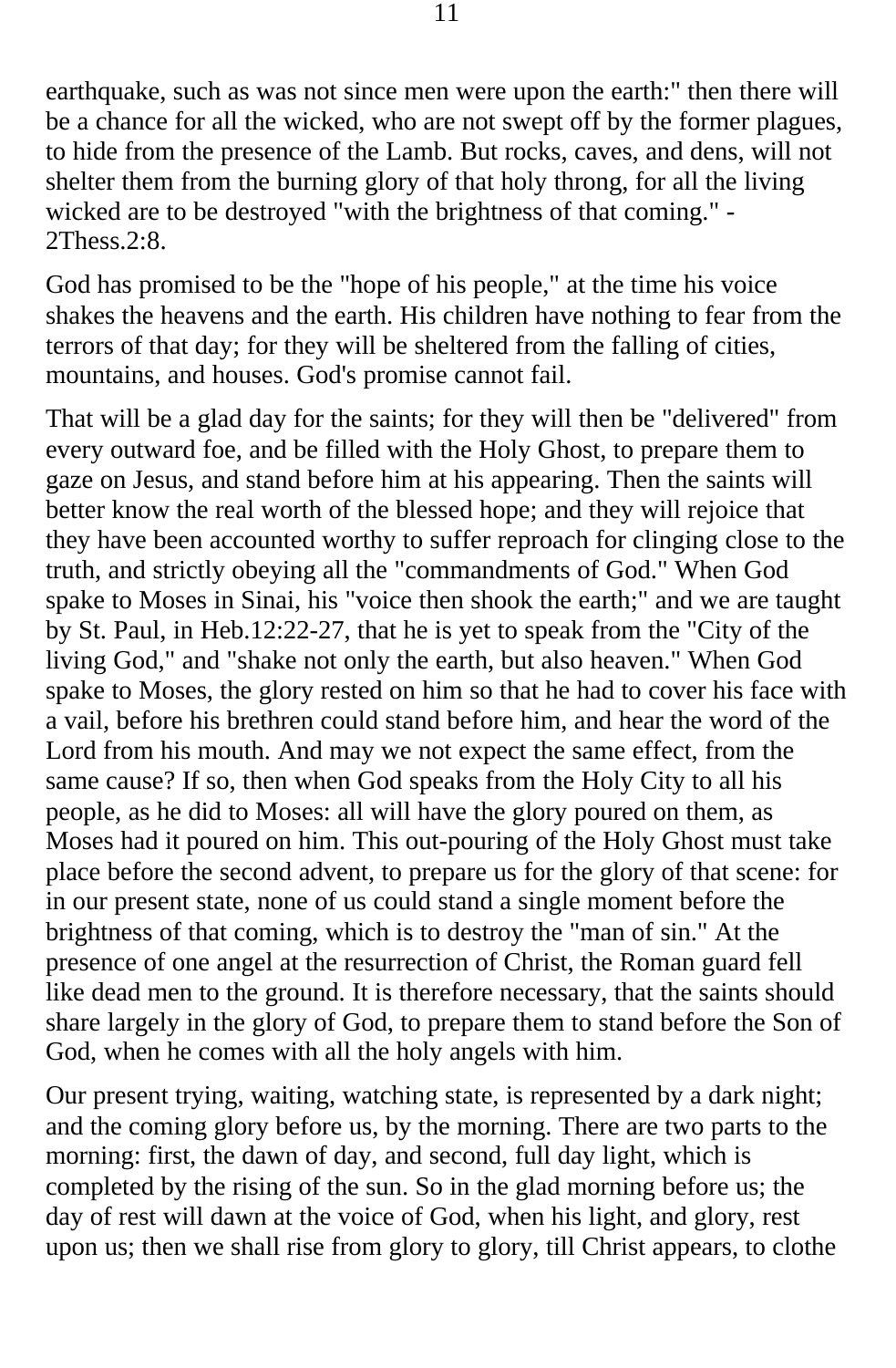us with immortality, and give us eternal life. O, Glory! Hallelujah!! my poor heart is set on fire for the kingdom, while I dwell on this sweet prospect, before the true believer. If we "hold fast" but a few days more, the dark shades of night will vanish before the glory of the preparatory scenes of the coming of the Son of man.

#### **The Time Of Trouble.**

"And at that time shall Michael stand up, the great prince which standeth for the children of thy people: and there shall be a time of trouble, such as never was since there was a nation even to that same time: and at that time thy people shall be delivered, every one that shall be found written in the book. And many of them that sleep in the dust of the earth shall awake," etc. - Dan.12:1,2.

We are taught by some, that the standing up of Michael, the time of trouble, and the delivering of the saints are in the future; and that all these events are to be accomplished at the second appearing of Christ. Others teach, that Michael stood up on the 10th day of the 7th month, 1844, and that since that time we have been passing through the "time of trouble, such as never was;" and that the deliverance of the saints, is at the first resurrection. But as I cannot harmonize either of these views with the bible, I wish to humbly give my brethren and sisters my view of these events. It is clear to me, that here are four distinct events, all in the future. 1st. The standing up of Michael. 2nd. The time of trouble. 3d. The deliverance of the saints; and 4th. The resurrection of the just, to everlasting life.

That Jesus rose up, and shut the door, and came to the Ancient of days, to receive his kingdom, at the 7th month, 1844, I fully believe. See Luke 13:25; Mat.25:10; Dan.7:13,14. But the standing up of Michael, Dan.12:1, appears to be another event, for another purpose. His rising up in 1844, was to shut the door, and come to his Father, to receive his kingdom, and power to reign; but Michael's standing up, is to manifest his kingly power, which he already has, in the destruction of the wicked, and in the deliverance of his people. Michael is to stand up at the time that the last power in chap. 11, comes to his end, and none to help him. This power is the last that treads down the true church of God: and as the true church is still trodden down, and cast out by all Christendom, it follows that the last oppressive power has not "come to his end;" and Michael has not stood up. This last power that treads down the saints is brought to view in Rev.13:11-18. His number is 666. Much of his power, deception, wonders, miracles, and oppression,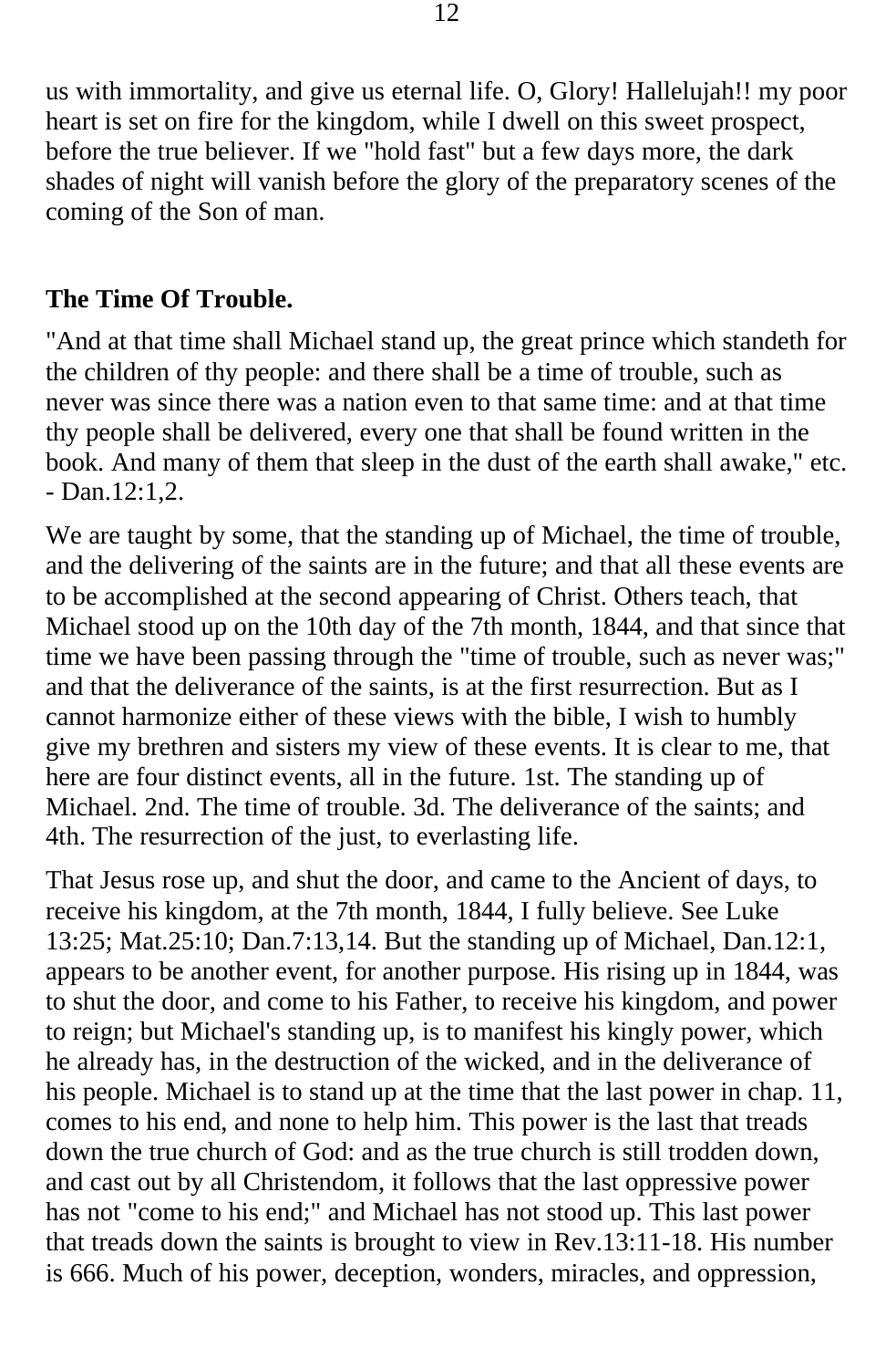will doubtless be manifested during his last struggle under the "seven last" plagues," about the time of his coming to his end. This is clearly shadowed forth by the magicians of Egypt, deceiving Pharaoh and his host, in performing most of the miracles, that Moses performed by the power of God. That was just before the deliverance of Israel from Egyptian bondage; and may we not expect to see as great a manifestation of the power of the Devil, just before the glorious deliverance of the saints? If Michael stood up in 1844, what power came "to his end, and none to help him," "AT THAT TIME"? The trouble that is to come at the time that Michael stands up, is not the trial, or trouble of the saints; but it is a trouble of the nations of the earth, caused by "seven last plagues." So when Jesus has finished his work of atonement, in the Holy of Holies, he will lay off his priestly attire, and put on his most kingly robes and crown, to ride forth, and manifest his kingly power, in ruling the nations, and dashing them in pieces.

We believe, that our great High Priest is attired as the Jewish high priest was. See Lev.16c. But when Michael stands up to reign, KING OF KINGS, AND LORD OF LORDS, he has on, many crowns, in one crown. Rev.19:16.

The deliverance of the living saints, is before the first resurrection; for it is spoken of, as a separate event.

If the deliverance of the living saints is not until the first resurrection; why is the resurrection spoken of, as a separate event, after the deliverance? It seems clear that the deliverance is at the voice of God. Then, from that time till Christ appears, the saints will have power over the nations, who remain of the former plagues.

#### **The Time Of Jacob's Trouble.**

Alas! for that day is great, so that none is like it; it is even the time of Jacob's trouble, but he shall be saved out of it. Jer.30:7.

By comparing Gen.c.32, with Jer.30:7, and the prophesy of Obadiah, we may see that Jacob represents believers, and Esau represents unbelievers. I doubt not, but these two characters will be brought out, and clearly seen in the closing strife with the Image Beast, which is just before us. See Rev.13:11-18. Jacob's trouble was when the messengers returning to him, said, "We came to thy brother Esau, and also he cometh to meet thee, and four hundred men with him. Then Jacob was greatly afraid, and distressed." Gen.32:6,7.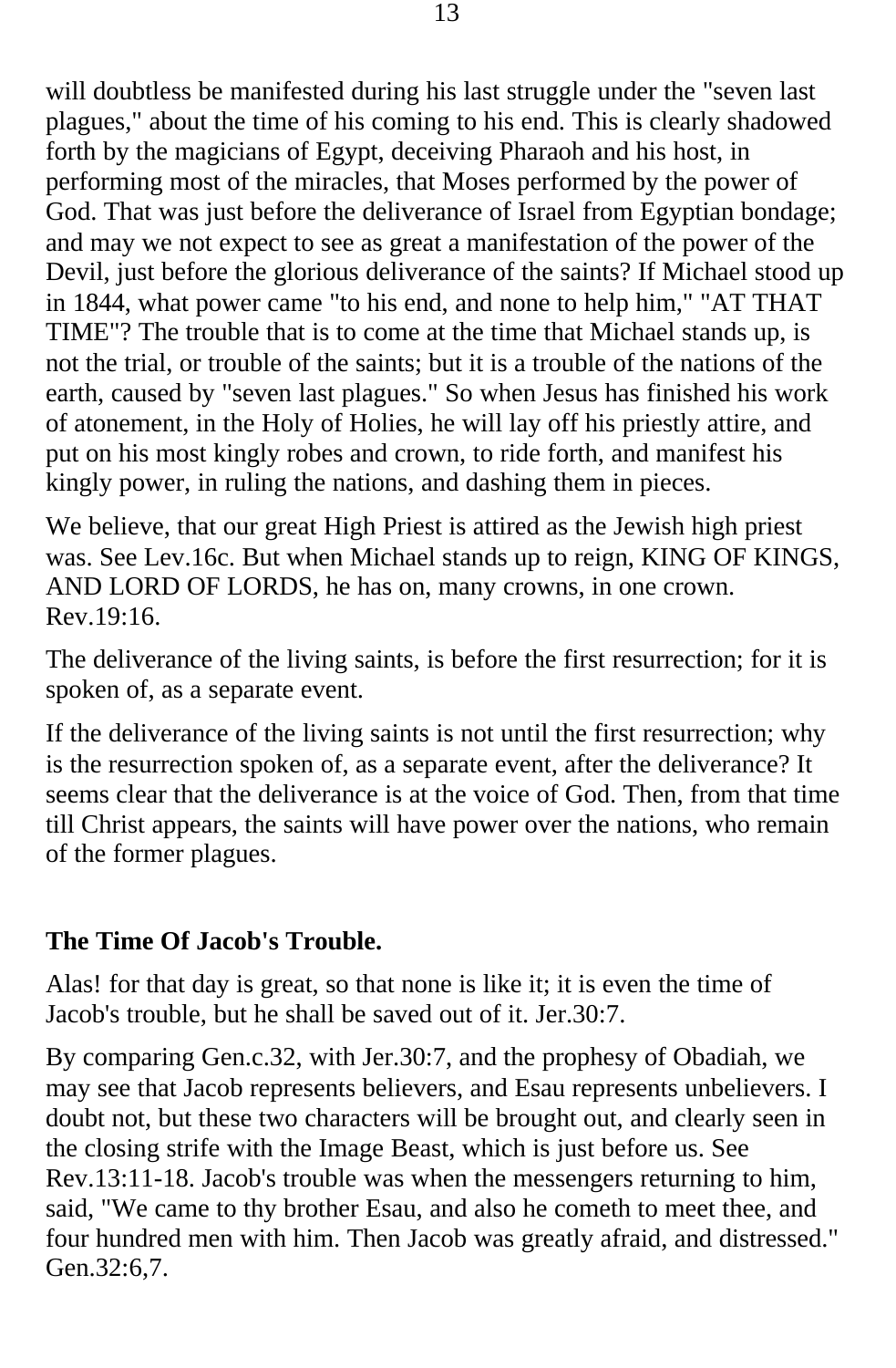The true saints will be brought into a similar situation, at the time of the fulfillment of Rev.13:11-18.

Not that the saints will be killed; for then none would remain till the change: but to fulfil this prophesy, a decree must go forth to kill the saints, which will cause fear, and distress. When Jacob was troubled, he wrestled with the angels "until the breaking of the day." Gen.32:34. In the last closing strife with the Image Beast, when a decree goes forth that as many as will not worship the image of the beast shall "be killed," the saints will cry day and night, and be delivered by the voice of God. Then "the house of Jacob shall be a fire, and the house of Joseph a flame, and the house of Esau for stubble, and they shall kindle in them, and devour them, and there shall not be any remaining of the house of Esau; for the Lord hath spoken it." Obadiah, 18th verse. I have not been able to see any thing in our past and present history, which answers to Jacob's trouble, and the day and night cry of the elect. Luke 17:7. I have been astonished at some of our brethren, while they have urged us to go about the work of crying day and night for deliverance. Not long since, I was in a meeting where the sentiment prevailed, that if all would then go about the work they might pray Christ down to the earth in twenty-four hours. It is clear that when the time comes for this cry, that the elect will have the spirit of prayer poured upon them. "And I will pour upon the house of David, and upon the inhabitants of Jerusalem, the spirit of grace and supplication," etc. "And the land shall mourn, every family apart; the family of the house of David apart, and their wives apart;" See Zech.12:14; Eze.7:15,16.

When Jesus has finished his work in the Heavenly Sanctuary and comes out upon the great white cloud, with his sharp sickle, then will be the time for the day and night cry, which is represented by the angel's crying to Jesus, to thrust in his sharp sickle, and reap. - Rev.14:14,15.

The desire, and prayer of every pure soul is, "Thy kingdom come." But the special mourning, praying time of the saints, is evidently yet to come.

#### **Thoughts On Revelation 14.**

The 13th chapter of Revelation, and the first five verses of the 14th, is one connected chain of past, present, and future events, down to the complete redemption of the 144000: then the 6th verse commences another chain of events, which carry us down through the history of God's people in this mortal state. John had a view of the beast and his image, as recorded in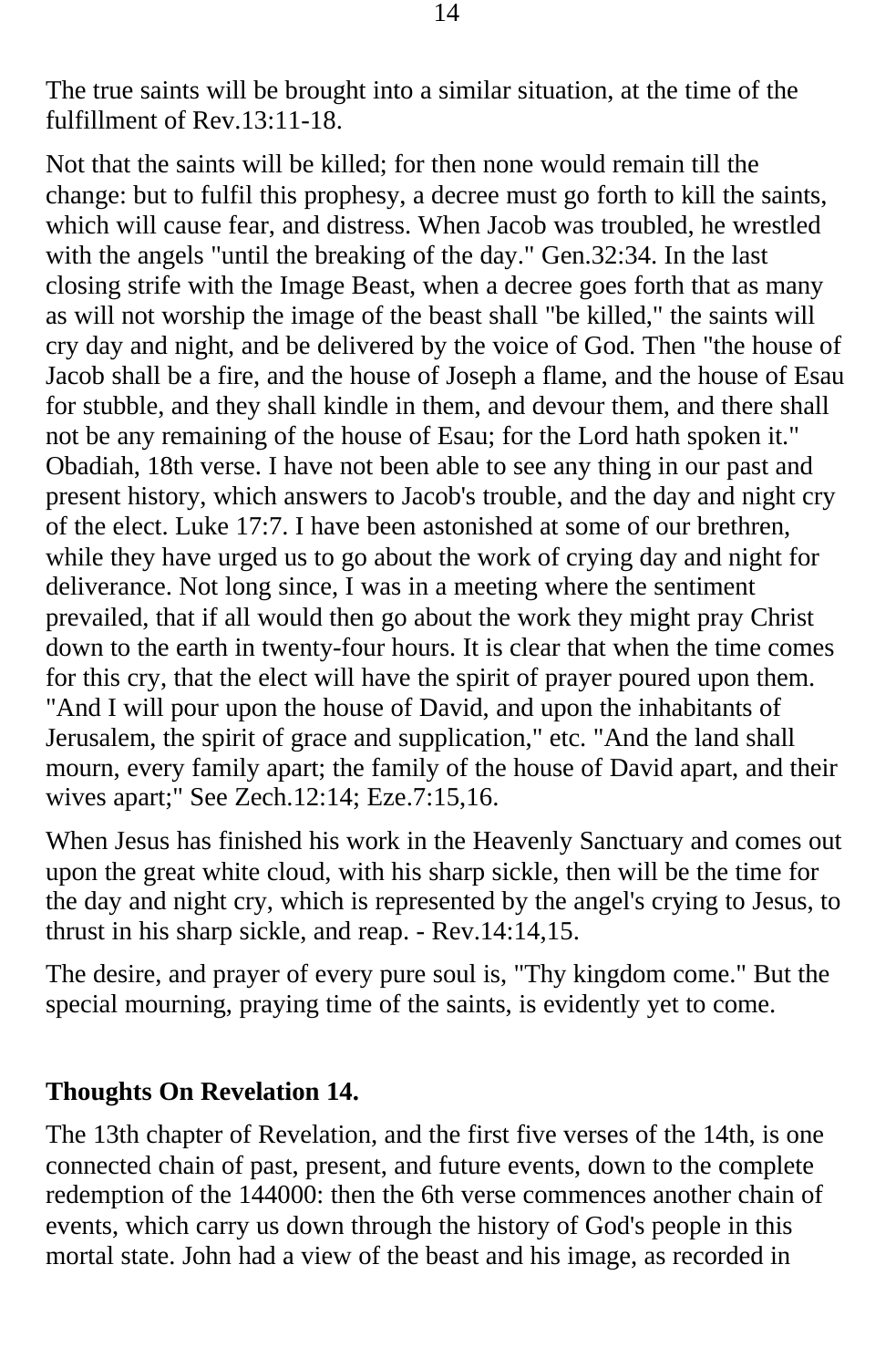chapter 13th; and how natural it would be for him to view on a little further, and see the 144000, who had gotten the victory over the beast, and over his image, standing on mount Zion with the Lamb, etc., as recorded in chapter 14:1-5. So I think the division should be between the 5th, and 6th verses of the 14th chapter; and the 6th verse commences a series of events, relative to the successive messages of holy advent truth.

All classes of second advent believers agree, that the angel brought to view in the 6th, and 7th verses of this chapter, represents the advent message, to the church and world. If this is true, then all five of the angels brought to view in this chapter, represent five distinct messages, prior to the advent, or we are left without a rule to interpret this chapter.

The work of the second angel, was to show to the advent host that Babylon had fallen. And as a large portion of them did not learn this fact, until the power of the MIDNIGHT CRY waked them up, just in time for them to make their escape from the churches, before the 10th day came on; it follows, that the second angel brought us to the 7th month, 1844. The third angel's message was, and still is, a WARNING to the saints to "hold fast," and not go back, and "receive" the marks which the virgin band got rid of, during the second angel's cry.

And has not the true message for God's people, since the 7th month 1844, been just such a warning? It certainly has. I cannot agree with those who make two messages of the cry, "Babylon the great, is fallen," and the voice, "Come out of her my people"; for every sermon that was printed, or preached on this subject, contained them both in one message. The 12th verse reads, "Here is the patience of the saints: here are they that keep the commandments of God," etc. Where did you see them, John? Why, "here" during this third angel. As the patient waiting time has been since the 7th month 1844, and as the class that keep the Sabbath, etc. have appeared since that time: it is plain that we live in the time of the third angel's message.

The last two angels are messages of prayer. We shall, no doubt, better understand them at the time of their fulfillment.

James White.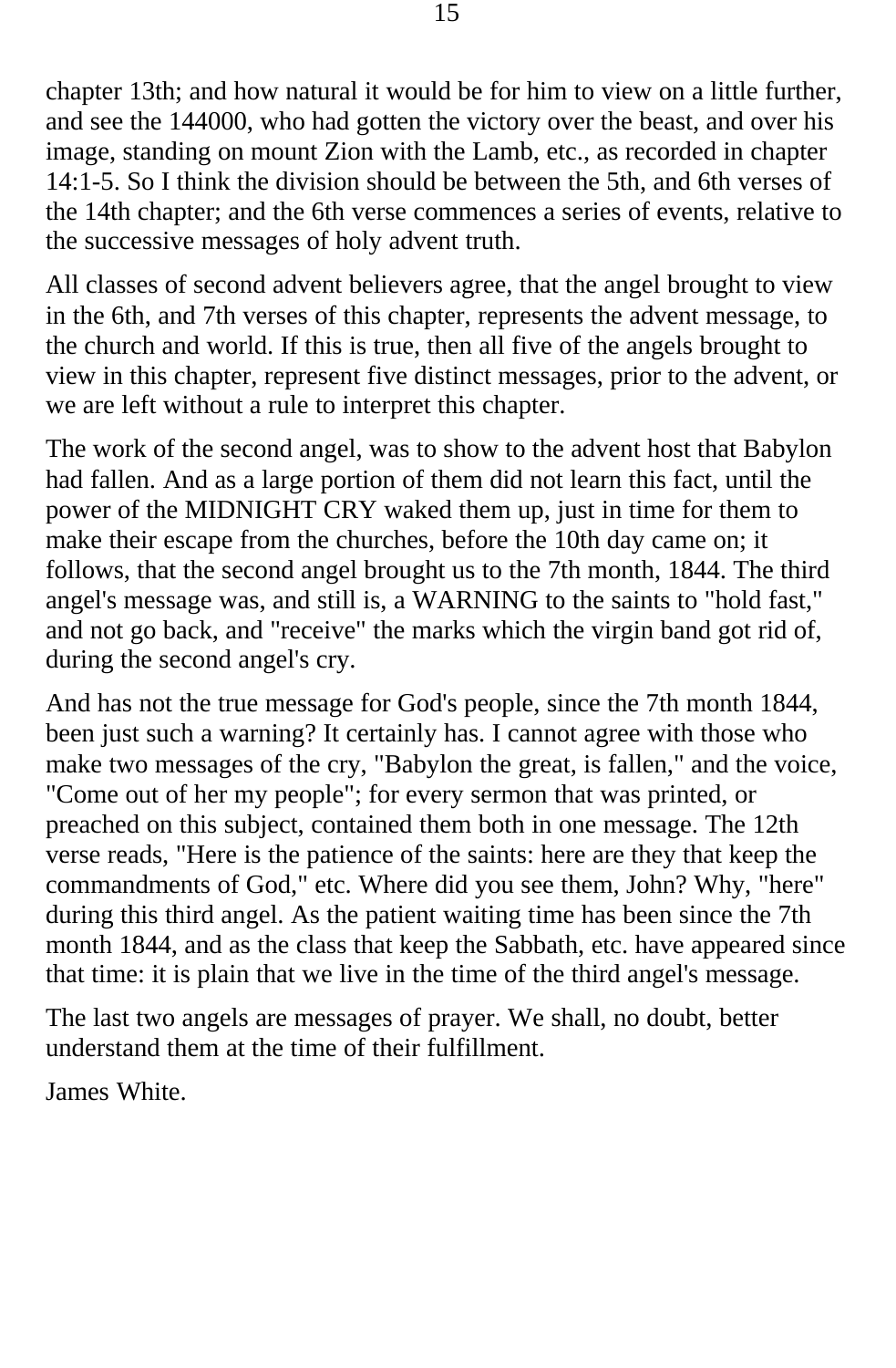## **Topsham, April 21, 1847.**

## **To Bro. Eli Curtis, New York City.**

Dear Bro:- In the Day-Dawn, Vol.1, Nos. 10 and 11, you kindly invite me to address you a communication.

The only apology I have to offer for not writing before is, I have not had a clear duty to write till now. You will, I doubt not, excuse me for addressing you so publicly, at this time. I have been much interested in your writings in the Dawn, and Extra; and fully agree with you on some points, but on others we widely differ.

Your Extra is now on the stand before me; and I beg leave to state to you, and the scattered flock of God, what I have seen in vision relative to these things on which you have written. I fully agree with you, that there will be two literal resurrections, 1000 years apart.

I also agree with you, that the new heavens, and the new earth, (Rev.21:1. Isa.65:17. 2Pet.3:13.) will not appear, till after the wicked dead are raised, and destroyed, at the end of the 1000 years. I saw that Satan was "loosed out of his prison," at the end of the 1000 years, just at the time the wicked dead were raised; and that Satan deceived them by making them believe that they could take the Holy City from the saints. The wicked all marched up around the "camp of the saints," with Satan at their head; and when they were ready to make an effort to take the City, the Almighty breathed from his high throne, on the City, a breath of devouring fire, which came down on them, and burnt them up, "root and branch."

And I saw, that as Christ is the vine, and his children the branches: so Satan is the "root", and his children are the "branches;" and at the final destruction of "Gog and Magog," the whole wicked host will be burnt up, "root and branch," and cease to exist. Then will appear the new heaven and the new earth. Then will the saints "build houses," and "plant vineyards." I saw, that all the righteous dead were raised by the voice of the Son of God, at the first resurrection; and all that were raised at the second resurrection, were burnt up, and ceased to exist.

You think, that those who worship before the saint's feet, (Rev.3:9), will at last be saved. Here I must differ with you; for God shew me that this class were professed Adventists, who had fallen away, and "crucified to themselves the Son of God afresh, and put him to an open shame." And in the "hour of temptation," which is yet to come, to show out every one's true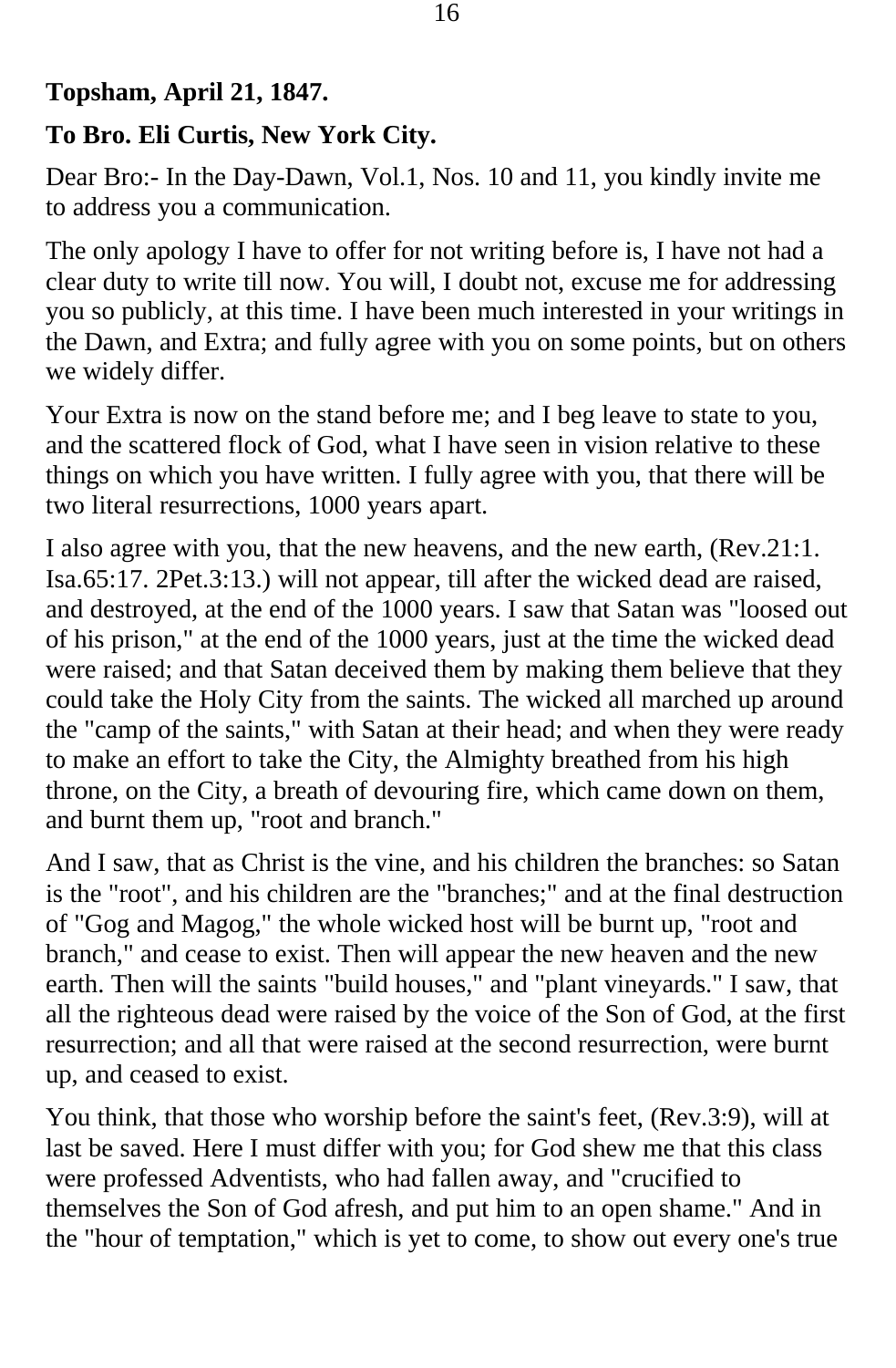character, they will know that they are forever lost; and overwhelmed with anguish of spirit, they will bow at the saint's feet.

You also think, that Michael stood up, and the time of trouble commenced, in the spring of 1844.

The Lord has shown me in vision, that Jesus rose up, and shut the door, and entered the Holy of Holies, at the 7th month 1844; but Michael's standing up (Dan.12:1) to deliver his people, is in the future.

This, will not take place, until Jesus has finished his priestly office in the Heavenly Sanctuary, and lays off his priestly attire, and puts on his most kingly robes, and crown, to ride forth on the cloudy chariot, to "thresh the heathen in anger," and deliver his people.

Then Jesus will have the sharp sickle in his hand, (Rev.14:14) and then the saints will cry day and night to Jesus on the cloud, to thrust in his sharp sickle and reap.

This, will be the time of Jacob's trouble, (Jer.30:5-8) out of which, the saints will be delivered by the voice of God.

I believe the Sanctuary, to be cleansed at the end of the 2300 days, is the New Jerusalem Temple, of which Christ is a minister. The Lord shew me in vision, more than one year ago, that Brother Crosier had the true light, on the cleansing of the Sanctuary, &c; and that it was his will, that Brother C. should write out the view which he gave us in the Day-Star, Extra, February 7, 1846. I feel fully authorized by the Lord, to recommend that Extra, to every saint.

I pray that these lines may prove a blessing to you, and all the dear children who may read them.

#### **E. G. White.**

"And it shall come to pass in the last days, saith God, I will pour out of my Spirit upon all flesh: and your sons and your daughters shall prophesy, and your young men shall see Visions, and your old men shall dream dreams: And on my servants, and on my hand-maidens, I will pour out in those days of my Spirit; and they shall prophesy: And I will shew wonders in heaven above, and signs in the earth beneath; blood and fire and vapor of smoke. The sun shall be turned into darkness, and the moon into blood, before that great and notable day of the Lord come". Acts 2:17-20.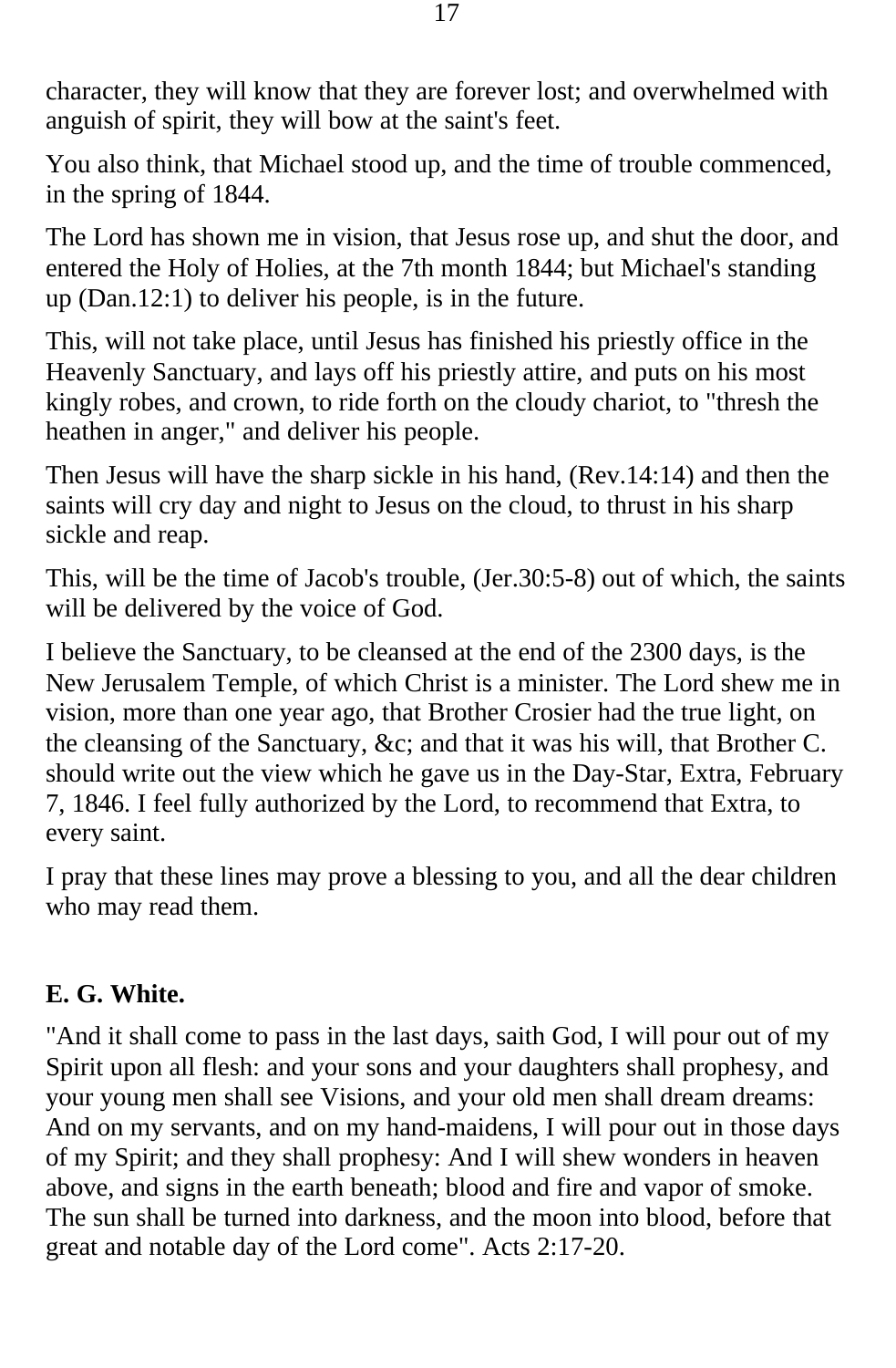"When the day of Pentecos was fully come," and the disciples were "all with one accord in one place," filled with the Holy Ghost, "Peter standing up with the eleven," quoted the above scripture from the prophesy of Joel. His object was to show that the marvelous work which was wrought in the disciples at that time, was a subject of prophesy, and the work of God. I conclude that there is not one Second Advent believer who will take the ground, that all of the prophesy of Joel, quoted by Peter, was fulfilled on the day of Pentecost; for there is not the least evidence that any part of it was then fulfilled, only that part which related to the pouring out of the Holy Ghost. We cannot believe that the signs in the sun, and the moon, etc, were seen on that day, or that there were any having visions, or dreaming among them at that exciting hour; for there is no proof of any such thing. A part of this prophesy was fulfilled on the day of Pentecost; and ALL of it is to be fulfilled "IN THE LAST DAYS, SAITH GOD." Dreams and Visions are among the signs that precede the great and notable days of the Lord. And as the signs of that day have been, and still are fulfilling, it must be clear to every unprejudiced mind, that the time has fully come, when the children of God may expect dreams and visions from the Lord.

I know that this is a very unpopular position to hold on this subject, even among Adventists; but I choose to believe the word of the Lord on this point, rather than the teachings of men. I am well aware of the prejudice in many minds on this subject; but as it has been caused principally by the preaching of popular Adventists, and the lack of a correct view of this subject; I have humbly hoped to cut it away, with the "sword of the Spirit," from some minds, at least. We will bear it in mind, that these dreams and visions, are to be in the "LAST DAYS". As there cannot be any days later than the last, it is certain that we may expect just such revelations, until Christ appears in the clouds of heaven. I know that it is a very popular opinion among Adventists, that there was nothing more to be revealed by visions, after John closed up the revelation in A. D. 96. But if this opinion is correct, then the last days ended while John was on the isle of Patmos.

The bible is a perfect, and complete revelation. It is our only rule of faith and practice. But this is no reason, why God may not show the past, present, and future fulfillment of his word, in these last days, by dreams and visions; according to Peter's testimony. True visions are given to lead us to God, and his written word; but those that are given for a new rule of faith and practice, separate from the bible, cannot be from God, and should be rejected.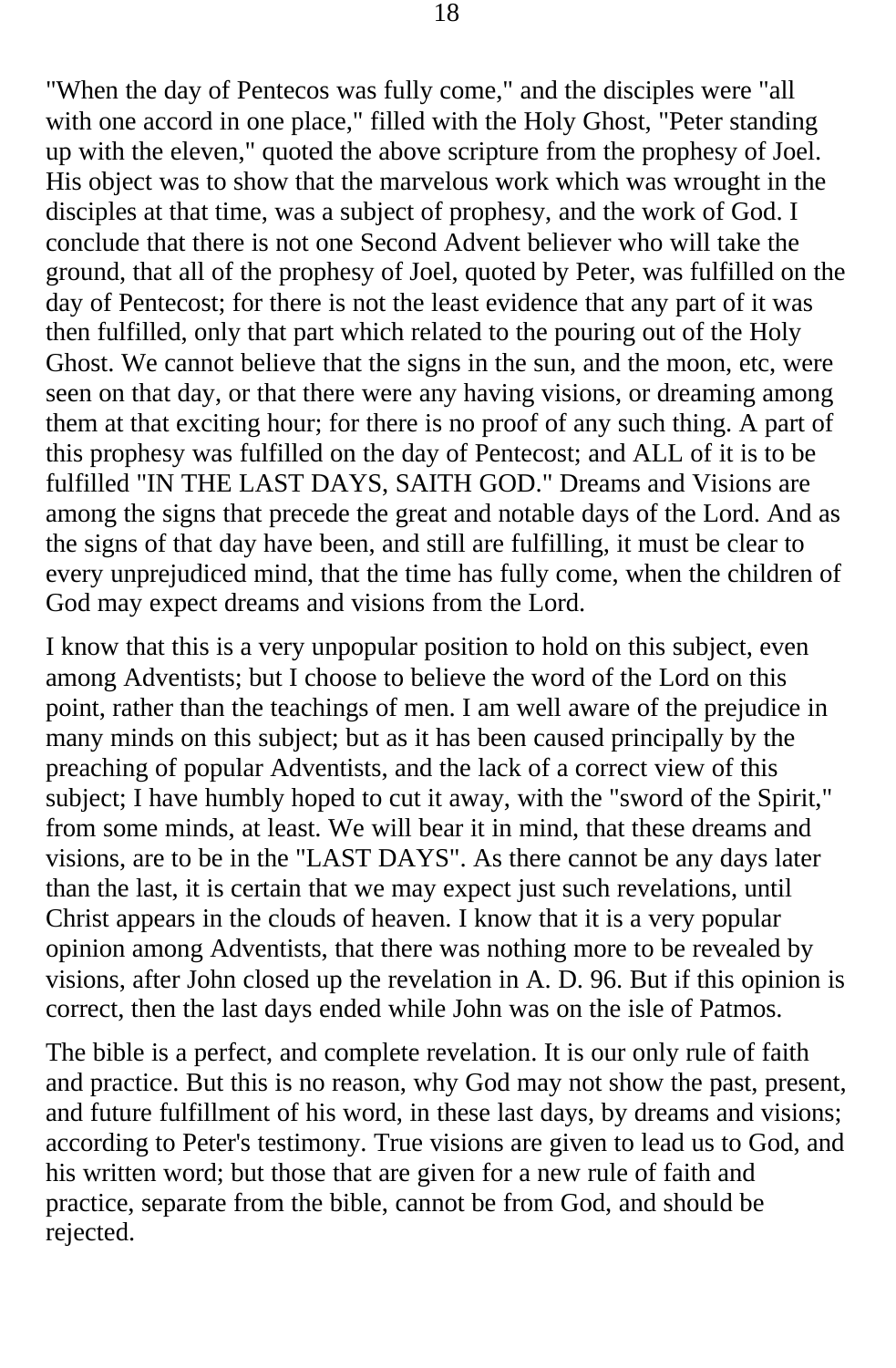The following vision was published in the Day-Star, more than a year ago. By the request of friends, it is republished in this little work, with scripture references, for the benefit of the little flock.

I hope that all who may read it, will take the wise, and safe course, pointed out to us by the following passages of scripture. "Despise not prophesyings. Prove all things; hold fast that which is good." Paul. "To the law and to the testimony, if they speak not according to this word, it is because there is no light in them." Isaiah 8:20.

#### **To The Remnant Scattered Abroad.**

As God has shown me in holy vision the travels of the Advent people to the Holy City, and the rich reward to be given those who wait the return of their Lord from the wedding, it may be my duty to give you a short sketch of what God has revealed to me. The dear saints have got many trials to pass through. But our light afflictions, which are but for a moment, worketh for us a far more exceeding and eternal weight of glory - while we look not at the things which are seen, for the things which are seen are temporal, but the things which are not seen are eternal. I have tried to bring back a good report, and a few grapes from the heavenly Canaan, for which many would stone me, as the congregation bade stone Caleb and Joshua for their report, (Num.14:10.) But I declare to you, my brethren and sisters in the Lord, it is a goodly land, and we are well able to go up and possess it.

While praying at the family altar, the Holy Ghost fell on me, and I seemed to be rising higher and higher, far above the dark world. I turned to look for the Advent people in the world, but could not find them - when a voice said to me, "Look again, and look a little higher." At this I raised my eyes and saw a straight and narrow path, **[\\*1](#page-41-0)** cast up high above the world. On this path the Advent people were travelling to the City, which was at the farther end of the path. They had a bright light set up behind them at the first end of the path, which an angel told me was the Midnight Cry. **[\\*2](#page-41-0)** This light shone all along the path, and gave light for their feet so they might not stumble. And if they kept their eyes fixed on Jesus, who was just before them, leading them to the City, they were safe. But soon some grew weary, and they said the City was a great way off, and they expected to have entered it before. Then Jesus would encourage them by raising his glorious right arm, and from his arm came a glorious light which waved over the Advent band, and they shouted Hallelujah! Others rashly denied the light behind them, and said that it was not God that had led them out so far. The light behind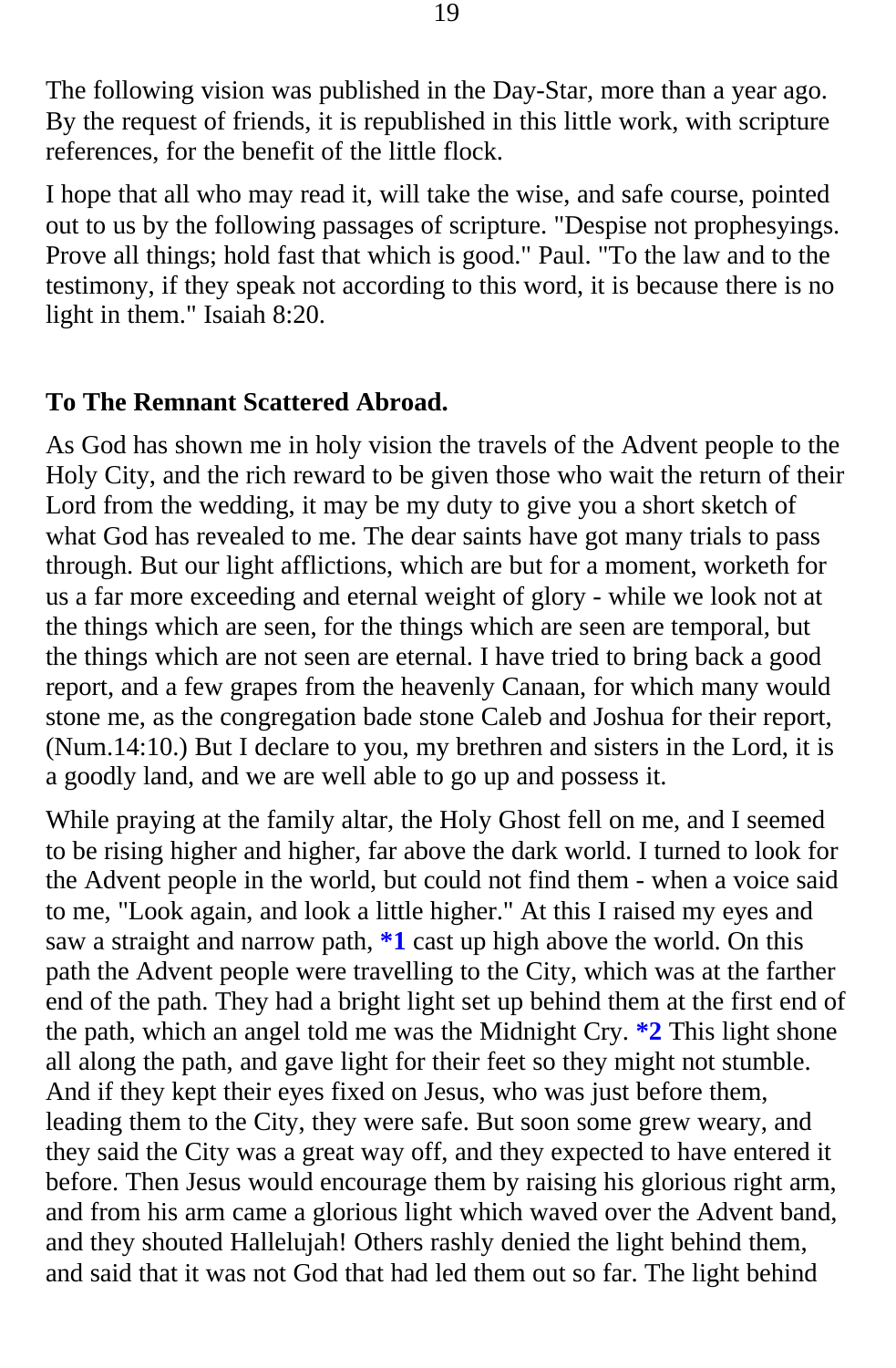them went out leaving their feet in perfect darkness, and they stumbled and [got their eyes off the mark and lost sight of Jesus, and fell off the path down](#page-41-0)  in the dark and wicked world below. It was just as impossible for them to get on the path again and go to the City, as all the wicked world which God had rejected. They fell all the way along the path one after another, until we heard the voice of God like many waters, **\*3** which gave us the day and hour of Jesus' coming. **\*4** The living saints, 144,000 in number, knew and understood the voice, while the wicked thought it was thunder and an earthquake. **\*5** When God spake the time, he poured on us the Holy Ghost, and our faces began to light up and shine with the glory of God as Moses' did when he came down from Mount Sinai. **\*6** 

By this time the 144,000 were all sealed and perfectly united. On their foreheads was written, God, New Jerusalem, and a glorious Star containing Jesus' new name. **\*7** At our happy, holy state the wicked were enraged, and would rush violently up to lay hands on us to thrust us in prison, when we would stretch forth the hand in the name of the Lord, and the wicked would fall helpless to the ground. Then it was that the synagogue of Satan knew that God had loved us who could wash one another's feet, and salute the holy brethren with a holy kiss, and they worshipped at our feet. **\*8** Soon our eyes were drawn to the East, for a small black cloud had appeared about half as large as a man's hand, which we all knew was the Sign of the Son of Man. **\*9** We all in solemn silence gazed on the cloud as it drew nearer, lighter, and brighter, glorious, and still more glorious, till it was a great white cloud. **\*10** The bottom appeared like fire, a rainbow was over it, around the cloud were ten thousand angels singing a most lovely song. And on it sat the Son of Man, **\*11** on his head were crowns, **\*12** his hair was white and curly and lay on his shoulders. **\*13** His feet had the appearance of fire, **\*14** in his right hand was a sharp sickle, **\*15** in his left a silver trumpet. **\*16** His eyes were as a flame of fire, **\*17** which searched his children through and through. Then all faces gathered paleness, and those that God had rejected gathered blackness. Then we all cried out, who shall be able to stand? Is my robe spotless? Then the angels ceased to sing, and there was some time of awful silence, **\*18** when Jesus spoke. Those who have clean hands and a pure heart shall be able to stand, my grace is sufficient for you. At this, our faces lighted up, and joy filled every heart. And the angels struck a note higher and sung again while the cloud drew still nearer the earth. Then Jesus' silver trumpet sounded, as he descended on the cloud, wrapped in flames of fire. **\*19** He gazed on the graves of the sleeping saints, then raised his eyes and hands to heaven and cried out, **\*20** Awake!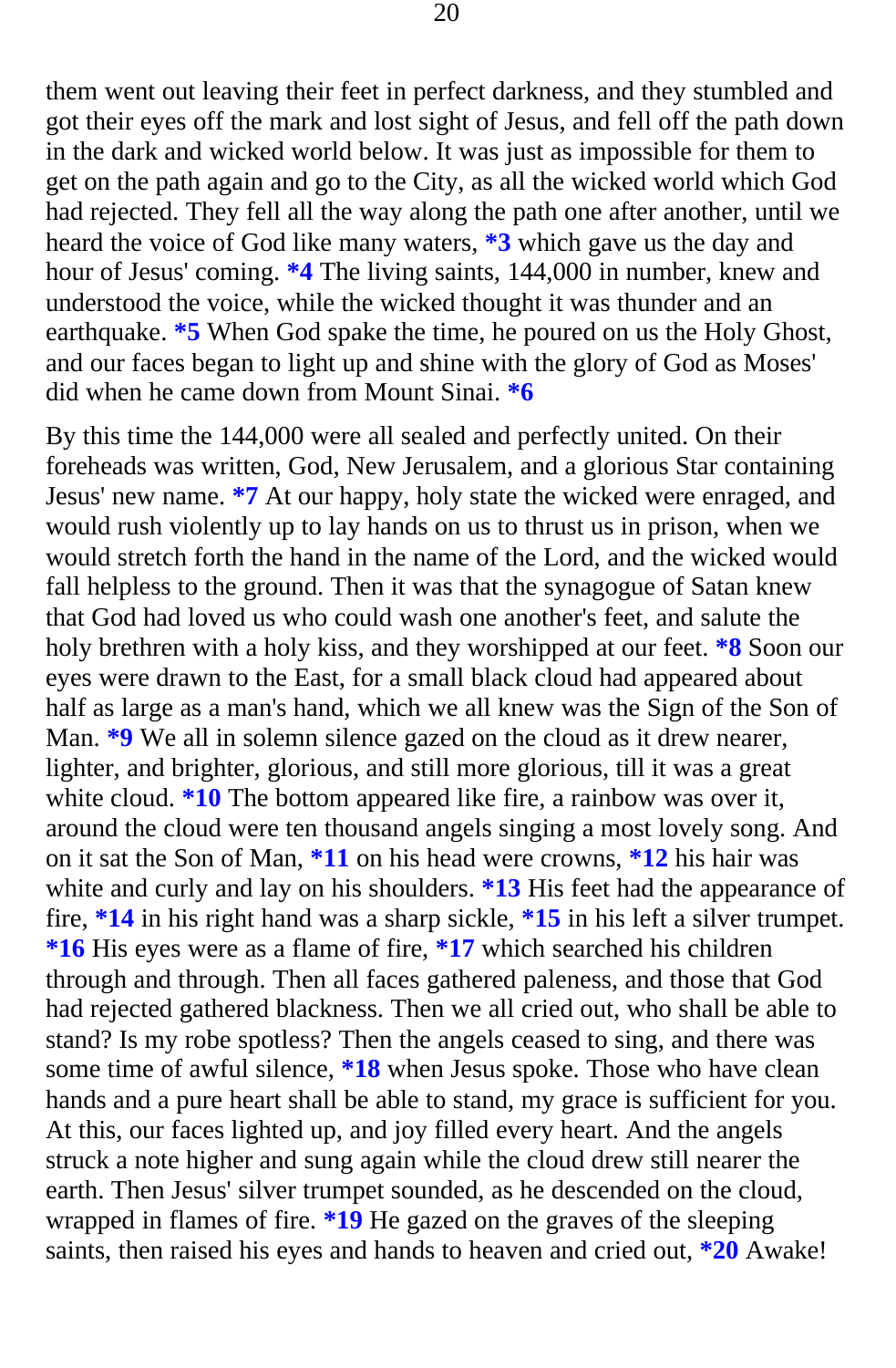Awake! Awake! ye that sleep in the dust, and arise. Then there was a mighty earthquake. The graves opened, and the dead came up clothed with immortality. The 144,000 shouted, Hallelujah! as they recognized their friends who had been torn from them by death, and in the same moment we were changed and caught up together with them to meet the Lord in the air. **\*21** We all entered the cloud together, and were seven days ascending to the [sea of glass, when Jesus brought along the crow](#page-41-0)ns and with his own right hand placed them on our heads. **\*22** He gave us harps of gold and palms of victory. **\*23** Here on the sea of glass the 144,000 stood in a perfect square. Some of them had very bright crowns, others not so bright. Some crowns appeared heavy with stars, while others had but few. All were perfectly satisfied with their crowns. And they were all clothed with a glorious white mantle from their shoulders to their feet. **\*24** Angels were all about us as we marched over the sea of glass to the gate of the City. Jesus raised his mighty glorious arm, laid hold of the gate and swung it back on its golden hinges, and said to us, You have washed your robes in my blood, stood stiffly for my truth, enter in. **\*25** We all marched in and felt we had a perfect right in the City. Here we saw the tree of life, and the throne of God. Out of the throne came a pure river of water, and on either side of the river was the tree of life. **\*26** On one side of the river was a trunk of a tree and a trunk on the other side of the river, both of pure transparent gold.

At first I thought I saw two trees. I looked again and saw they were united at the top in one tree. So it was the tree of life, on either side of the river of life; it[s branches bowed to the](#page-42-0) place where we stood; and the fruit was glorious, which looked like gold mixed with silver. We all went under the tree, and sat down to look at the glory of the place, when brothers Fitch and Stockman, who had preached the gospel of the kingdom, and whom God had laid in the grave to save them, came up to us and asked us what we had passed through while they were sleeping. We tried to call up our greatest trials, but they looked so small compared with the far more exceeding and eternal weight of glory **\*27** that surrounded us, that we could not speak them out, **\*28** and we all cried out Hallelujah, heaven is cheap enough, and we touched our glorious harps and made heaven's arches ring. And as we were gazing at the glories of the place our eyes were attracted upwards to something that had the appearance of silver. I asked Jesus to let me see what was within there. In a moment we were winging our way upward, and entering in; here we saw good old father Abraham, Isaac, Jacob, Noah, Daniel, and many like them. And I saw a vail with a heavy fringe of silver and gold, as a border on the bottom; it was very beautiful. I asked Jesus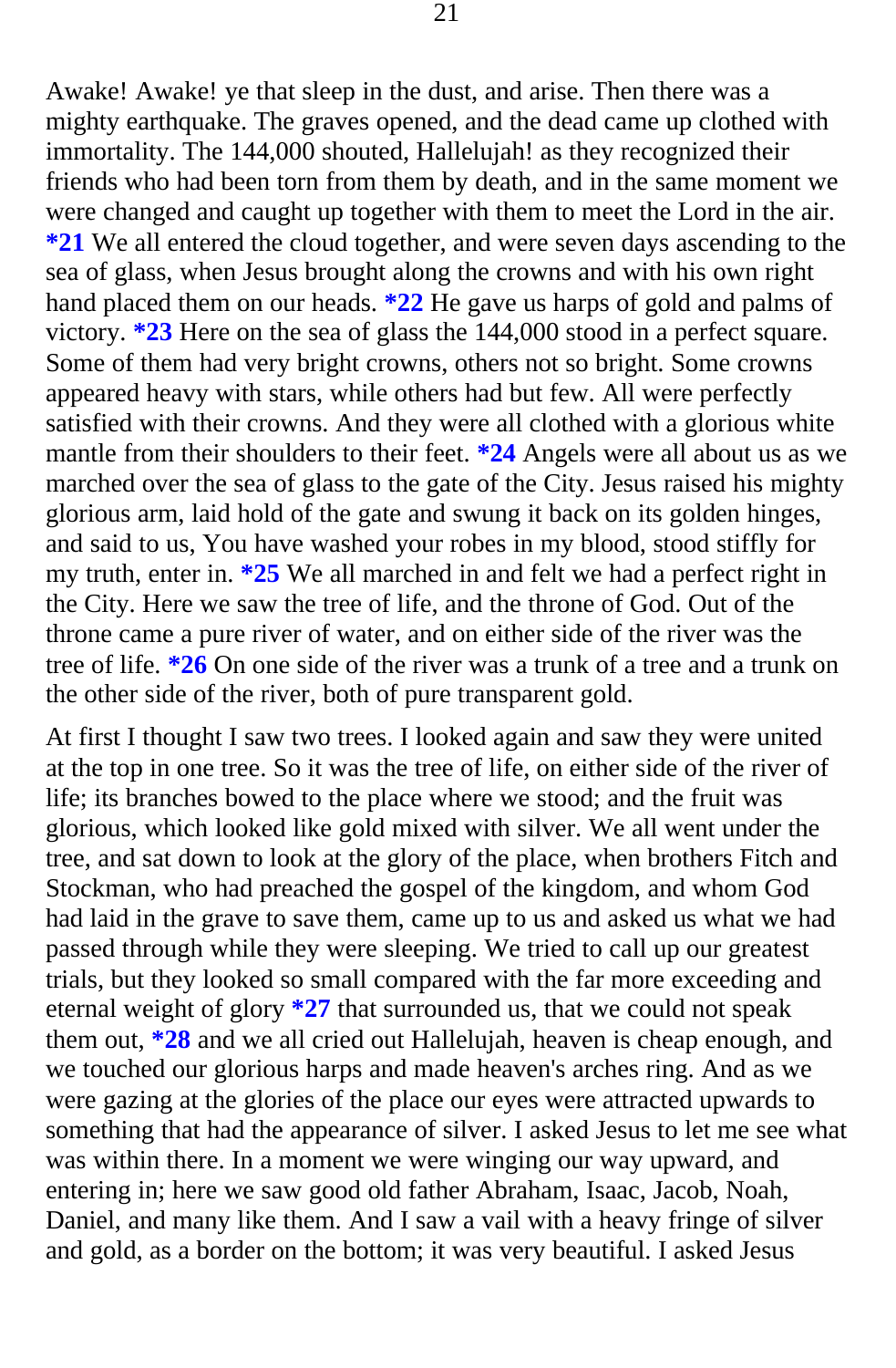what was within the vail. He raised it with his own right arm, and bade me take heed. I saw there a glorious ark, overlaid with pure gold, and it had a glorious border, resembling Jesus' crowns; and on it were two bright angels - their wings were spread over the ark as they sat on each end, with their faces turned towards each other and looking downward. **\*29** In the ark, beneath where the angels' wings were spread, was a golden pot of Manna, of a yellowish cast; and I saw a rod, which Jesus said was Aaron's; I saw it bud, blossom and bear fruit. **\*30** And I saw two long golden rods, on which hung silver wires, and on the wires most glorious grapes; one cluster was more than a man here could carry. And I saw Jesus step up and take of the manna, almonds, grapes and pomegranates, and bear them down to the city, and place them on the supper table. I stepped up to see how much was taken away, and there was just as much left; and we shouted Hallelujah - Amen. We all descended from this place down into the city, and with Jesus at our head we all descended from the city down to this earth, on a great and mighty mountain, which could not bear Jesus up, and it parted asunder, and there was a mighty plain. **\*31** Then we looked up and saw the great city, with twelve foundations, twelve gates, three on each side, and an angel at each gate, and all cried out, "the city, the great city, it's coming, it's coming down from God, out of heaven;" **\*32** and it came and settled on the place where we stood. Then we began to look at the glorious things outside of the city. There I saw most glorious houses, that had the appearance of silver, supported by four pillars, set with pearls, most glorious to behold, which were to be inhabited by the saints; **\*33** in them was a golden shelf; I saw many of the saints go int[o the houses, take off their glittering](#page-42-0) crowns and lay them on the shelf, then go out into the field by the houses to do something with the earth; **\*34** not as we have to do with the earth here; no, no. A glorious light shone all about their heads, and they were continually shouting and offering praises to God.

And I saw another field full of all kinds of flowers, and as I plucked them, I cried out, well they will never fade. Next I saw a field of tall grass, most glorious to behold; it was living green, and had a reflection of silver and gold, as it waved proudly to the glory of King Jesus. Then we entered a field full of all kinds of beasts - the lion, the lamb, the leopard and the wolf, altogether in perfect union; **\*35** we passed through the midst of them, and they followed on peaceably after. Then we entered a wood, not like the dark woods we have here, no, no; but light, and all over glorious; the branches of the trees waved to and fro, and we all cried out, "we will dwell safely in the wilderness and sleep in this woods." **\*36** We passed through the woods, for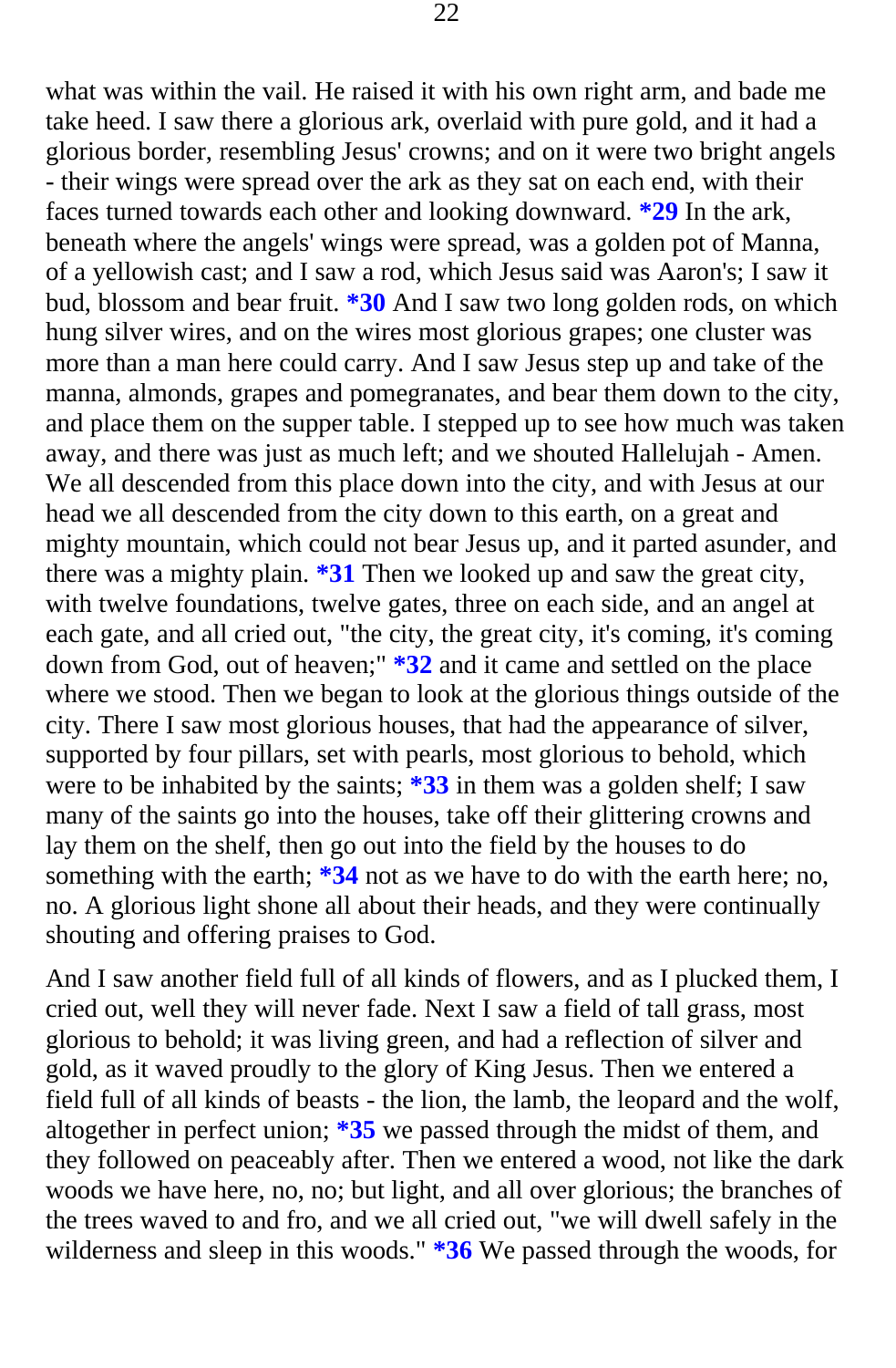we were on our way to Mount Zion. As we were travelling along, we met a company who were also gazing at the glories of the place. I noticed red as a border on their garments; their crowns were brilliant; their robes were pure white. As we greeted them, I asked Jesus who they were? He said they were martyrs that had been slain for him. With them was an innumerable company of little ones; they had a hem of red on their garments also. **\*37**  Mount Zion was just before us, and on the Mount sat a glorious temple, and about it were seven other mountains, on which grew roses and lilies, **\*38**  and I saw the little ones climb, or if they chose, use their little wings and fly to the top of the mountains, and pluck the never fading flowers. There were all kinds of trees around the temple to beautify the place; the box, the pine, the fir, the oil, the myrtle, the pomegranate, and the fig tree bowed down with the weight of its timely figs, that made the place look all over glorious. **\*39** And as we were about to enter the holy temple, Jesus raised his lovely voice and said, only the 144,000 enter this place, and we shouted Hallelujah.

Well, bless the Lord, dear brethren and sisters, it is an extra meeting for those who have the seal of the living God. **\*40** This temple was supported by seven pillars, all of transparent gold, set with pearls most glorious. The glorious things I saw there, I cannot describe to you. O, that I could talk in the language of Canaan, then could I tell a little of the glory of the upper world; but, if faithful, you soon will know all about it. I saw there the tables of stone in which the names of the 144,000 were engraved in letters of gold; [after we had beheld the glory of the temple, we went out. Then Jesus left u](#page-42-0)s, and went to the city; soon, we heard his lovely voice again, saying - "Come my people, you have come out of great tribulation, and done my will; suffered for me; come in to supper, for I will gird myself, and serve you." **\*41** We shouted Hallelujah, glory, and entered into the city. . . . . . . . . . . . . . And I saw a table of pure silver, it was many miles in length, yet our eyes could extend over it. And I saw the fruit of the tree of life, the manna, almonds, figs, pomegranates, grapes, and many other kinds of fruit. We all reclined at the table. I asked Jesus to let me eat of the fruit. He said, not now. Those who eat of the fruit of this land, go back to earth no more. But in a little while, if faithful, you shall both eat of the fruit of the tree of life, and drink of the water of the fountain; and he said, you must go back to the earth again, and relate to others, what I have revealed to you. Then an angel bore me gently down to this dark world. Sometimes I think I cannot stay here any longer, all things of earth look so dreary - I feel very lonely here,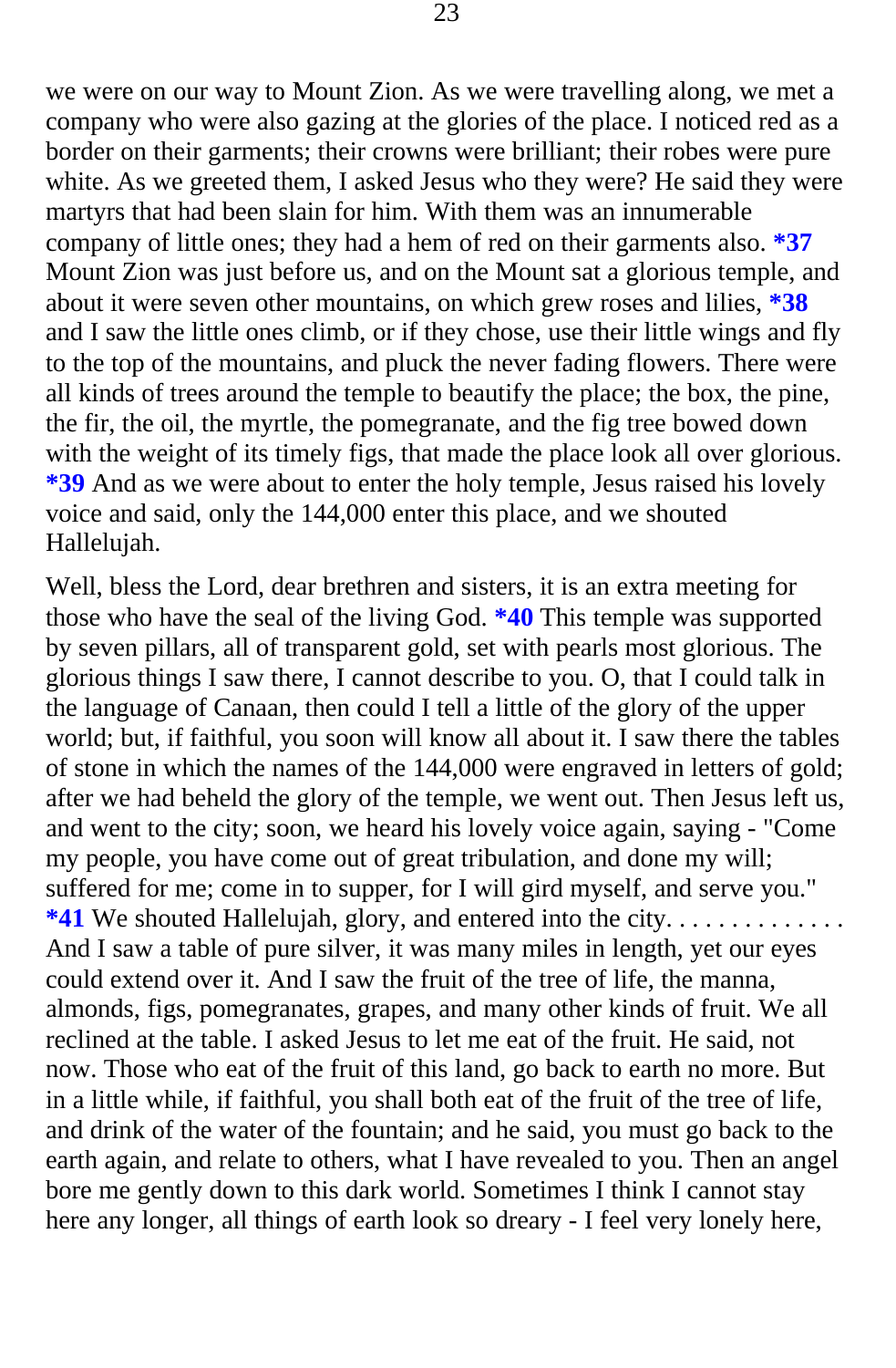for I have seen a better land. O, that I had wings like a dove, then would I fly away, and be at rest.

#### **Topsham, Me., April 7, 1847.**

Dear Brother Bates:- Last Sabbath we met with the dear brethren and sisters here, who meet at Bro. Howland's.

We felt an unusual spirit of prayer. And as we prayed, the Holy Ghost fell upon us. We were very happy. Soon I was lost to earthly things, and was wrapped up in a vision of God's glory. I saw an angel swiftly flying to me. He quickly carried me from the earth to the Holy City. In the city I saw a temple, which I entered. I passed through a door before I came to the first vail. This vail was raised, and I passed into the Holy Place. Here I saw the Altar of Incense, the candlestick with seven lamps, and the table on which was the showbread, etc. After viewing the glory of the Holy, Jesus raised the second veil, and I passed into the Holy of Holies. **\*42** 

[In the Holiest I saw an ark; on the top and sides of it was purest gold. On](#page-42-0)  each end of the ark was a lovely Cherub, with their wings spread out over it. Their faces were turned towards each other, and they looked downwards. **\*43** Between the angels was a golden censor. Above the ark, where the angels stood, was an exceeding bright glory, that appeared like a throne where God dwelt. **\*44** Jesus stood by the ark. And as the saints' prayers came up to Jesus, the incense in the censor would smoke, and He offered up the prayers of the saints with the smoke of the incense to His Father. **\*45** In the ark, was the golden pot of manna, Aaron's rod that budded, and the tables of stone which folded together like a book. **\*46** Jesus opened them, and I saw the ten commandments written on them with the finger of God. **\*47** On one table was four, and on the other six. The four on the first table shone brighter than the other six. But the fourth (the Sabbath commandment,) shone above them all; for the Sabbath was set apart to be kept in honor of God's holy name. **\*48** The holy Sabbath looked glorious - a halo of glory was all around it. I saw that the Sabbath was not nailed to the cross. If it was, the other nine commandments were; and we are at liberty to go forth and break them all, as well as to break the fourth. I saw that God had not changed the Sabbath, for He never changes. **\*49** But the Pope had changed it from the seventh to the first day of the week; for he was to change times and laws. **\*50**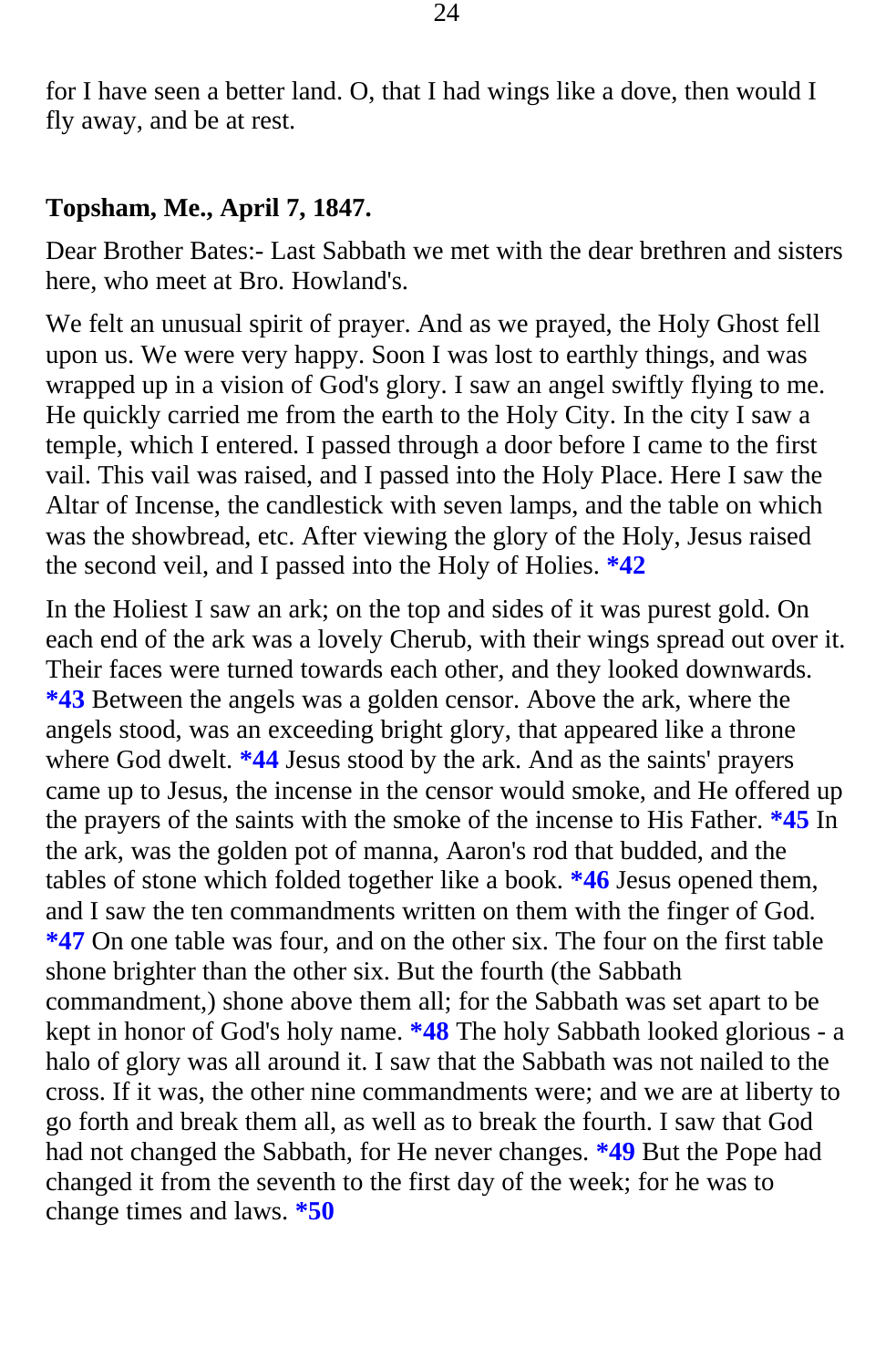And I saw that if God had changed the Sabbath, from the seventh to the first day, He would have changed the writing of the Sabbath commandment, written on the tables of stone, which are now in the ark, in the Most Holy Place of the Temple in heaven; **\*51** and it would read thus: The first day is the Sabbath of th[e Lord thy God. But I saw that it read the same as when](#page-42-0) written on the tables of stone by the finger of God, and delivered to Moses in Sinai, "But the seventh day is the Sabbath of the Lord thy God." **\*52** I saw that the holy Sabbath is, and will be, the separating wall between the true Israel of God and unbelievers; and that the Sabbath is the great question, to unite the hearts of God's dear waiting saints. And if one believed, and kept the Sabbath, and received the blessing attending it, and then gave it up, and broke the holy commandment, they would shut the gates of the Holy City against themselves, as sure as there was a God that rules in heaven above. I saw that God had children, who do not see and keep the Sabbath. They had not rejected the light on it. And at the commencement of the time of trouble, we were filled with the Holy Ghost as we went forth **\*53** and proclaimed the Sabbath more fully. This enraged the church, and nominal Adventists, as they could not refute the Sabbath truth. And at this time, God's chosen, all saw clearly that we had the truth, and they came out and endured the persecution with us. And I saw the sword, famine, pestilence, and great confusion in the land. **\*54** The wicked thoug[ht that we had brought the judgments down on them. They ros](#page-43-0)e up and took counsel to rid the earth of us, thinking that then the evil would be stayed. **\*55** 

I saw all that "would not receive the mark of the Beast, and of his Image, in their foreheads or in their hands," could not buy or sell. **\*56** I saw that the number (666) of the Image Beast was made up; **\*57** and that it was the beast that changed the Sabbath, and the Image Beast had followed on after, and kept the Pope's, and not God's Sabbath. And all we were required to do, was to give up God's Sabbath, and keep the Pope's, and then we should have the mark of the Beast, and of his Image.

In the time of trouble, we all fled from the cities and villages, **\*58** but were pursued by the wicked, who entered the houses of the saints with the sword. They raised the sword to kill us, but it broke, and fell, as powerless as a straw. Then we all cried day and night for deliverance, and the cry came up before God. **\*59** The sun came up, and the moon stood still. **\*60** The streams ceased to flow. **\*61** Dark heavy clouds came up, and clashed against each other. **\*62** But there was one clear place of settled glory, from whence came the voice of God like many waters, which shook the heavens,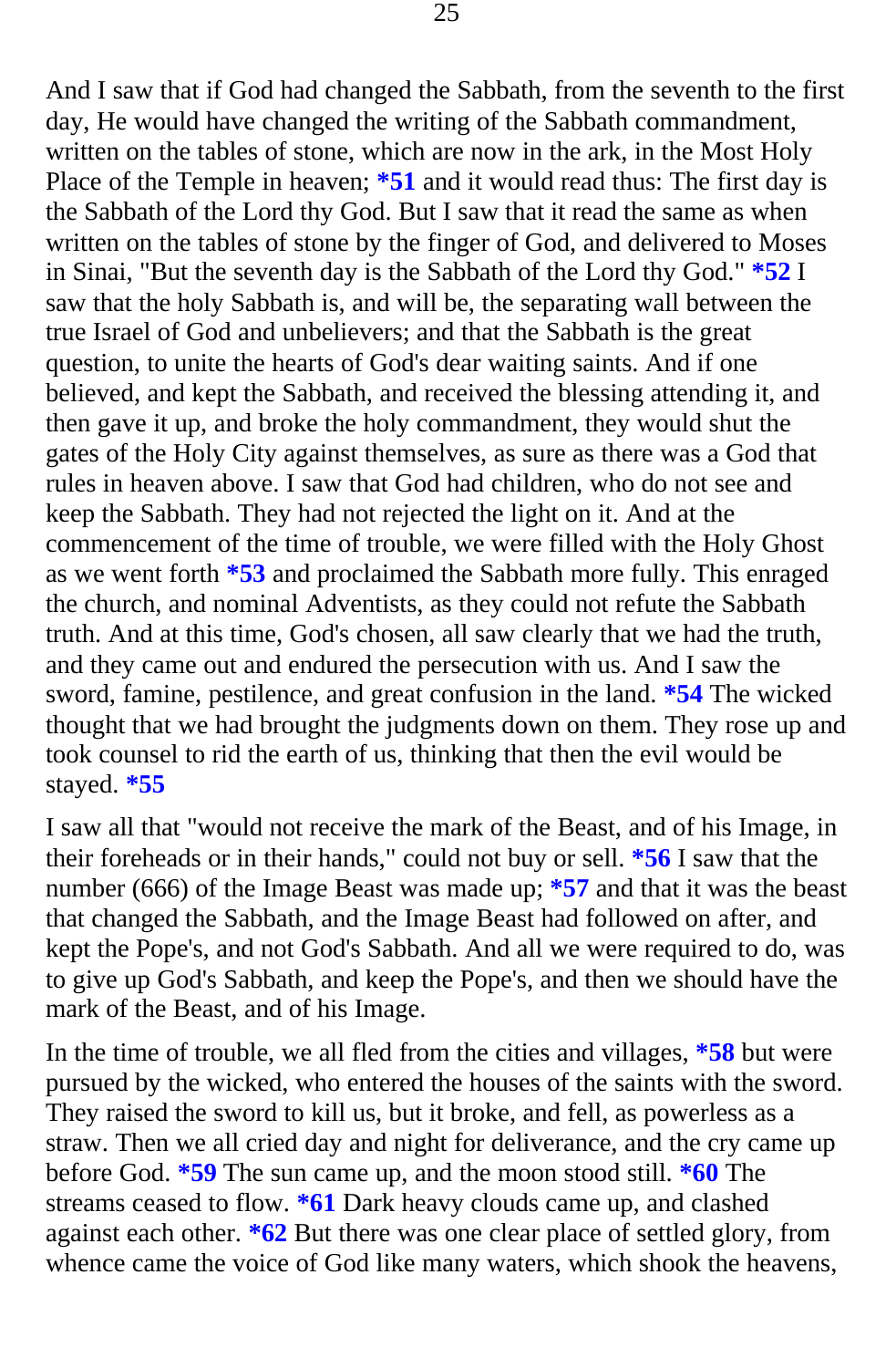and the earth. **\*63** The sky opened and shut, and was in commotion. **\*64**  The mountains shook like a reed in the wind, and cast out ragged rocks all around. The sea boiled like a pot, and cast out stones upon the land. **\*65**  And as God spoke the day and hour of Jesus' coming, **\*66** and delivered the everlasting covenant to His people, **\*67** He spoke one sentence, and then paused, while the words were rolling through the earth! **\*68** The Israel of God stood with their eyes fixed upwards, listening to the words as they came from the mouth of Jehovah, and rolled through the earth like peals of loudest thunder! It was awfully solemn. At the end of every sentence, the saints shouted, Glory! Hallelujah! Their countenances were lighted up with the glory of God; and they shone with the glory as Moses' face did when he came down from Sinai. The wicked could not look on them, for the glory. **\*69** And when the never ending blessing was pronounced on those who had honored God, in keeping His Sabbath holy, there was a mighty shout of victory over the Beast, and over his Image.

Then commenced the jubilee, when the land should rest. I saw the pious slave rise in triumph and victory, and shake off the chains that bound him, while his wicked master was in confusion, and knew not what to do; for the wicked could not understand the words of the voice of God. **\*70** Soon appeared the great white cloud. **\*71** It looked more lovely than ever before. On it sat the Son of Man. **\*72** At first we did not see Jesus on the cloud, but as it drew near the earth, we could behold his lovely person. This cloud when it first appeared was the Sign of the Son of Man in heaven**. \*73** The voice of the Son of God called forth the sleeping saints, **\*74** clothed with a glorious immortality. The living saints were changed in a moment, and caught up with them in the cloudy chariot. **\*75** It looked all over glorious as it rolled upwards. On either side of the chariot were wings, and beneath it wheels. And as the chariot rolled upwards, the wheels cried Holy, and the [wings as they moved, cried Holy, and the retinue of Holy Angels around the](#page-43-0) cloud cried Holy, Holy, Lord God Almighty. And the saints in the cloud cried Glory, Hallelujah. And the cloudy chariot rolled upwards to the Holy City. Jesus threw open the gates of the Golden City, and led us in. **\*76** Here we were made welcome, for we had kept the "Commandments of God," and had a "right to the tree of life." **\*77** 

From your sister in the blessed hope,

E. G. White.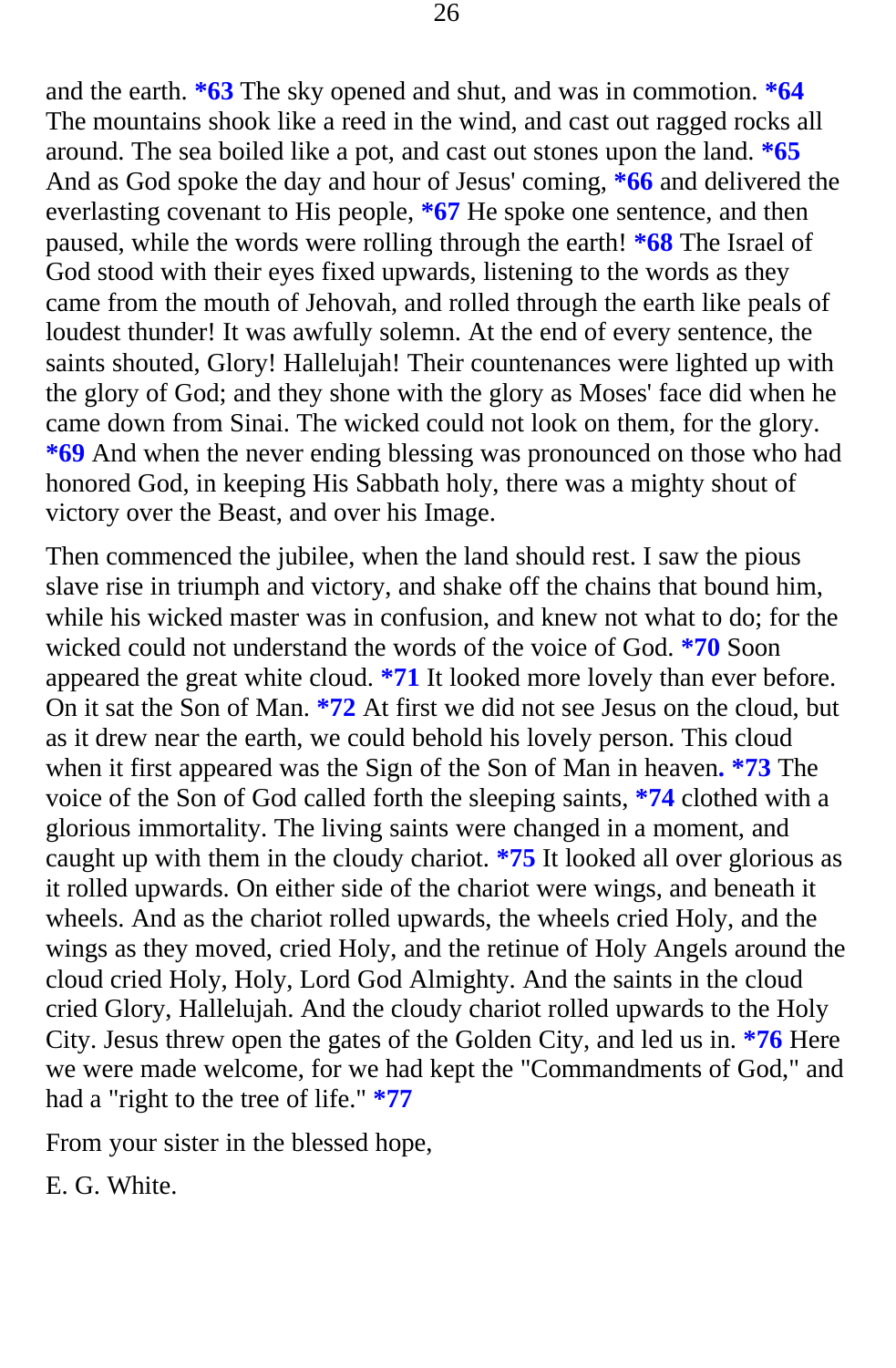REMARKS. - I do not publish the above vision thinking to add or diminish from the "sure word of prophecy." That will stand the test of men and wreck of worlds! "It is written that man shall not live by bread alone, but by every word of God." Amen.

It is now about two years since I first saw the author, and heard her relate the substance of her visions as she has since published them in Portland (April 6, 1846). Although I could see nothing in them that militated against the word, yet I felt alarmed and tried exceedingly, and for a long time unwilling to believe that it was any thing more than what was produced by a protracted debilitated state of her body.

I therefore sought opportunities in presence of others, when her mind seemed freed from excitement, (out of meeting) to question, and cross question her, and her friends which accompanied her, especially her elder sister, to get if possible at the truth. During the number of visits she has made to New Bedford and Fairhaven since, while at our meetings, I have seen her in vision a number of times, and also in Topsham, Me., and those who were present during some of these exciting scenes know well with what interest and intensity I listened to every word, and watched every move to detect deception, or mesmeric influence. And I thank God for the opportunity I have had with others to witness these things. I can now confidently speak for myself. I believe the work is of God, and is given to comfort and strengthen his "scattered," "torn," and "pealed people," since the closing up of our work for the world in October, 1844. The distracted state of lo, heres! and lo, theres! since that time has exceedingly perplexed God's honest, willing people, and made it exceedingly difficult for such as were not able to expound the many conflicting texts that have been presented to their view. I confess that I have received light and instruction on many passages that I could not before clearly distinguish. I believe her to be a self-sacrificing, honest, willing child of God, and saved, if at all, through her entire obedience to His will.

At a meeting in Fairhaven, 6th of the last month, I saw her have a similar vision, which I then wrote down. It may be said that I send this out to strengthen the argument of my late work on the Sabbath. I do in the sense above stated. Respecting that work I entertain no fears. There is no scriptural argument to move it.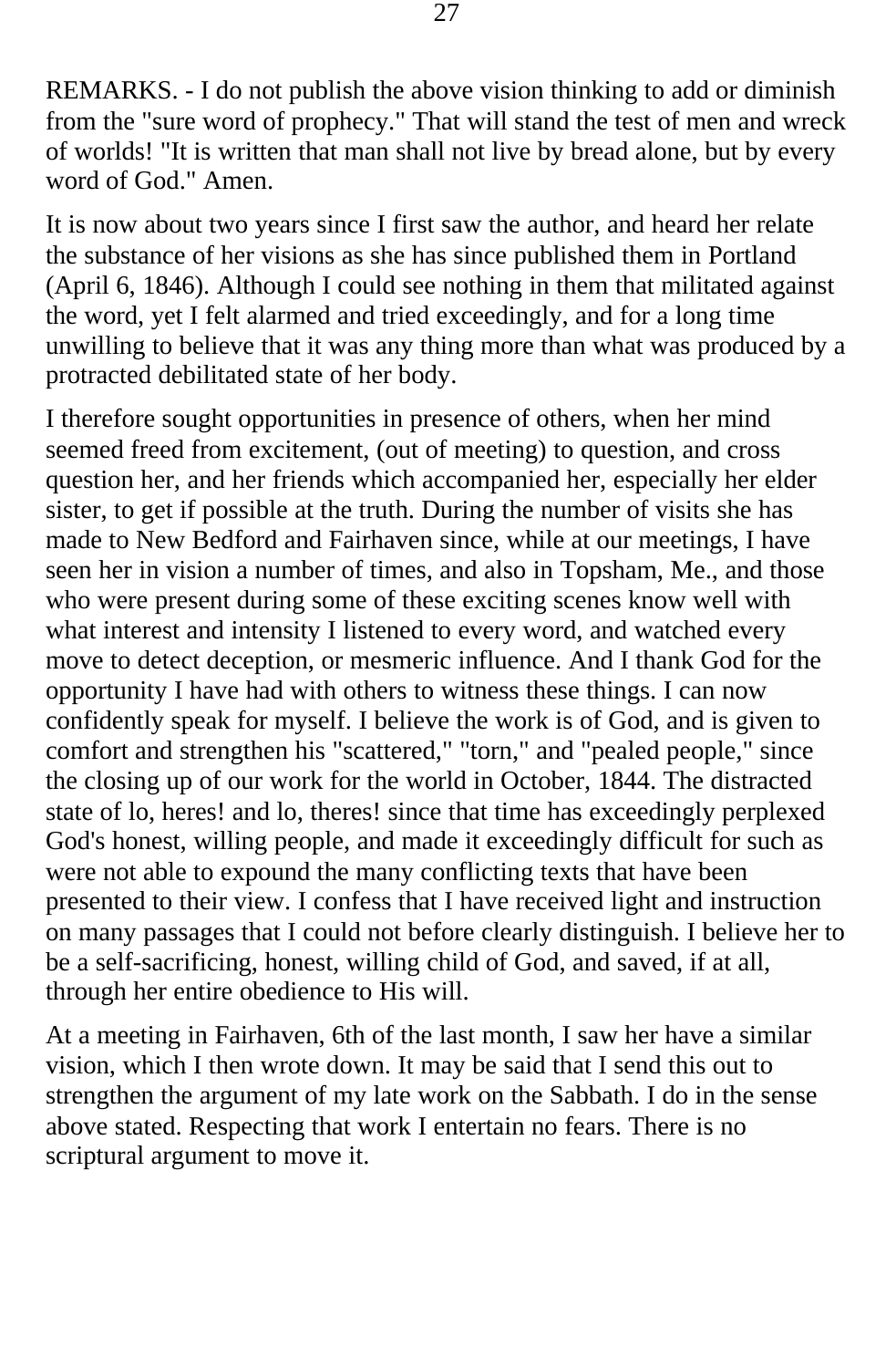## **Joseph Bates.**

Fairhaven, Mass.

Some of our friends have seen this last vision and brother Bates' "remarks," published on a little sheet; but as that sheet cannot be circulated without considerable expense, I have put the vision with Scripture references and the remarks, into this little work, so that they may be widely circulated among the saints.

Those who have received the little sheet will see by referring to Ex.26:35, that there is a mistake in the 10th and 11th lines from the top of the first column. This mistake is not in the original copy now in my possession, written by the author. I have therefore, corrected this mistake, that I made in hastily copying the vision to send to brother Bates.

It would be gratifying no doubt, to some of the readers of this little work, to know something of the experience and calling of the author of these visions. I have not room to say but very little now, but will make a statement of a few facts well known by the friends in the East. I will first give an extract of a letter from a beloved brother, who has stated I doubt not, his honest views in relation to the visions.

"I cannot endorse sister Ellen's visions as being of divine inspiration, as you and she think them to be; yet I do not suspect the least shade of dishonesty in either of you in this matter. I may perhaps, express to you my belief in the matter, without harm - it will, doubtless, result either in your good or mine. At the same time, I admit the possibility of my being mistaken. I think that what she and you regard as visions from the Lord, are only religious reveries, in which her imagination runs without control upon themes in which she is most deeply interested. While so absorbed in these reveries, she is lost to every thing around her. Reveries are of two kinds, sinful and religious. Hers is the latter. Rosseau's, "a celebrated French infidel," were the former. Infidelity was his theme, and his reveries were infidel. Religion is her theme, and her reveries are religious. In either case, the sentiments, in the main, are obtained from previous teaching, or study. I do not by any means think her visions are like some from the devil."

However true this extract may be in relation to reveries, it is not true in regard to the visions: for the author does not "obtain the sentiments" of her visions "from previous teaching or study." When she received her first vision, Dec. 1844, she and all the band in Portland, Maine, (where her parents then resided) had given up the midnight-cry, and shut door, as being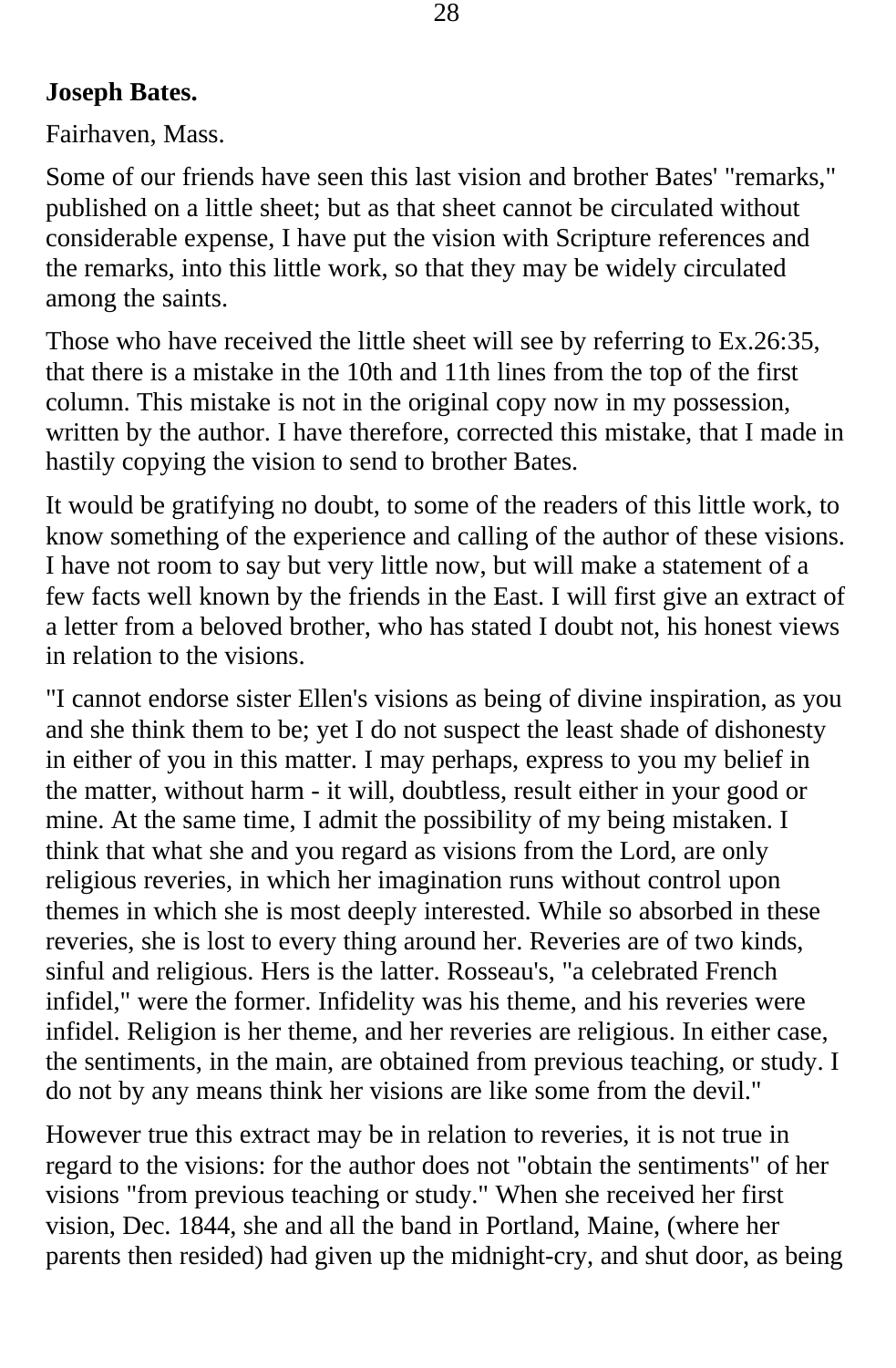in the past. It was then that the Lord shew her in vision, the error into which she and the band in Portland had fallen. She then related her vision to the band, and about sixty confessed their error, and acknowledged their 7th month experience to be the work of God.

It is well known that many were expecting the Lord to come at the 7th month, 1845. That Christ would then come we firmly believed. A few days before the time passed, I was at Fairhaven, and Dartmouth Mass., with a message on this point of time. At this time, Ellen was with the band at Carver, Mass., where she saw in vision, that we should be disappointed, and that the saints must pass through the "time of Jacob's trouble," which was future. Her view of Jacob's trouble was entirely new to us, as well as herself. At our conference in Topsham, Maine, last Nov., Ellen had a vision of the handy works of God. She was guided to the planets Jupiter, Saturn, and I think one more. After she came out of vision, she could give a clear description of their Moons, etc. It is well known, that she knew nothing of astronomy, and could not answer one question in relation to the planets, before she had this vision.

#### **The Temple Of God.**

"And the temple of God was opened in heaven and there was seen in his temple the ark of his testament:" - Rev.11:19.

The Temple of God in which is the ark of his testament, is in heaven. St. Paul while in vision, was caught up to the third heaven, or paradise which we believe is the New Jerusalem. The word heaven, is applied to other places beside the New Jerusalem, see Gen.1:8 and 17; Rev.14:6. But as they do not contain God's Temple, I must believe that the heaven in which is the Temple of God, is the New Jerusalem. Old Jerusalem, and its Temple were types of the New Jerusalem, and God's Temple which is in it. The ark containing the tables of stone, on which God wrote the ten commandments with his own finger, were put into the Holiest. When John had a view of the opening of the New Jerusalem Temple, he saw the ark in the same place in the antitype, that it was in the type.

Therefore it is clear that Old Jerusalem, its Temple, and the furniture of that Temple, have distinct antitypes in Paradise. That Paradise was taken up from the earth after the fall of man, is plain, as there is no such place on the earth which answers the description of it given by Moses. - Gen.3:23,24. Also, the prophet says: "Behold, the time shall come, that these tokens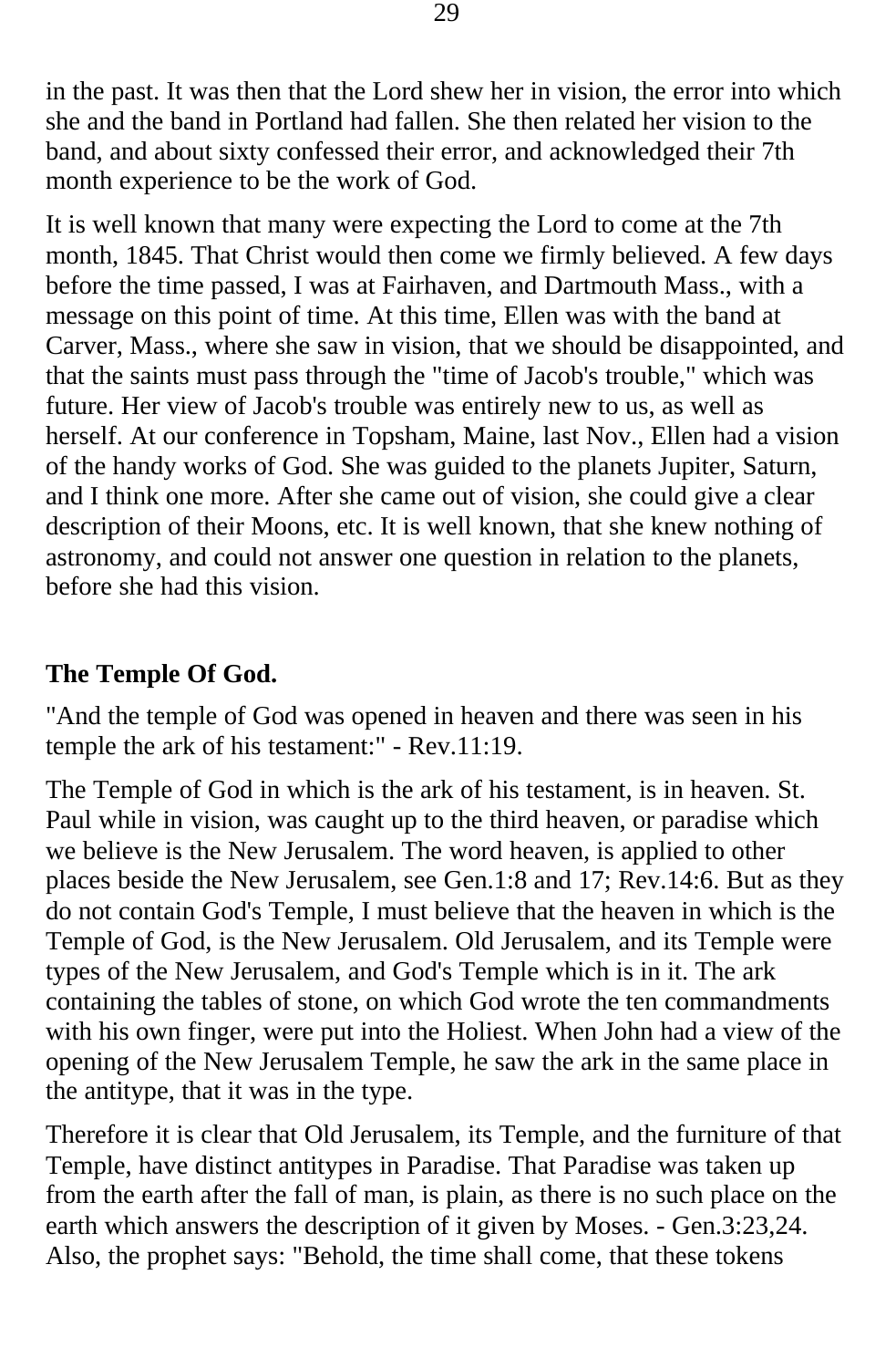which I have told thee shall come to pass, and the Bride shall appear, and she coming forth shall be seen, that now is withdrawn from the earth. - 2Esdras,7:26. The foundations, walls, and gates, of the New Jerusalem, have certainly been formed in Paradise, since Old Jerusalem was built: if not, then the New, is older than the Old. Abraham by faith looked for this City "which hath foundations;" but he did not expect to find it, until the faithful were raised. The Temple of Old Jerusalem was built purposely for the Old Covenant worship. The Temple, or Sanctuary of New Jerusalem, of which Christ is a minister, the Lord pitched and not man, purposely for the New Covenant worship. Therefore, when Christ has finished his ministry in the Heavenly Sanctuary, and has redeemed his people, there will be no more use for the New Jerusalem Temple, than there was for the Temple at Old Jerusalem, after Jesus had nailed the ceremonial law to the cross. John had a view of the Holy City when it shall come down, Rev.21:10, at the close of the 1000 years, Rev.20:7-9, and said, "And I saw no temple therein: for the Lord God Almighty and the Lamb are the temple of it - Rev.21:22. He does not tell us what had become of it; but his saying that he saw no Temple therein at that time, indicates that he had seen one there before. The Holy City is called the Tabernacle of God, Rev.21:3; Isa.33:20; but it is not called so, until it is situated on the New Earth. The City is also called the Temple of God, Rev.17:15; but not until the saints are raised, and gathered up into the City, where they will serve God "day and night." Then the Holy City alone, will be the Tabernacle, or Temple of God.

#### **The Judgment.**

"When the Son of man shall come in his glory, and all the holy angels with him, then shall he sit upon the throne of his glory: And before him shall be gathered all nations: and he shall separate them one from another, as a shepherd divideth his sheep from the goats: And he shall set the sheep on his right hand, but the goats on the left. Mat.25:31-33.

This scripture evidently points out the most important events of the day of Judgment. That day will be 1000 years long. - 2Pet.3:7.8. The event which will introduce the Judgment day, will be the coming of the Son of Man, to raise the sleeping saints, and to change those that are alive at that time.

The second event, will be the King's sitting "upon the throne of his glory." The King will not sit upon the throne of his glory, until those who have followed him are raised, and sit upon the thrones of Judgment with him. - Mat.19:28. John saw in Vision, the length of time that Christ, and the saints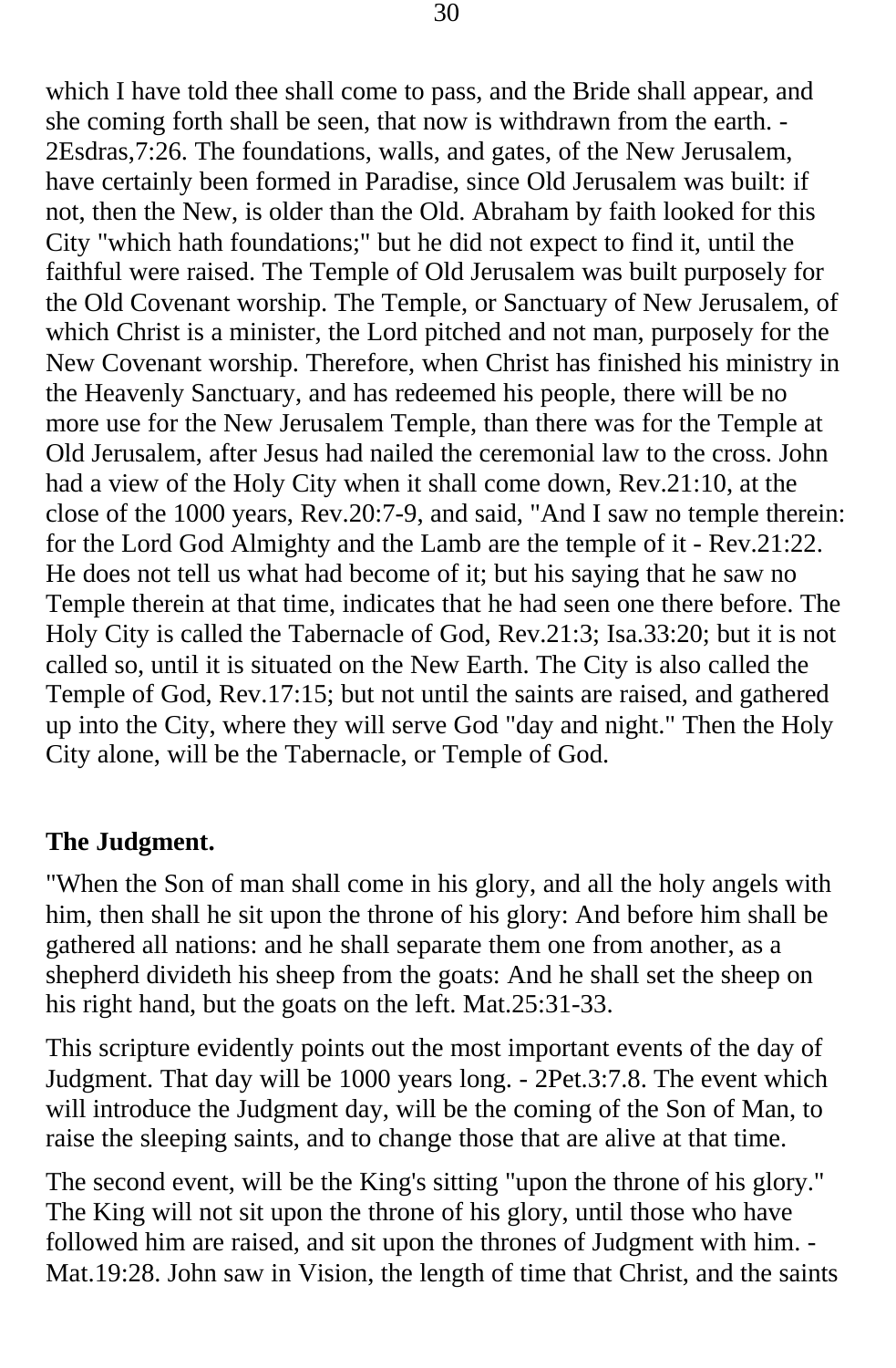would set on the thrones of Judgment, and has written: "And I saw thrones, and they sat upon them, and judgment was given unto them: and I saw the souls of them that were beheaded for the witness of Jesus, and for the word of God, and which had not worshipped the beast, neither his image, neither had received his mark upon their foreheads, or in their hands; and they lived and reigned with Christ a THOUSAND YEARS," Rev.20:4. The third event, will be the gathering of all nations before the King, in their separate places. All nations cannot be thus gathered, until the end of the 1000 years, when the wicked dead will be raised, and gathered up around the Holy City. The saints will then be in the City, and the wicked out side of it. All nations will then be before him.

The fourth event, will be the delivering of the sentence by the King. His sentence upon the whole host of Gog and Magog, will be, "Depart from me, ye cursed, into everlasting fire, prepared for the devil and his angels," Mat.25:41. If this is not the final sentence of the judgement on the wicked, I think we shall not find it in the bible. Therefore the wicked are not sentenced before Christ comes; but they will bear their sentence after they are raised, at the close of the 1000 years.

It is not necessary that the final sentence should be given before the first resurrection, as some have taught; for the names of the saints are written in heaven, and Jesus, and the angels will certainly know who to raise, and gather to the New Jerusalem. The fifth event, will be the execution of the final judgment. Some have taken the ground, that the 1000 years will be taken up, in executing the judgment on the wicked: but this cannot be; for the man of sin is to be destroyed with the brightness of Christ's second coming: therefore the wicked are to remain silent in the dust, all through the 1000 years. How can the judgment be executed on the wicked, before they are raised? It is certainly impossible. John saw the wicked, all raised and gathered up around "the camp of the saints," at the end of the 1000 years. He also saw fire come down "from God, out of heaven," which devoured them. This will be the execution of the final judgment on all the wicked.

God executed his judgments on the wicked, in the days of Lot, and Noah, and at the destruction of Jerusalem, and will execute his judgments on the living wicked, at the pouring out of the seven last plagues; but the pouring out of all these judgments cannot be the final execution of the judgment. That will be at the second death. Then God will make all things new. Then shall the King say unto them on his right hand, Come ye blessed of my Father, inherit the kingdom prepared for you from the foundation of the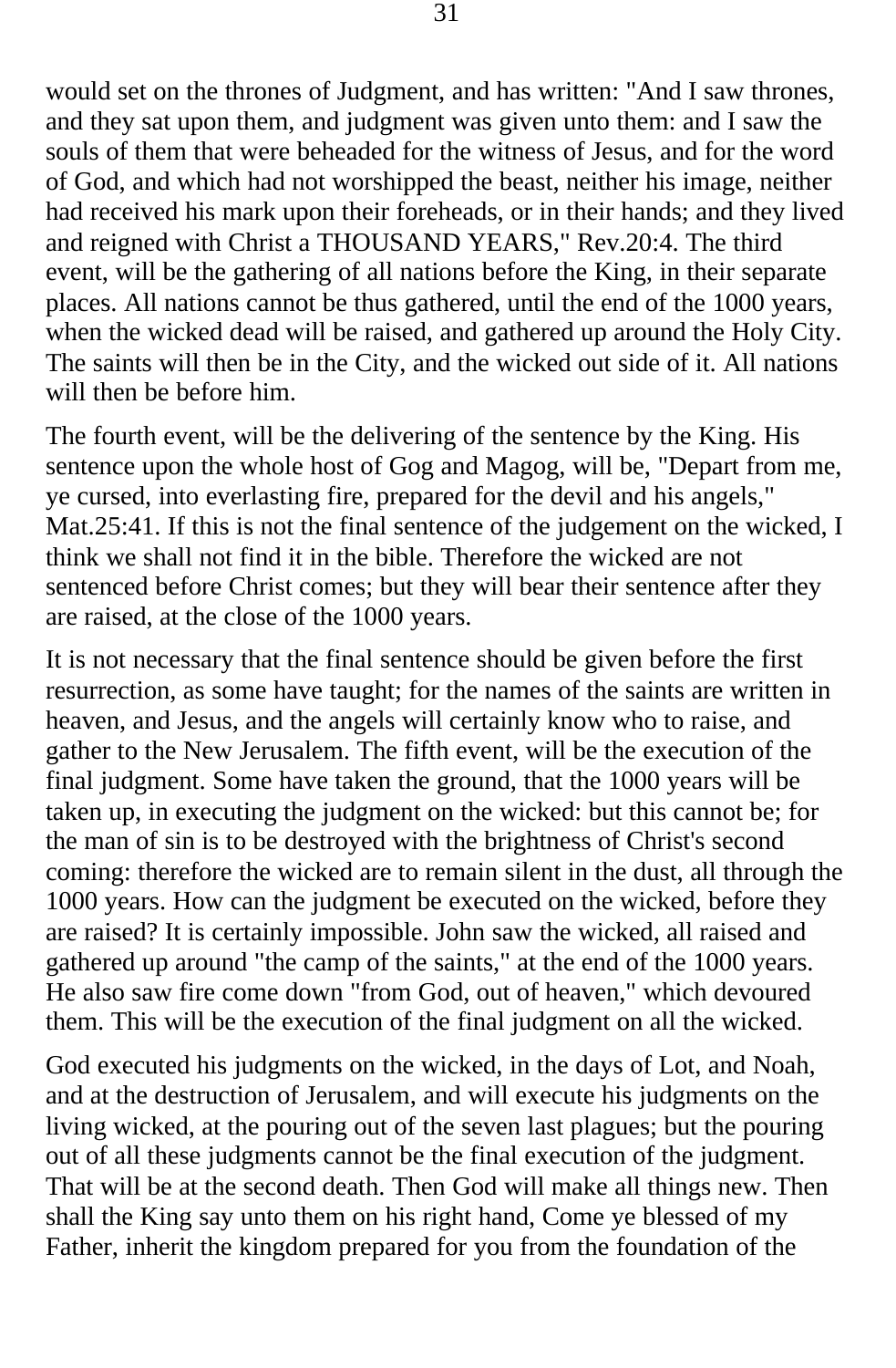world." - Mat.25:34. Then God will have a clear Universe; for the Devil, and his angels, and all the wicked, will be burnt up "root and branch." James White.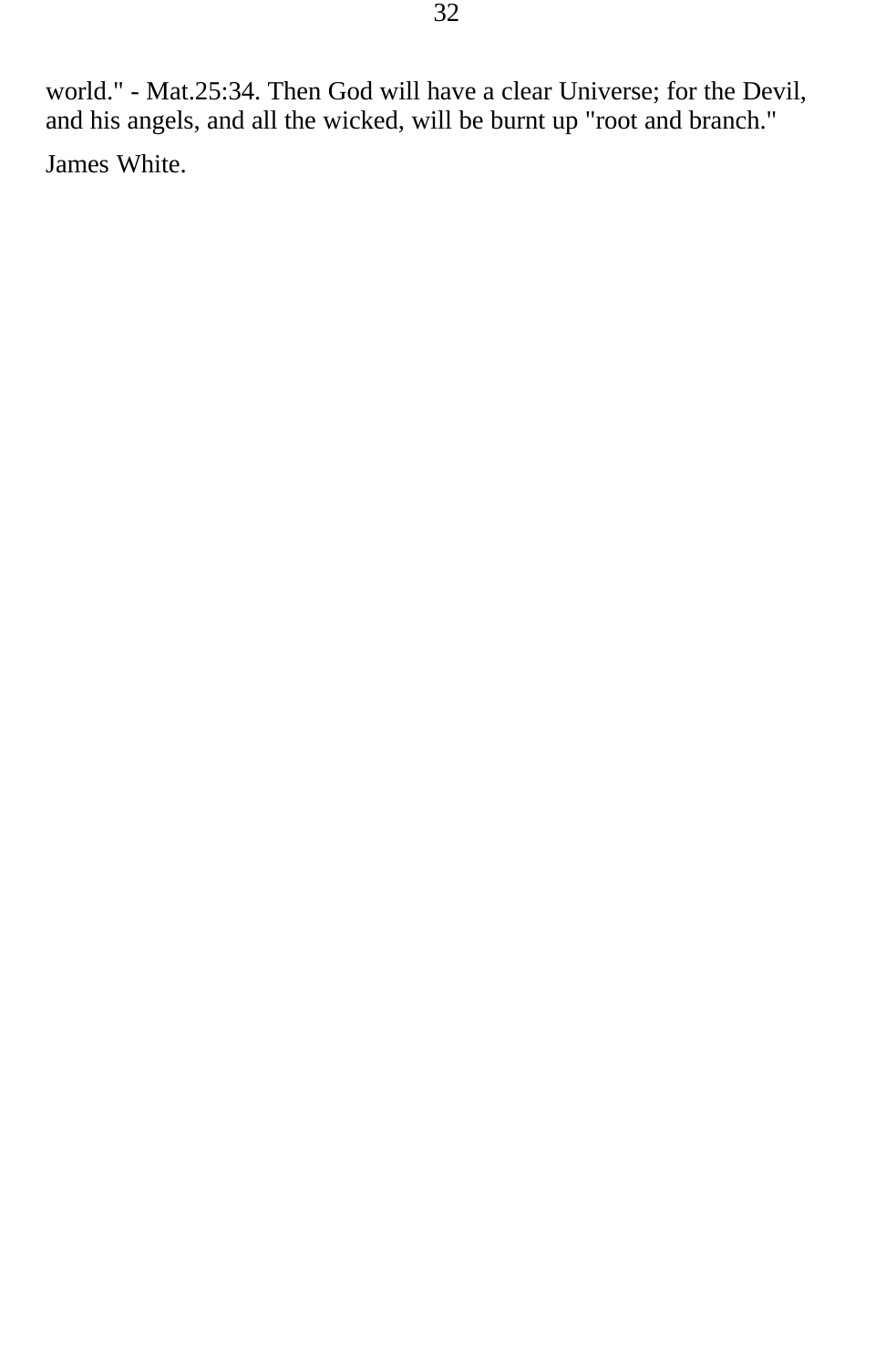# **APPENDIX**

#### Ellen G. White Statements Not Reprinted

The reader will have observed that three communications from the pen of Mrs. E. G. White were included in A Word to the "Little Flock."

First, there is the letter appearing on pages 11 and 12, addressed to Eli Curtis, in reply to his request for Mrs. White's comments on his prophetic positions as presented in articles in the Day-Dawn. In this letter Mrs. White refers to his views on such points as the two resurrections, the Holy City, the cleansing of the sanctuary, etc. This published letter was never reprinted, as the fuller presentation of her views on these subjects obviated the necessity of its being repeated.

The second communication from Mrs. White, found on pages 14-18, is an account of her first vision under the title, "To the Remnant Scattered Abroad." This was written December 20, 1845, as a personal letter to Enoch Jacobs, and was first published by the recipient in The Day-Star of January 24, 1846. Then on April 6, 1846, it was reprinted in broadside form by James White and H. S. Gurney. The statement as it appears in A Word to the "Little Flock," with the exception of minor editorial changes and added scripture references, is identical with the full account of the vision as first printed.

It may be of interest to note that Mrs. White states in a postscript of her letter to Mr. Jacobs, that this account "was not written for publication," and commenting later she wrote, "Had I for once thought it was to be spread before the many readers of your paper, I should have been more particular." - E. G. Harmon, in Day-Star, March 14, 1846.

The third Ellen G. White communication, occupying pages 18-20, is a reprint of a letter addressed to Joseph Bates, presenting an account of a vision which was given April 7, 1847, in which Mrs. White was shown the most holy place in the heavenly sanctuary, and was then carried into the future and viewed scenes connected with the conflicts and victory of the church. This was first published in broadside form by Elder Bates accompanied by his remarks found on page 21 of A Word to the "Little Flock." Scripture references were also added by James White to this third E. G. White communication as it went into print in this pamphlet.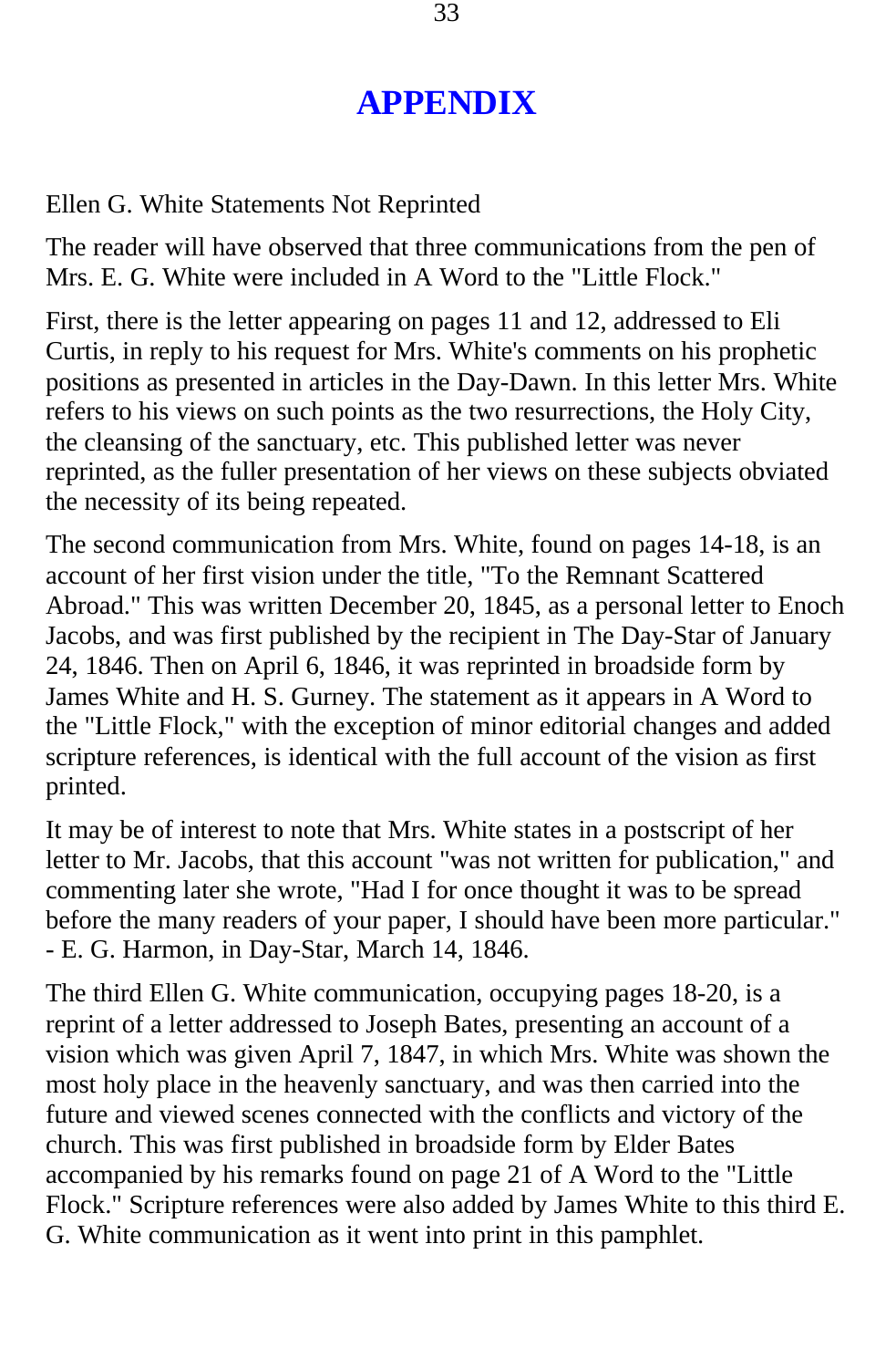#### **The First E. G. White Book**

In August, 1851, her first book, A Sketch of the Christian Experience and Views of Ellen G. White, was published at Saratoga Springs, New York. Among the articles which comprise this work of sixty-four pages are the last two just referred to, which appeared in A Word to the "Little Flock" the first E. G. White vision and the letter to Elder Bates. See Early Writings, pages 13-20; 32-35.

Introducing her first vision as presented in this book, Mrs. White stated, "Here I will give the view which was first published in 1846. In this view I saw only a very few of the events of the future. More recent views have been more full. I shall therefore leave out a portion and prevent repetition." - A Sketch of the Christian Experience and Views of Ellen G. White, p. 9.

Thus, in the first edition of the first E. G. White book, purporting to be only a "sketch," Mrs. White informed her readers that she was not including all of that which had appeared in earlier published accounts of these visions. A fuller presentation of scenes regarding which but very brief reference has been made in her first visions was given in later chapters of the book, and was set forth by her as the reason for these omissions. We offer two illustrations of this.

Near the center of page 16 of A Word to the "Little Flock" is found a statement describing the temple in heaven and that which was viewed by Mrs. White in this temple. This statement is one which was omitted when she prepared the matter for her first book, for it is a close repetition in many respects of the description given on page 18, now found on pages 32 and 33 of Early Writings.

On page 19 of A Word to the "Little Flock" appears a short paragraph dealing with the "mark of the beast." This paragraph also was omitted by Mrs. White, but we find an entire chapter devoted to this subject in Early Writings, pages 64-67.

The scripture references which appear in the E. G. White communications in A Word to the "Little Flock" were inserted by James White. With these are six references to Second Esdras of the Apocrypha. James White assumed the full responsibility for the insertion of all these references, as has been noted by his statement appearing at the bottom of page 13, and they constitute no part of Mrs. White's account.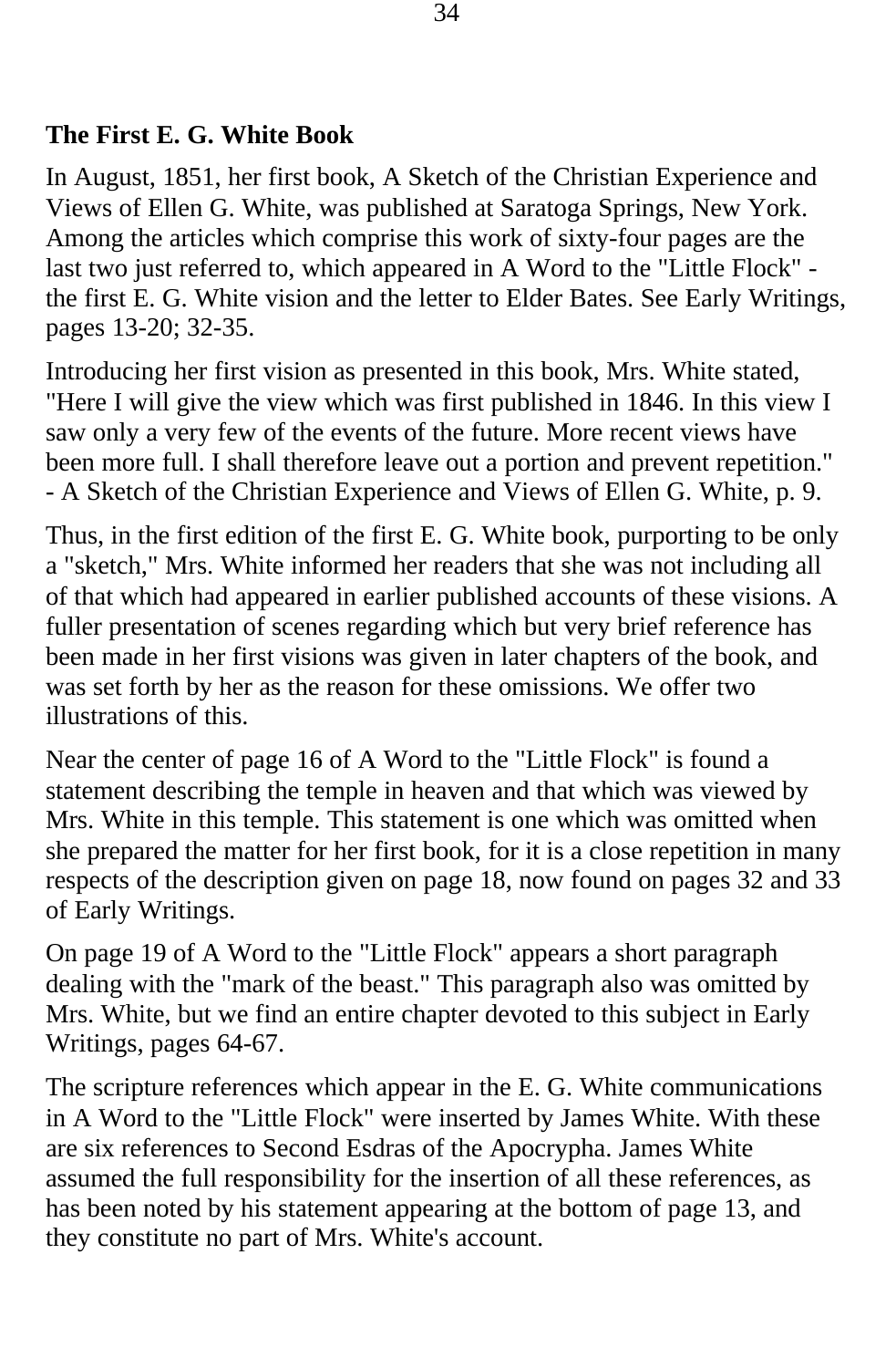It will also be observed that in the center of page 19, in connection with the statement regarding the beast and the image beast, the number "666" is found inserted in marks of parenthesis as are the letters referring to the scripture references. The fact that this number appears in parenthesis indicates clearly that it was not a part of the vision, but was inserted by Joseph Bates, the first publisher, as were the scripture references by James White, and reflects the view held by him at that time.

In addition to Mrs. White's brief 1851 statement, referred to above, as to why omissions were made when her first book was published, she, in 1883, wrote at length dealing with most of these omitted portions. Her explanation follows.

## **Mrs. White's Explanation**

"My attention has recently been called to a sixteen-page pamphlet published by \_\_\_\_\_ of Marlon, Iowa, entitled Comparison of the Early Writings of Mrs. White With Later Publications. The writer states that portions of my earlier visions, as first printed, have been suppressed in the work recently published under the title Early Writings of Mrs. E. G. White, and he conjectures as a reason for such suppression that these passages teach doctrines now repudiated by us as a people.

"He also charges us with willful deception in representing Early Writings as a complete republication of my earliest views, with only verbal changes from the original work.

"Before I notice separately the passages which are said to have been omitted, it is proper that several facts be stated. When my earliest views were first published in pamphlet form [A Word to the "Little Flock"], the edition was small, and was soon sold. This was in a few years followed by a larger book, The Christian Experience and Views of Mrs. E. G. White, printed in 1851, and containing much additional matter.

"In our frequent change of location in the earlier history of the publishing work, and then in almost incessant travel as I have labored from Maine to Texas, from Michigan to California - and I have crossed the plains no less than seventeen times - I lost all trace of the first published works. **[\\*78](#page-43-0)** When it was decided to publish Early Writings at Oakland, last fall, we were obliged to send to Michigan to borrow a copy of Experience and Views. And in doing this we supposed that we had obtained an exact copy of the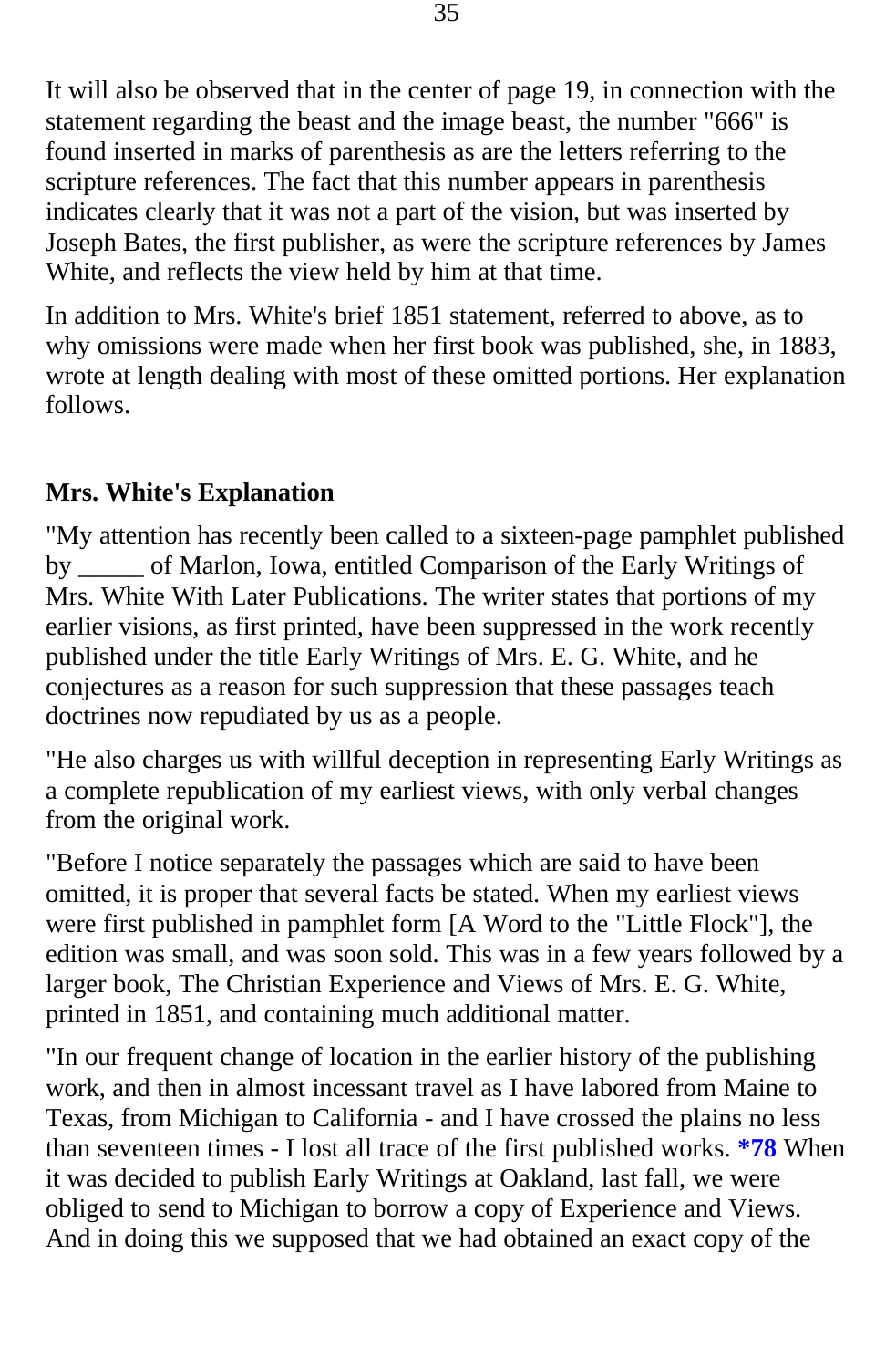earliest visions as first published. This we reprinted, as stated in preface to Early Writings, with only verbal changes from the original work.

"And here I will pause to state that any of our people having in their possession a copy of any or all of my first views, as published prior to 1851, will do me a great favor if they will send them to me without delay. I promise to return the same as soon as a copy can be produced.

"So far from desiring to withhold anything that I have ever published, I would feel great satisfaction in giving to the public every line of my writings that has ever been printed. . . .

#### **Omitted Statements**

"The first quotation mentioned by \_\_\_\_\_ is from a pamphlet of twenty-four pages published in 1847, entitled A Word to the `Little Flock.' Here are the lines omitted in Experience and Views:

"`It was just as impossible for them [those that gave up their faith in the '44 movement] to get on the path again and go to the city as all the wicked world which God had rejected. They fell all the way along the path one after another.' [Page 14.]

"I will give the context, that the full force of the expressions may be clearly seen:

"`While praying at the family altar, the Holy Ghost fell on me, and I seemed to be rising higher and higher, far above the dark world. I turned to look for the Advent people in the world, but could not find them - when a voice said to me, "Look again, and look a little higher." At this I raised my eyes and saw a straight and narrow path, cast up high above the world. On this path the Advent people were travelling to the city, which was at the farther end of the path. They had a bright light set up behind them at the first end of the path, which an angel told me was the Midnight Cry. This light shone all along the path, and gave light for their feet so they might not stumble. And if they kept their eyes fixed on Jesus, who was just before them, leading them to the City, they were safe. But soon some grew weary, and they said the City was a great way off, and they expected to have entered it before. Then Jesus would encourage them by raising His glorious right arm, and from His arm came a glorious light which waved over the Advent band, and they shouted Hallelujah. Others rashly denied the light behind them, and said that it was not God that had led them out so far. The light behind them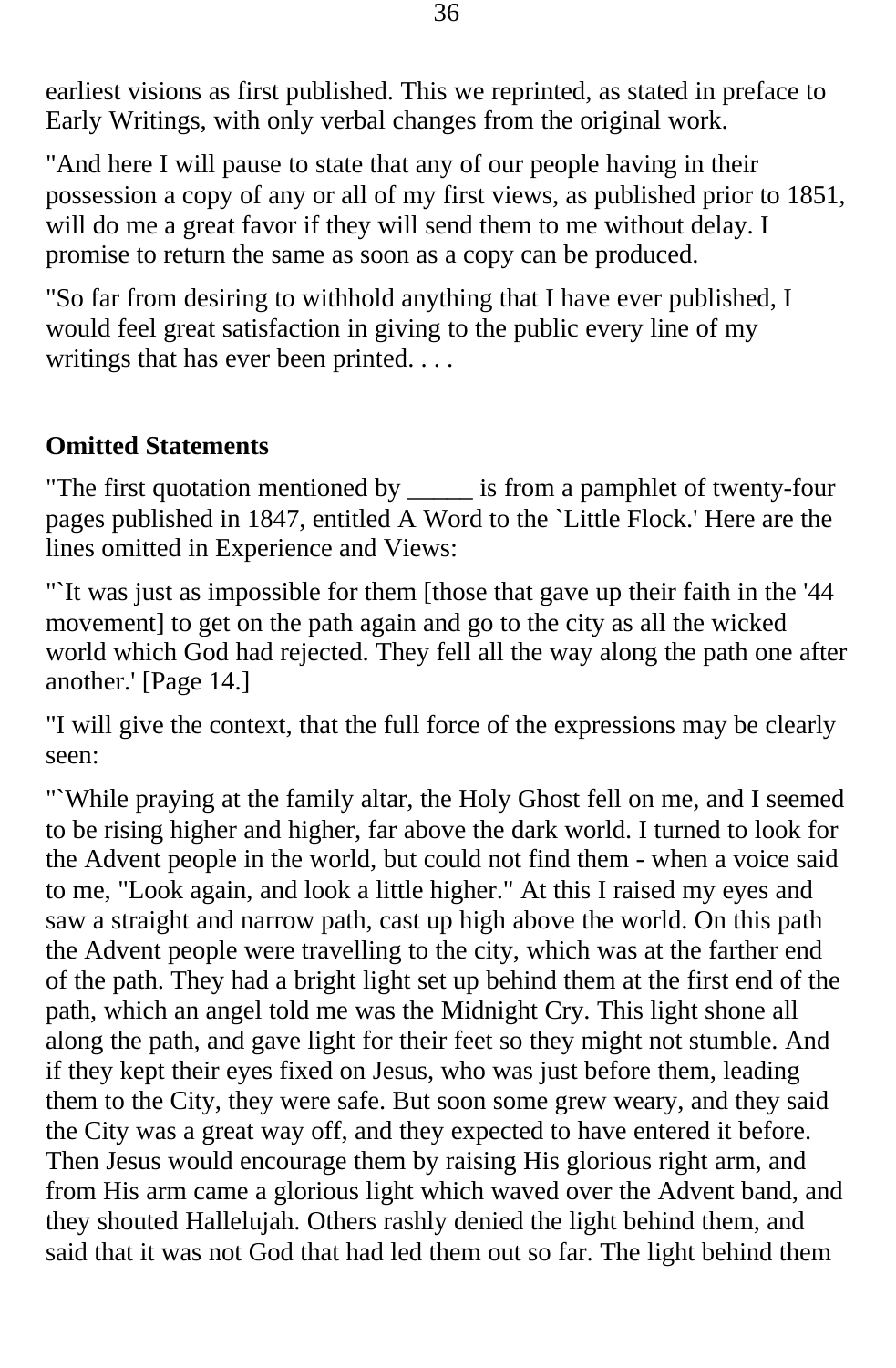went out leaving their feet in perfect darkness, and they stumbled and got their eyes off the mark and lost sight of Jesus, and fell off the path down in the dark and wicked world below.'

"Now follows the passage said to be in the original work, but not found in Experience and Views or in Early Writings:

"`It was just as impossible for them [those that gave up their faith in the '44 movement] to get on the path again and go to the City, as all the wicked world which God had rejected. They fell all the way along the path one after another.'

"It is claimed that these expressions prove the shut door doctrine, and that this is the reason of their omission, in later editions. But in fact they teach only that which has been and is still held by us as a people, as I shall show.

## **The Shut Door Defined**

"For a time after the disappointment in 1844, I did hold in common with the Advent body, that the door of mercy was then forever closed to the world. This position was taken before my first vision was given me. It was the light given me of God that corrected our error, and enabled us to see the true position.

"I am still a believer in the shut door theory, but not in the sense in which we at first employed the term or in which it is employed by my opponents.

"There was a shut door in Noah's day. There was at that time a withdrawal of the Spirit of God from the sinful race that perished in the waters of the flood. God Himself gave the shut door message to Noah:

"`My Spirit shall not always strive with man, for that he also is flesh: yet his days shall be an hundred and twenty years.'

"There was a shut door in the days of Abraham. Mercy ceased to plead with the inhabitants of Sodom, and all but Lot with his wife and two daughters, were consumed by the fire sent down from heaven.

"There was a shut door in Christ's day. The Son of God declared to the unbelieving Jews of that generation, `Your house is left unto you desolate.'

"Looking down the stream of time to the last days, the same infinite power proclaimed through John: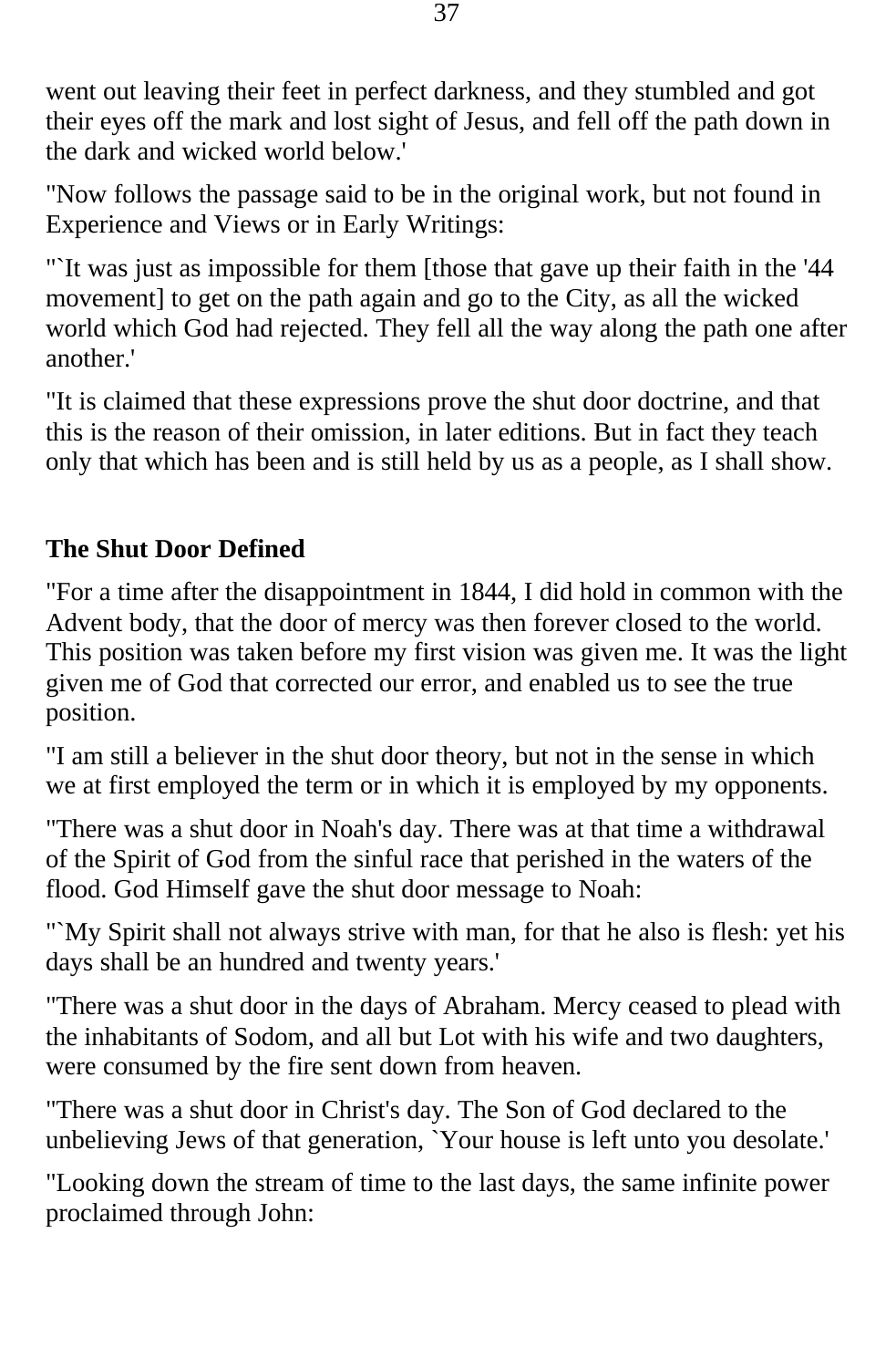"`These things saith He that is holy, He that is true, He that hath the key of David, He that openeth, and no man shutteth; and shutteth, and no man openeth.'

"I was shown in vision, and I still believe, that there was a shut door in 1844. All who saw the light of the first and second angel's messages and rejected that light, were left in darkness. And those who accepted it and received the Holy Spirit which attended the proclamation of the message from heaven, and who afterward renounced their faith and pronounced their experience a delusion, thereby rejected the Spirit of God, and it no longer pleaded with them.

"Those who did not see the light, had not the guilt of its rejection. It was only the class who had despised the light from heaven that the Spirit of God could not reach. And this class included, as I have stated, both those who refused to accept the message when it was presented to them, and also those who, having received it, afterward renounced their faith. These might have a form of godliness, and profess to be followers of Christ, but having no living connection with God, they would be taken captive by the delusions of Satan. These two classes are brought to view in the vision, - those who declared the light which they followed, a delusion, and the wicked of the world who, having rejected the light, had been rejected of God. No reference is made to those who had not seen the light, and therefore were not guilty of its rejection.

"In order to prove that I believed and taught the shut door doctrine, Mr. –– gives a quotation from the Review of June 11, 1861, signed by nine of our prominent members. The quotation reads as follows:

"`Our views of the work before us were then mostly vague and indefinite, some still retaining the idea adopted by the body of Advent believers in 1844 with William Miller at their head, that our work for "the world" was finished and that the message was confined to those of the original Advent faith. So firmly was this believed, that one of our number was nearly refused the message, the individual presenting it having doubts of the possibility of his salvation because he was not in "the '44 move."

"To this I need only to add that in the same meeting in which it was urged that the message could not be given to this brother [J. H. Waggoner], a testimony was given me through vision to encourage him to hope in God and to give his heart fully to Jesus, which he did then and there.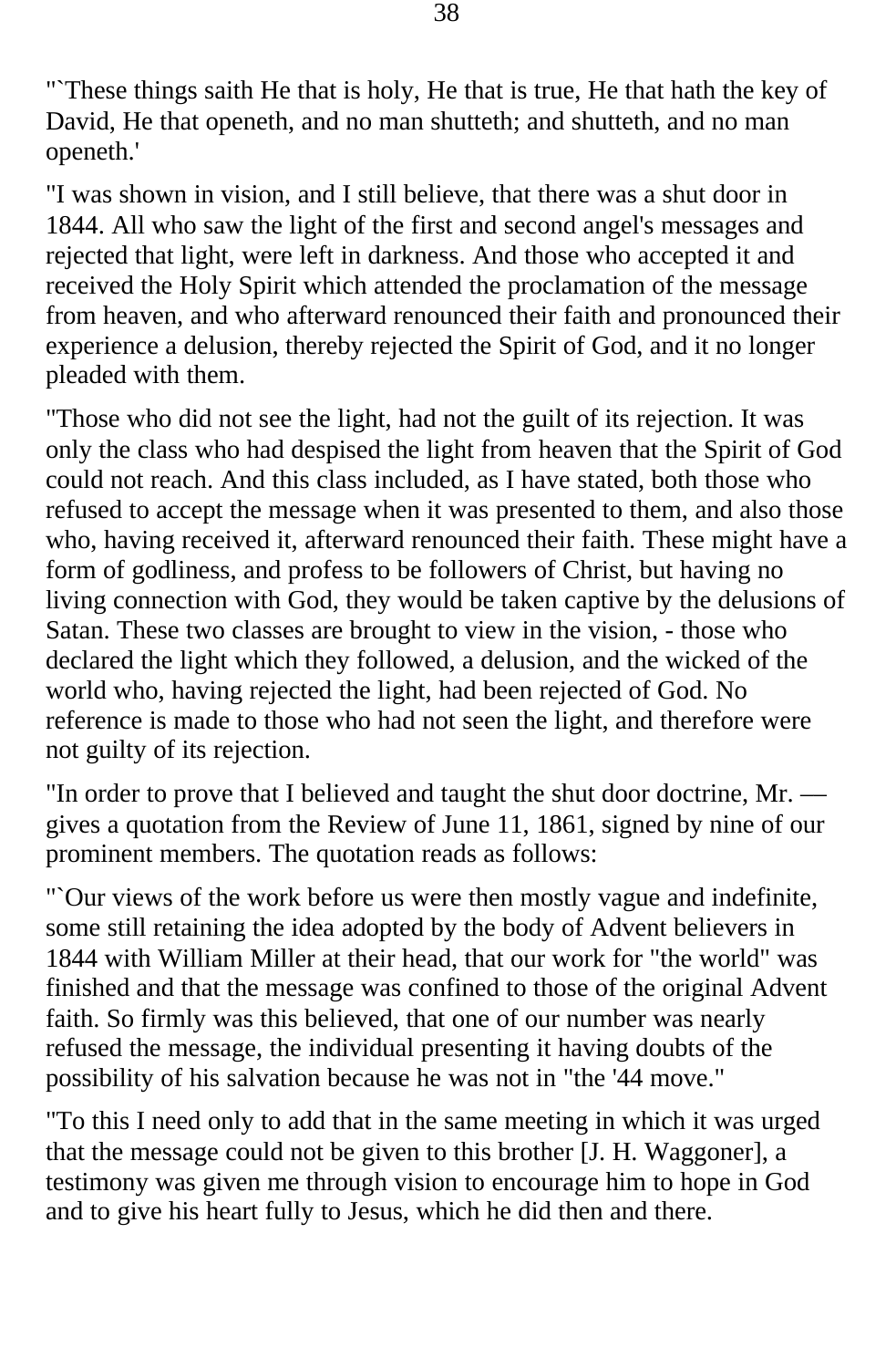#### **An Unreasonable Conjecture**

"In another passage from the book A Word to the `Little Flock,' I speak of scenes upon the earth, and state that I there saw holy men of old, `Abraham, Isaac, Jacob, Noah, Daniel, and many like them.' [Page 16] Because I speak of having seen these men, our opponents conjecture that I then believed in the immortality of the soul, and that having since changed my views upon this point, I found it necessary to suppress that passage. They are as near the truth here as in other conjectures.

"In the year 1844, I accepted the doctrine we now hold, concerning the nonimmortality of the soul, as may be seen by reference to Life Sketches, pp. 170, 171 [1880 ed. See also 1915 ed., p. 49; Testimonies, Vol. I, pp. 39, 40], and I have never, by voice or pen, advocated any other. Had we suppressed this passage on account of its teaching the immortality of the soul, we would have found it necessary to suppress other passages.

"In relating my first vision, page 13 of Early Writings [1882 ed.; present ed., p. 17], I speak of having seen brethren who had but a short time previous fallen asleep in Jesus, and on page 14 [present ed., p. 18] I state that I was shown a great company who had suffered martyrdom for their faith.

"The immortality of the soul is no more taught in the `suppressed' passage than in the two last cited.

"The fact in the case is, that in these visions I was carried forward to the time when the resurrected saints shall be gathered into the kingdom of God. In the same manner the Judgment, the second coming of Christ, the establishment of the saints upon the new earth have been presented before me. Does anyone suppose that these scenes have yet transpired? My adversaries show the spirit by which they are actuated in thus accusing me of deception on the strength of a mere `conjecture.'

## **A Misquotation**

"In this quotation are also found the words, `I saw two long golden rods, on which hung silver wires, and on the wires most glorious grapes.'

"My opponents ridicule `that weak and childish expression of glorious grapes growing on silver wires, and these wires attached to golden rods.'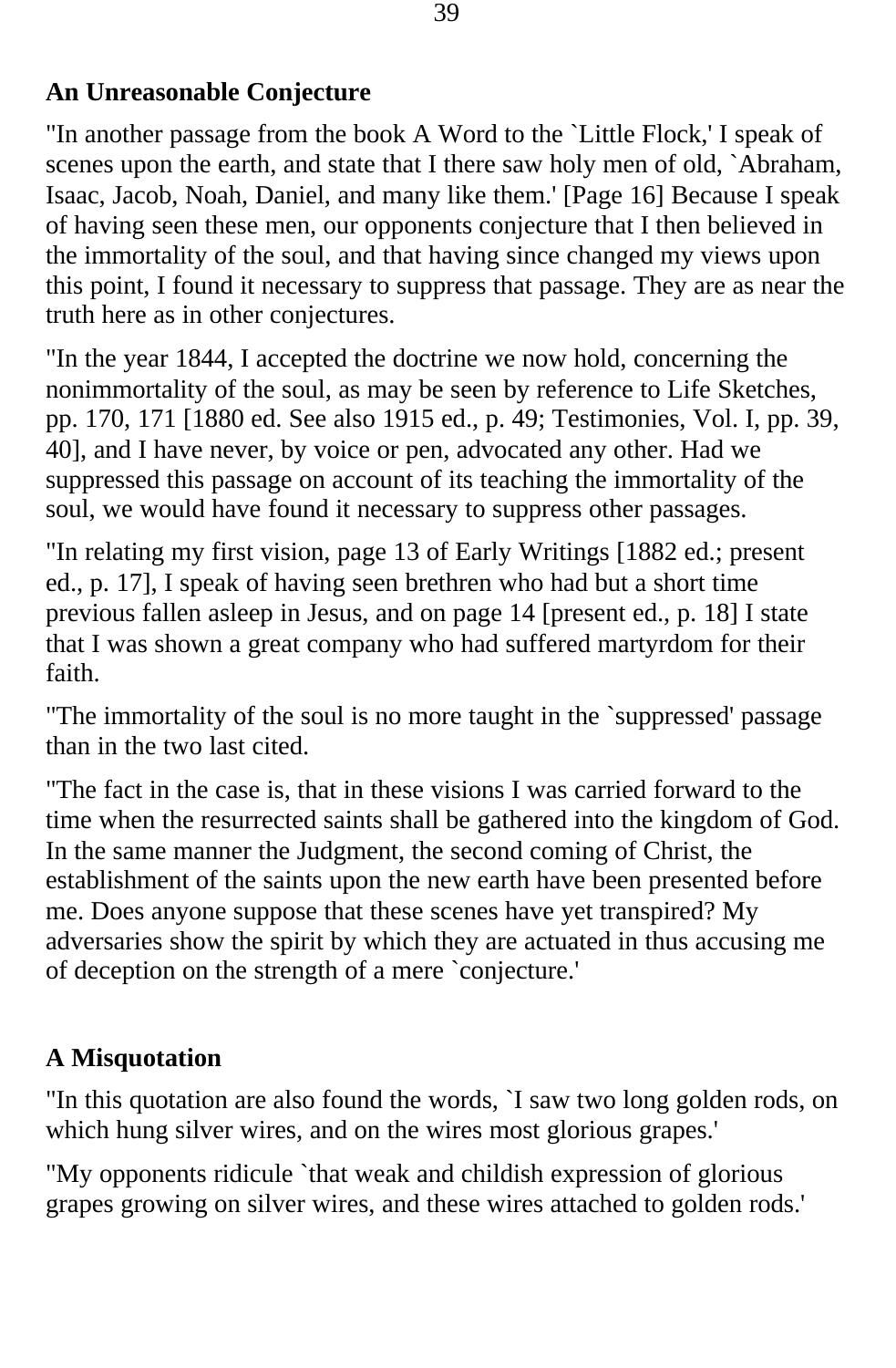"What motive impelled the writer of the above to misstate my words? I do not state that grapes were growing on silver wires. That which I beheld is described as it appeared to me. It is not to be supposed that grapes were attached to silver wires or golden rods, but that such was the appearance presented. Similar expressions are daily employed by every person in ordinary conversation. When we speak of golden fruit, we are not understood as declaring that the fruit is composed of that precious metal, but simply that it has the appearance of gold. The same rule applied to my words removes all excuse for misapprehension.

## **The Seal of God**

"Another `suppression' reads as follows:

"`Well, bless the Lord, dear brethren and sisters, it is an extra meeting for those who have the seal of the living God.' [Page 17]

"There is nothing in this that we do not still hold. Reference to our published works will show our belief that the living righteous will receive the seal of God prior to the close of probation. Also that these will enjoy special honors, in the kingdom of God.

#### **Renouncing the Sabbath**

"The following passage is said to be omitted from the vision related on pages 25-28 [pp. 32-35, present ed.] of Early Writings:

"`And if one believed, and kept the Sabbath, and received the blessing attending it, and then gave it up, and broke the holy commandment, they would shut the gates of the Holy City against themselves, as sure as there was a God that rules in heaven above.' [Page 19]

"Those who have clearly seen and fully accepted the truth upon the fourth commandment and have received the blessing attending obedience, but have since renounced their faith, and dared to violate the law of God, will find if they persist in this path of disobedience, the gates of the city of God closed against them....

"There are two other passages said to be found in my first book, but not given in my later writings. Concerning these I shall only say, when I can obtain a book containing them, so that I can be assured of the correctness of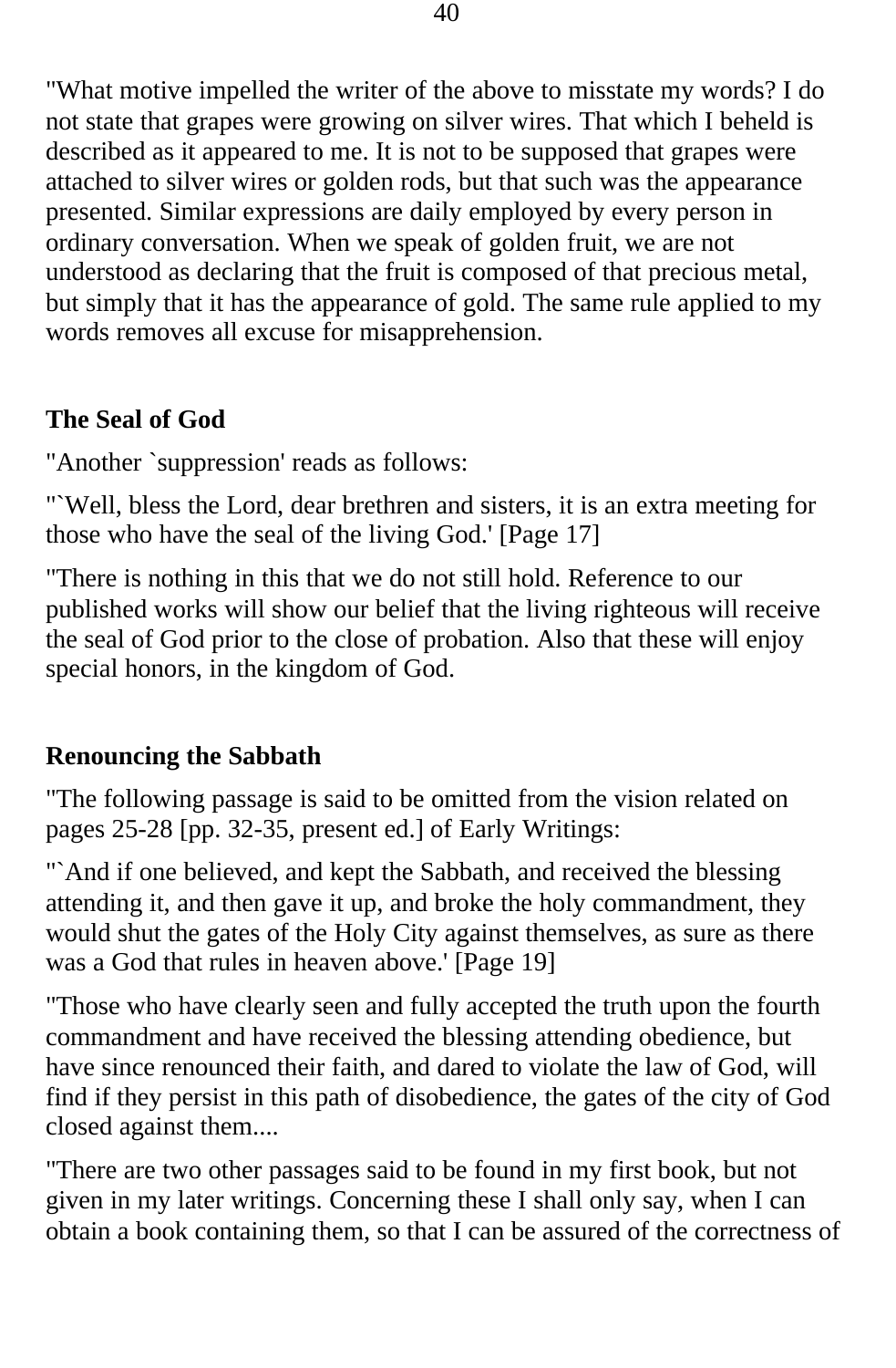the quotations and can see for myself their connection, I shall be prepared to speak understandingly in regard to them.

"From the beginning of my work, I have been pursued by hatred, reproach, and falsehood. Base imputations and slanderous reports have been greedily gathered up and widely circulated by the rebellious, the formalist, and the fanatic. There are ministers of the so-called orthodox churches traveling from place to place to war against Seventh-day Adventists and they make Mrs. White their textbook. The scoffers of the last days are led on by those ministers professing to be God's watchmen.

"The unbelieving world, the ministers of the fallen churches, and the Firstday Adventists are all united in the work of assailing Mrs. White. This warfare has been kept up for nearly forty years, but I have not felt at liberty even to notice their vile speeches, reproaches, and insinuations. And I would not now depart from this custom, were it not that some honest souls may be misled by the enemies of the truth who are so exultantly declaring me a deceiver. In the hope of helping the minds of the honest, I make the statements that I do." - Ellen G. White MS 4, 1883.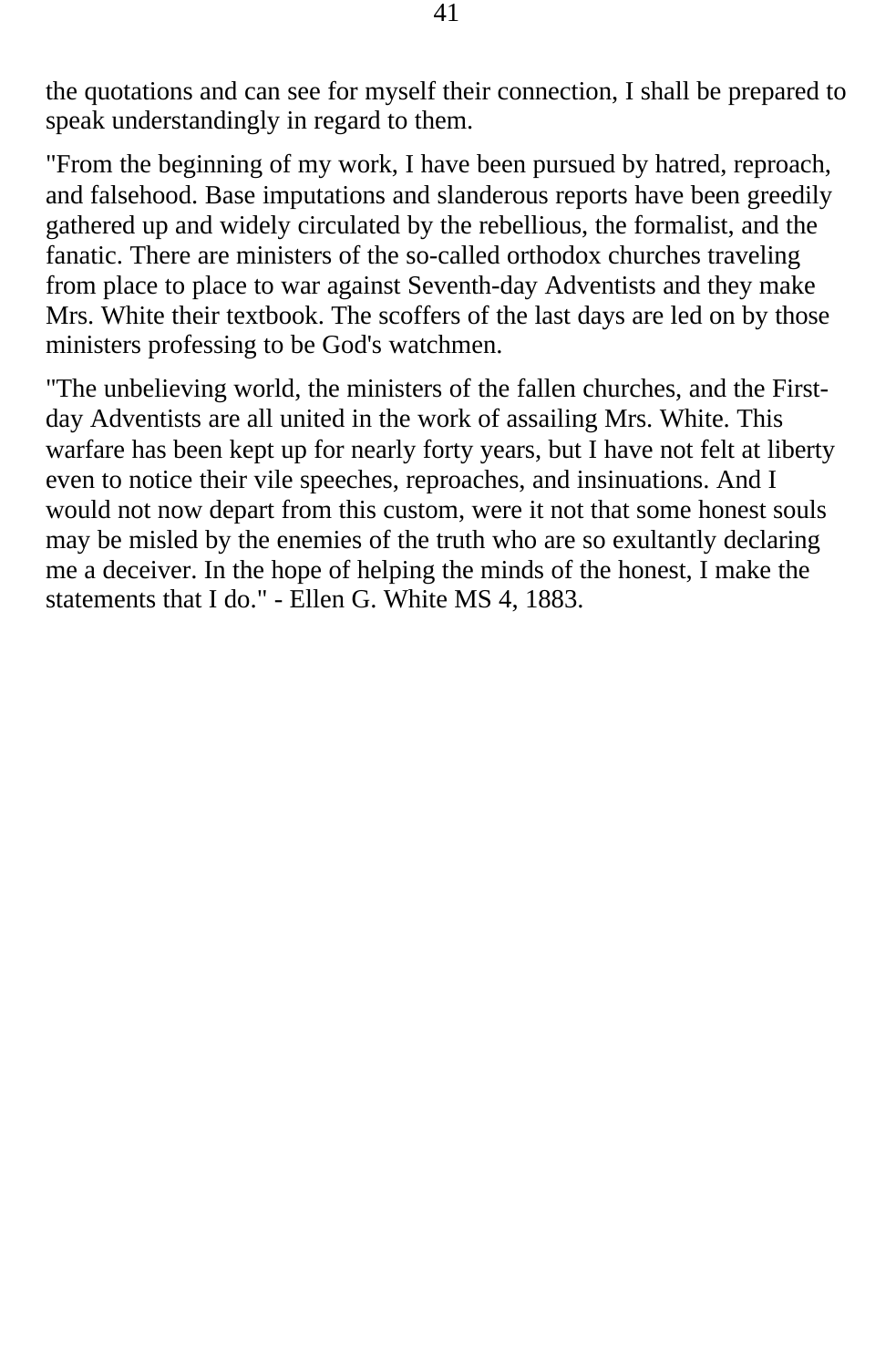## **Footnotes**

- <span id="page-41-0"></span>**\*1** Mat.7:14.
- **\*2** Mat.25:6.
- **\*3** Eze.43:2. Joel,3:16. Rev.16:17.
- **\*4** Eze.12:25. Mark,13:32.
- **\*5** John,12:29.
- **\*6** Isa.10:27.
- **\*7** Rev.3:12.
- **\*8** Rev.3;9.
- **\*9** Mat.24;30.
- **\*10** Rev.14;14.
- **\*11** Luke,21;27.
- **\*12** Rev.19;12.
- **\*13** Rev.1;14.
- **\*14** Rev.1;15.
- **\*15** Rev.14;14.
- **\*16** Thess.4;16.
- **\*17** Rev.1;14.
- **\*18** Rev.8;1.
- **\*19** 2Thess.1:7,8.
- **\*20** John,5;25.
- **\*21** Thess.4;17.
- **\*22** 2Esdras,2;43.
- **\*23** Rev.15;2. Rev.7;9.
- **\*24** Rev.7:9.
- **\*25** Isa.26:2.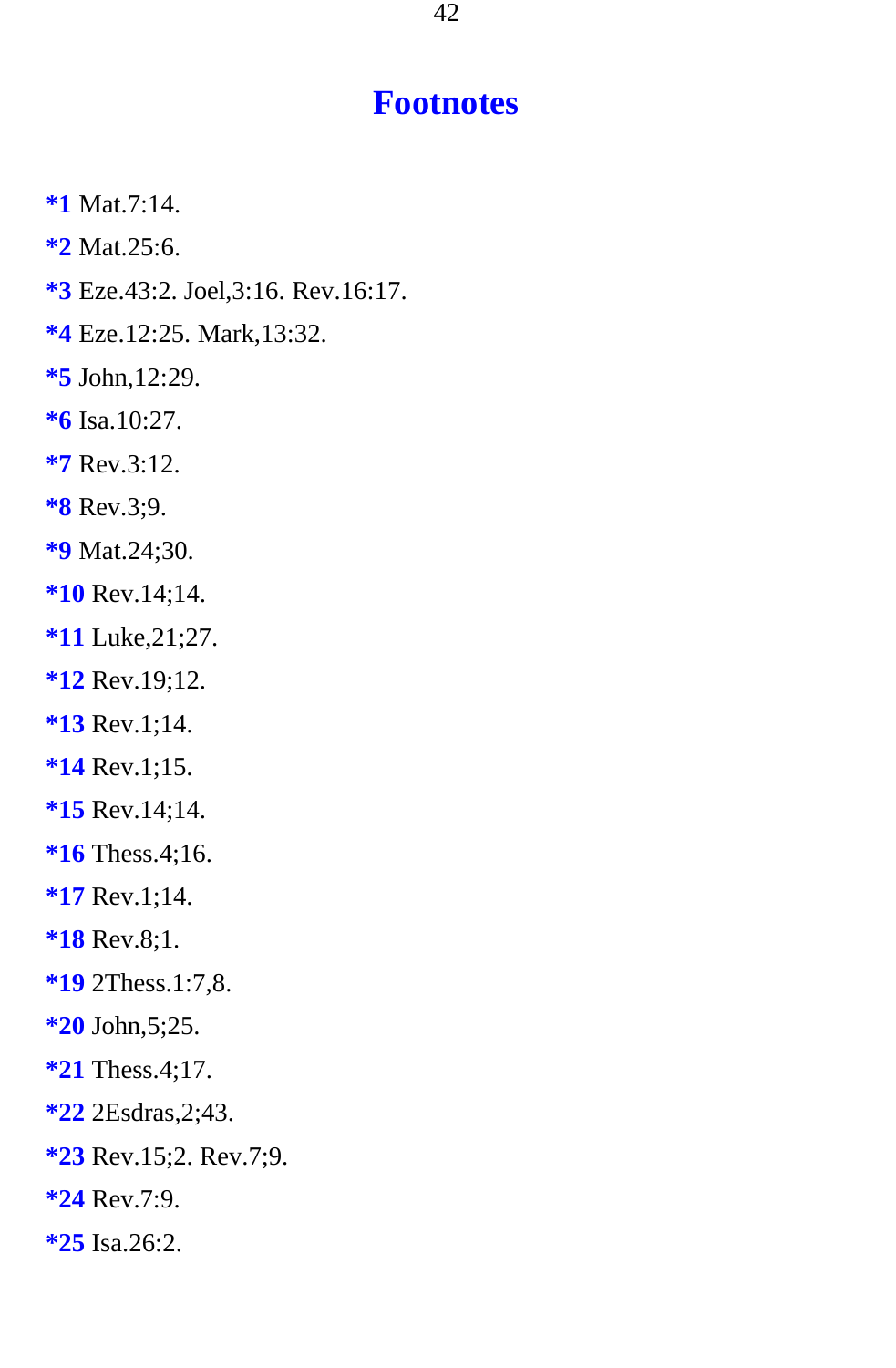<span id="page-42-0"></span>**\*26** Rev.22;1,2. **\*27** 2Cor.4;17. **\*28** Isa.65;17. **\*29** Ex.25;18,20. Heb.9;3-5. **\*30** Num.17;8. **\*31** Zech.14;4. **\*32** Rev.21,10-13. **\*33** Isa.65,21. **\*34** Isa.65;21. **\*35** Isa.11:6-9. **\*36** Eze.34:25. **\*37** Jer.31:15-17. Mat.2:18. **\*38** 2Esdras,2:19. **\*39** Isa.60:13. Isa.41:19. **\*40** Rev.14:3. **\*41** Luke,12:37. **\*42** Heb.9:1-24. **\*43** Ex.25:18-22. **\*44** Ex.25:20-22. **\*45** Rev.8:3,4. **\*46** Heb.9:4. **\*47** Ex.31:18. **\*48** Isa.58:13,14. **\*49** Mal.3:6. **\*50** Dan.7:25. **\*51** Rev.11:19. **\*52** Ex.20:10. l Ho.6:2,3.

**\*53** Eze.7:10-19. 2Esdras,15:5-27.